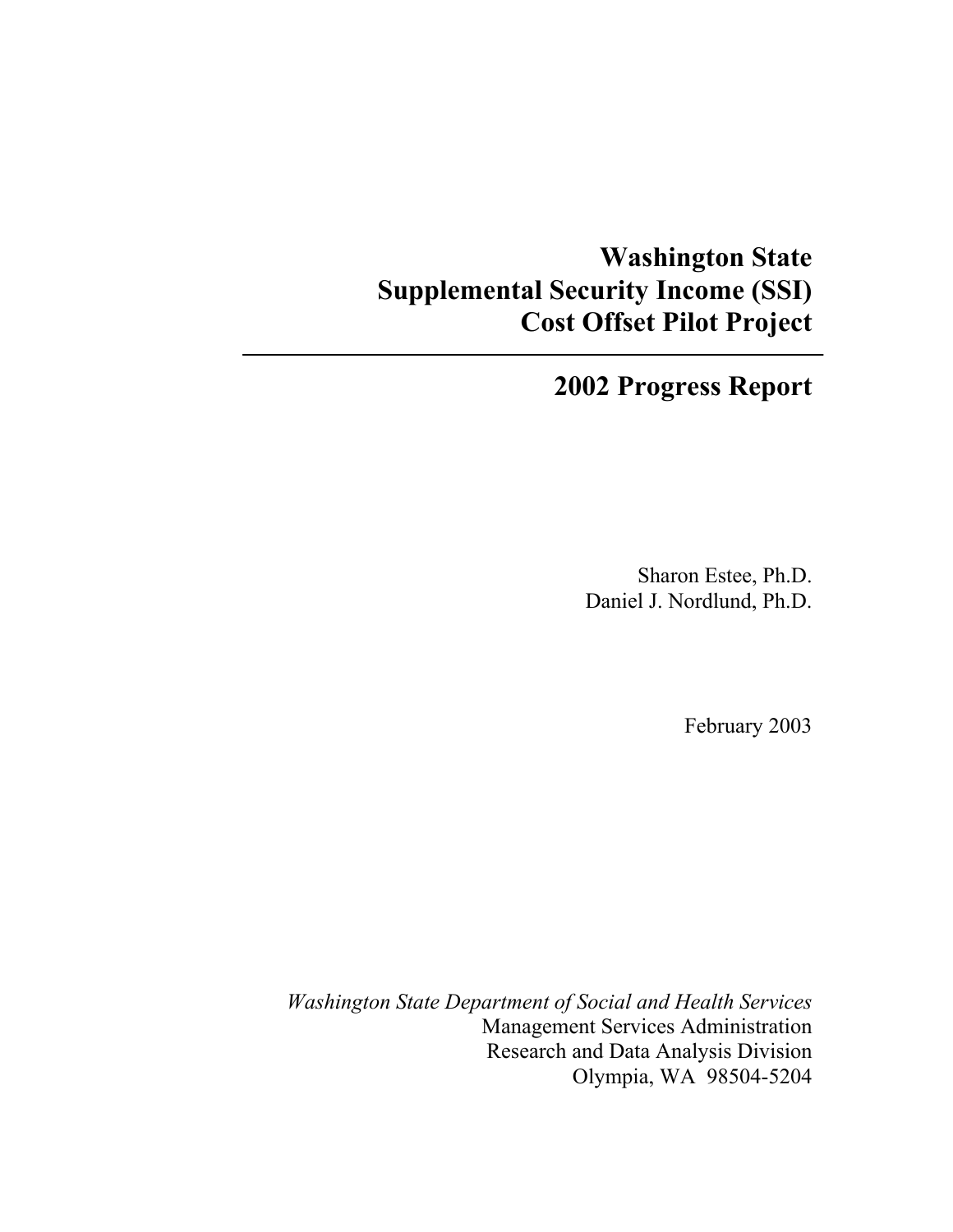## **Department of Social and Health Services**

*Dennis Braddock, Secretary* 

## **Management Services Administration**

*Kennith Harden, Assistant Secretary* 

### **Research and Data Analysis Division**

*Elizabeth Kohlenberg, Ph.D., Director* 

In conjunction with

## **Division of Alcohol and Substance Abuse**

*Kenneth D. Stark, Director Antoinette Krupski, Ph.D., Research Administrator*

**Medical Assistance Administration** 

*Nancy Anderson, M.D., Medical Epidemiologist* 

When ordering this Report, please refer to: **Report Number 11.109 RDA WEB Site:** www1.dshs.wa.gov/RDA/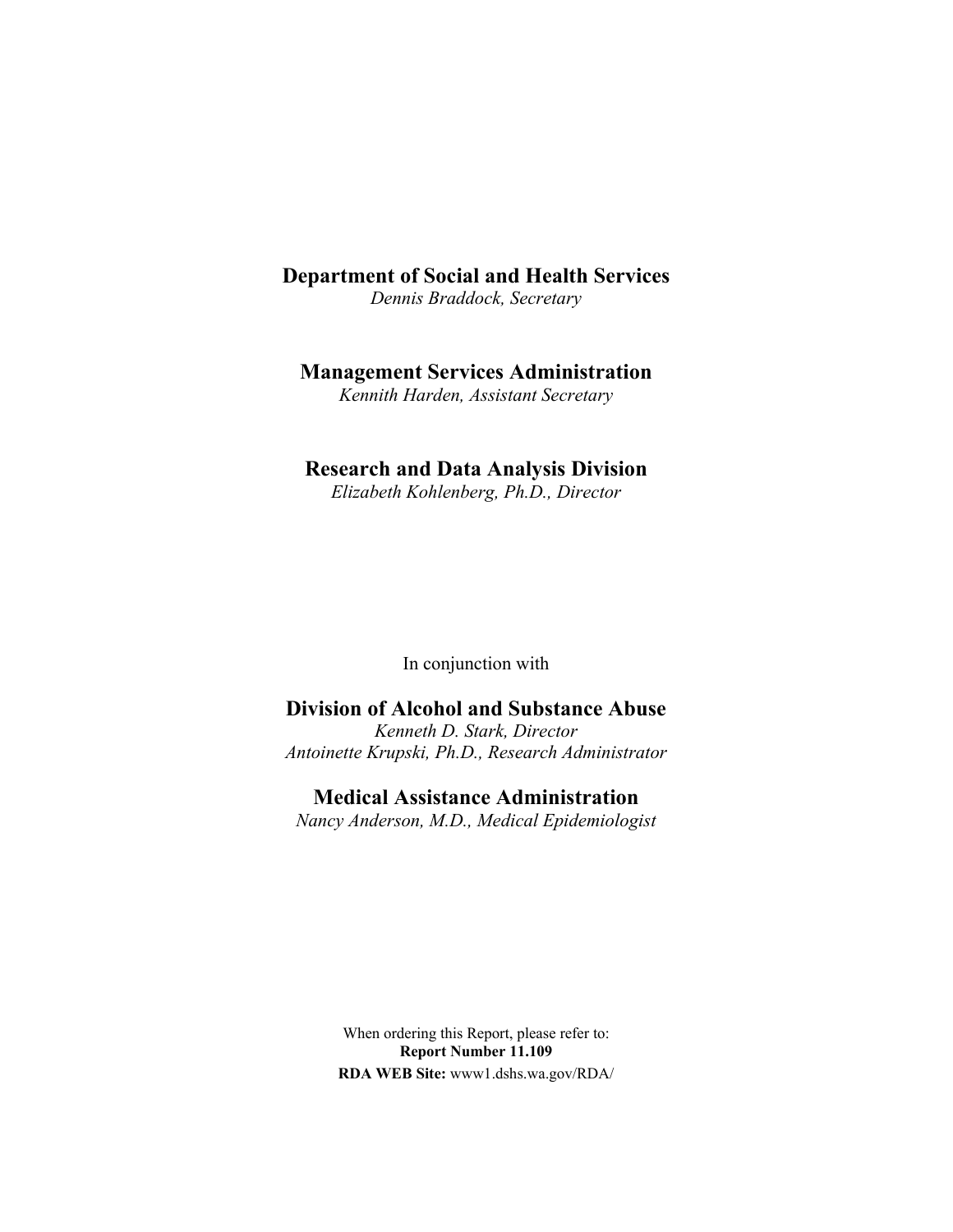## *Project Team*

Database Design and Development

*Ken Krupski Krupski Consulting* 

Criminal Justice Analyses

*Bill Luchansky, Ph.D. Pete Lund Northwest Crime and Social Research* 

Project Support

*Nora Ellsworth*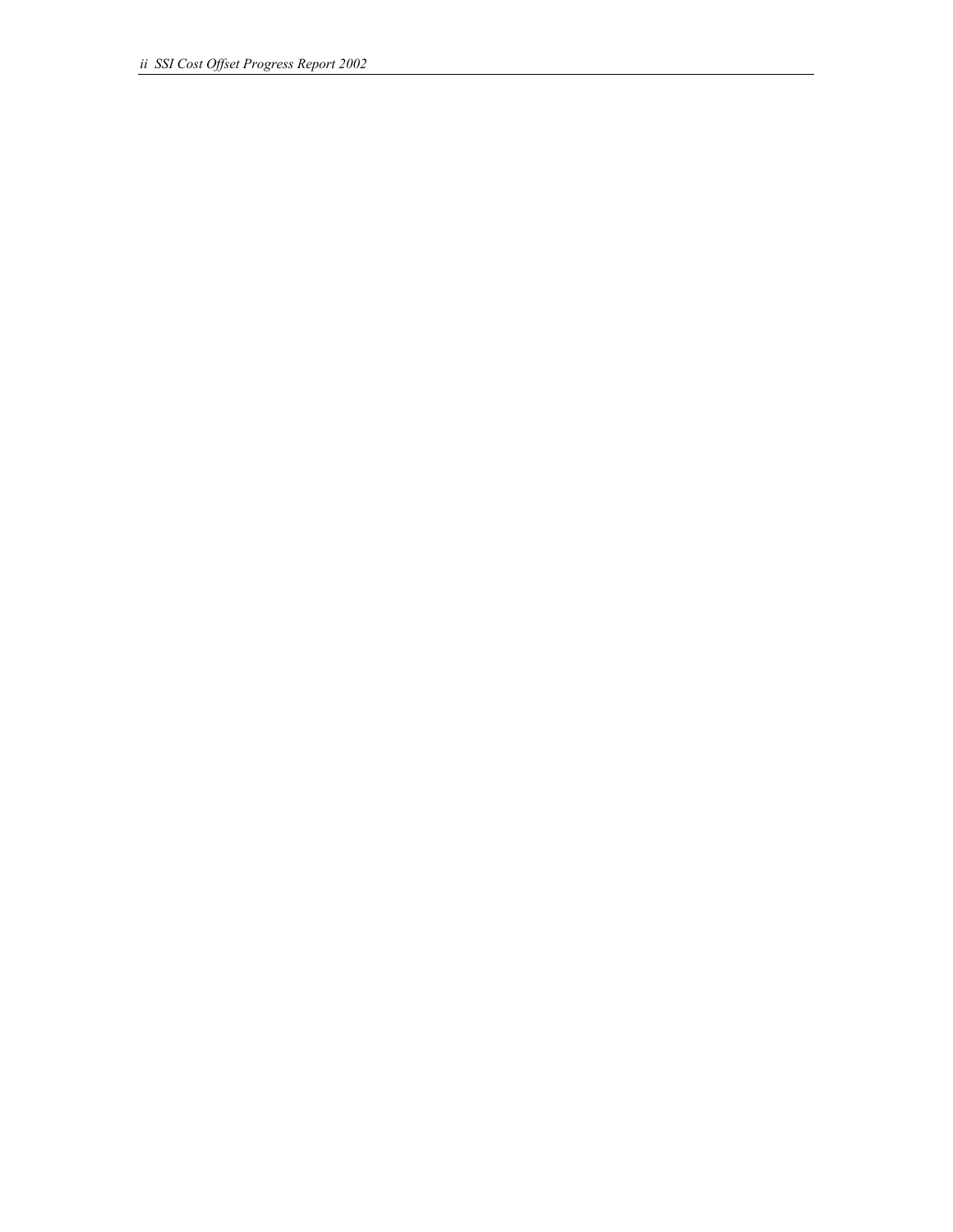## **Contents**

| 1 |                                                                             |  |  |  |  |
|---|-----------------------------------------------------------------------------|--|--|--|--|
|   |                                                                             |  |  |  |  |
|   |                                                                             |  |  |  |  |
|   |                                                                             |  |  |  |  |
| 2 |                                                                             |  |  |  |  |
|   |                                                                             |  |  |  |  |
|   |                                                                             |  |  |  |  |
|   |                                                                             |  |  |  |  |
|   |                                                                             |  |  |  |  |
|   |                                                                             |  |  |  |  |
|   |                                                                             |  |  |  |  |
|   |                                                                             |  |  |  |  |
|   |                                                                             |  |  |  |  |
|   | Washington State Institute for Public Policy Criminal Recidivism database 6 |  |  |  |  |
|   |                                                                             |  |  |  |  |
|   |                                                                             |  |  |  |  |
|   |                                                                             |  |  |  |  |
|   |                                                                             |  |  |  |  |
|   |                                                                             |  |  |  |  |
|   |                                                                             |  |  |  |  |
|   |                                                                             |  |  |  |  |
|   |                                                                             |  |  |  |  |
|   |                                                                             |  |  |  |  |
|   |                                                                             |  |  |  |  |
|   |                                                                             |  |  |  |  |
|   |                                                                             |  |  |  |  |
|   |                                                                             |  |  |  |  |
|   |                                                                             |  |  |  |  |
|   |                                                                             |  |  |  |  |
|   |                                                                             |  |  |  |  |
|   |                                                                             |  |  |  |  |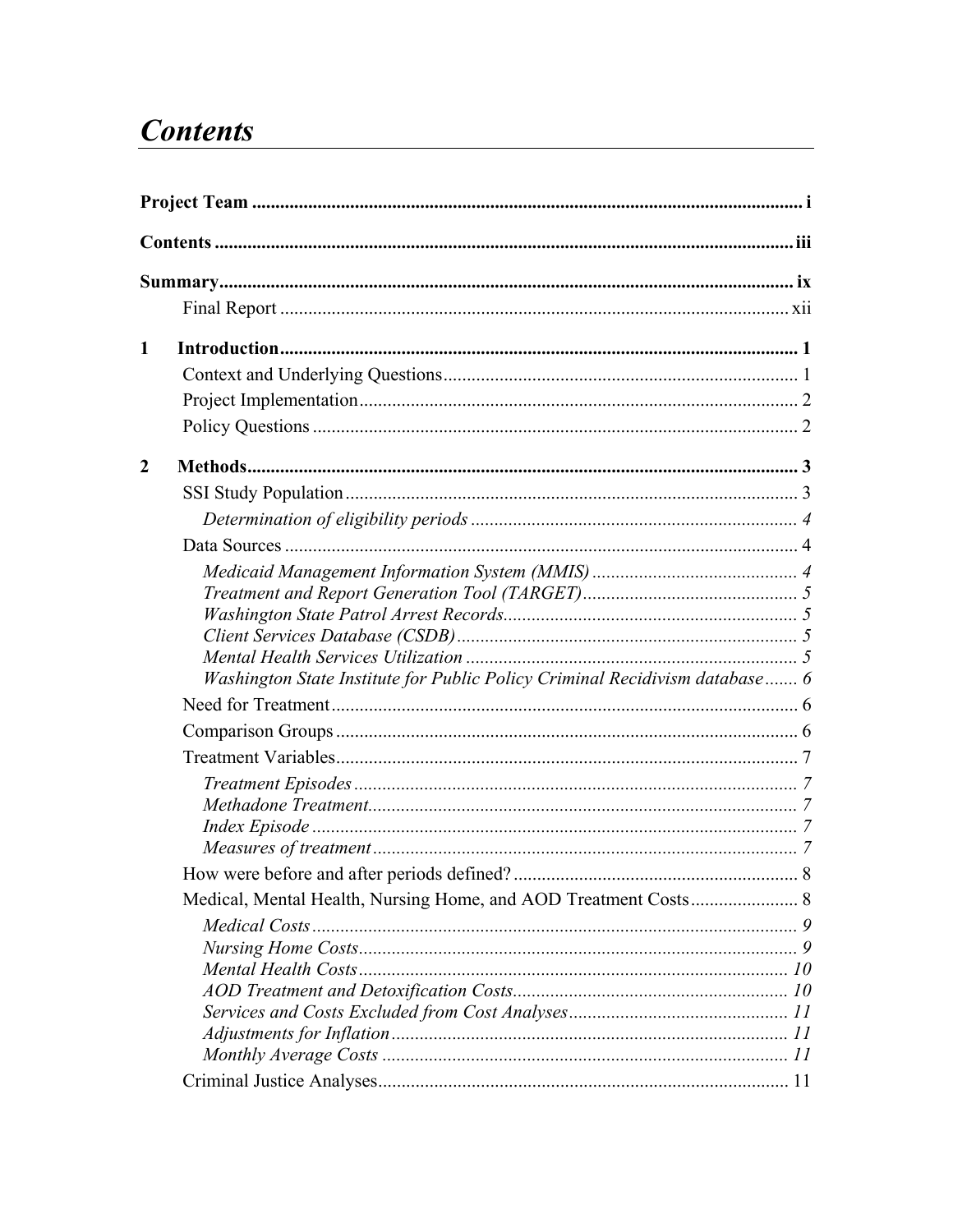| 3 |                                                                       |  |
|---|-----------------------------------------------------------------------|--|
|   |                                                                       |  |
|   |                                                                       |  |
|   |                                                                       |  |
|   |                                                                       |  |
|   |                                                                       |  |
|   |                                                                       |  |
|   | Differences between Subgroups in Medical Cost Offsets Associated with |  |
|   | Effect of Completion Status and Length of AOD Treatment and           |  |
| 5 |                                                                       |  |
|   |                                                                       |  |
|   | Effect of Length of AOD Treatment and Completion Status on            |  |
|   | Effect of Entering AOD Treatment on Nursing Home and                  |  |
|   | Effect of Length of AOD Treatment and Completion Status on            |  |
|   |                                                                       |  |
|   |                                                                       |  |
| 7 |                                                                       |  |
|   |                                                                       |  |
|   | Effect of Entering AOD Treatment on the Likelihood of                 |  |
|   |                                                                       |  |
|   | Associations between Completing AOD Treatment or Length of            |  |
|   | Completion of AOD Treatment Episode and Criminal Justice Outcomes 34  |  |
|   | Length of AOD Treatment Episode and Criminal Justice Outcomes 35      |  |
| 8 |                                                                       |  |
|   |                                                                       |  |
|   |                                                                       |  |
|   |                                                                       |  |
|   |                                                                       |  |
|   |                                                                       |  |
|   |                                                                       |  |
|   |                                                                       |  |
|   |                                                                       |  |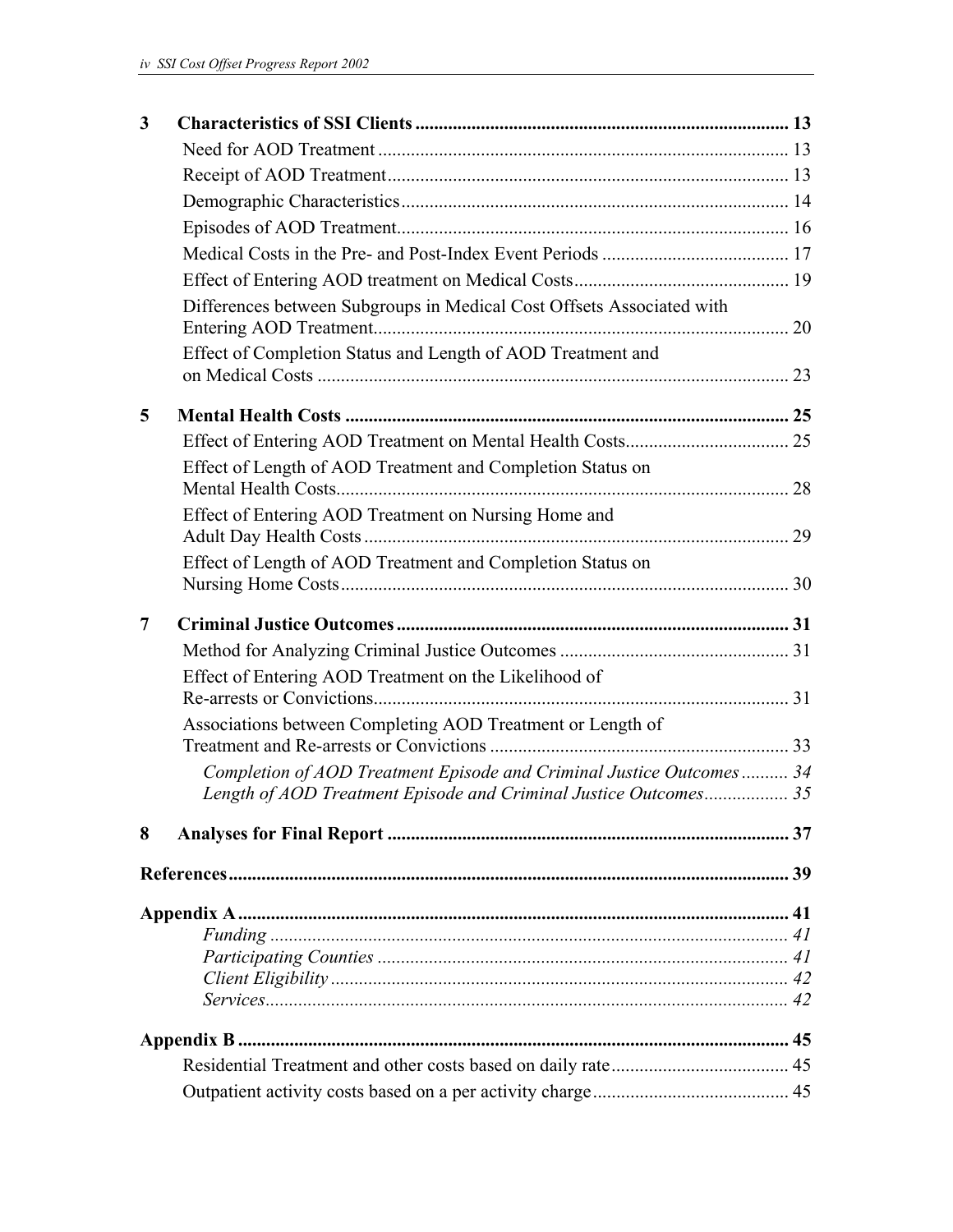| D. Modality of Treatment Admission (TARGET modality id) 48 |  |
|------------------------------------------------------------|--|
|                                                            |  |
|                                                            |  |
|                                                            |  |
|                                                            |  |
|                                                            |  |
|                                                            |  |
|                                                            |  |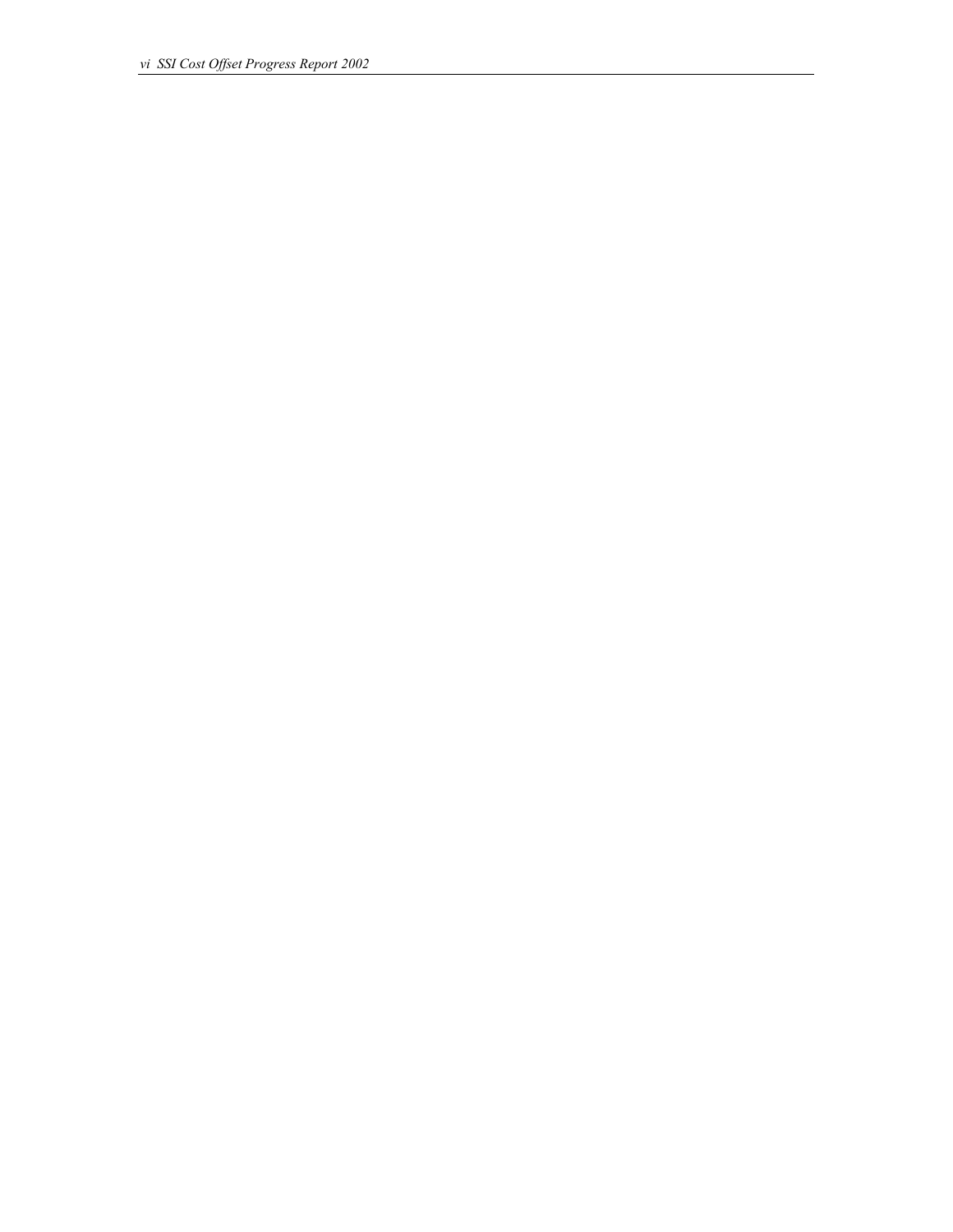## **List of Tables**

|          | Table 1: Medical, Mental Health, and Nursing Home Cost Differences<br>Associated with Receiving Alcohol or Drug Abuse (AOD)                                                       |     |
|----------|-----------------------------------------------------------------------------------------------------------------------------------------------------------------------------------|-----|
| Table 2: | Criminal Justice Outcomes Associated with Receiving Alcohol or                                                                                                                    |     |
| Table 3: |                                                                                                                                                                                   |     |
|          | Table 4: Treatment Rates by Selected Characteristics, SSI Clients, July 1997                                                                                                      |     |
| Table 5: | Demographic Characteristics of Comparison Groups: Treated,<br>Untreated, and No Need for AOD Treatment, SSI Clients, July                                                         |     |
| Table 6: | Number of Months in Pre- and Post-Event Period for SSI Clients in                                                                                                                 |     |
|          | Table 7: Average Medical Costs in Pre- and Post-Event Period for SSI<br>Clients in Medical Cost Analyses, July 1997 – December 2001 18                                            |     |
| Table 8: | Medical Cost Differences Associated with Entering AOD                                                                                                                             |     |
| Table 9: | Medical Cost Differences Associated with Entering AOD<br>Treatment: Subgroups by Age, Mortality, Arrests, and<br>Medicaid/Medicare Eligibility, SSI Clients, July 1997 – December | .21 |
|          | Table 10: Medical Cost Differences Associated with Receiving AOD<br>Treatment by Length of Index Treatment Episode and Ending                                                     | .24 |
|          | Table 11: Mental Health Costs Associated with Entering AOD Treatment,                                                                                                             |     |
|          | Table 12: Mental Health Costs by Length and Ending Status of AOD Index<br>Treatment Episode, SSI Clients, July 1997 - December 2001 27                                            |     |
|          | Table 13: Nursing Home Cost Differences Associated with Entering AOD                                                                                                              |     |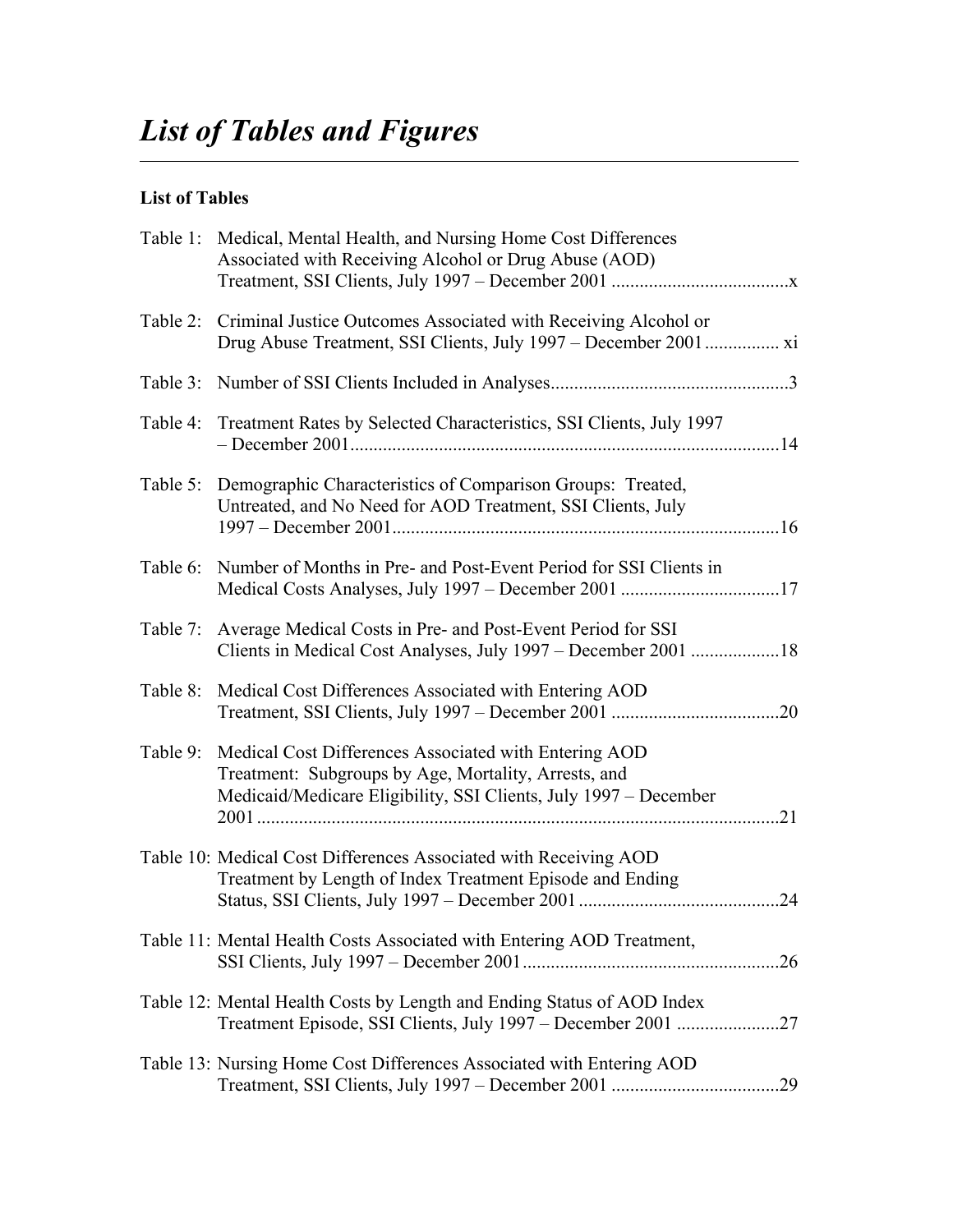|                        | Table 14: Nursing Home Costs by Length of AOD Index Treatment Episode<br>and Ending Status, SSI Clients, July 1997 - December 200130          |     |
|------------------------|-----------------------------------------------------------------------------------------------------------------------------------------------|-----|
|                        | Table 15: Percent Change in Risk of Criminal Justice Outcomes Associated<br>with Entering AOD Treatment for SSI Clients with Prior Arrests or |     |
|                        | Table 16: Percent Change in Risk of Criminal Justice Outcomes Associated<br>with Length of AOD Index Treatment Episode and Completion         |     |
| <b>List of Figures</b> |                                                                                                                                               |     |
| Fig.1:                 | Criminal Recidivism One Year After Treatment Initiated or Need                                                                                | .33 |
| Fig.2:                 | Criminal Recidivism One Year After Treatment Initiated but Not                                                                                |     |
| Fig.3:                 | Criminal Recidivism One Year After End of AOD Treatment by                                                                                    | .36 |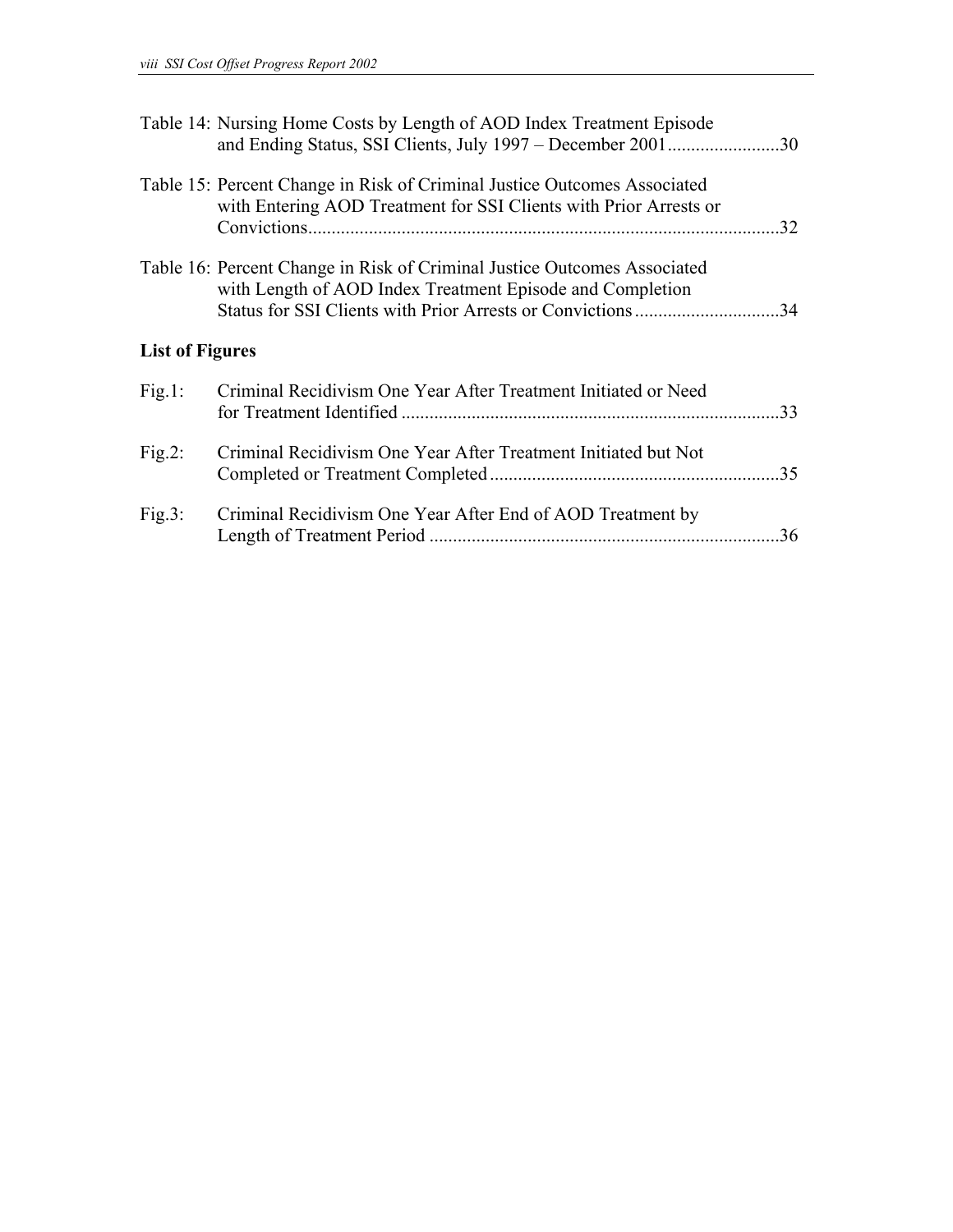## *Summary*

Supplemental Security Income (SSI) clients who received alcohol or drug abuse (AOD) treatment had much better outcomes than SSI clients who appeared to need treatment but did not get it. The outcomes included lower costs for medical care, state and community psychiatric hospitalizations, and nursing home services. In addition, among the SSI clients with recent criminal histories, those who received AOD treatment were less likely to be re-arrested or convicted than those who remained untreated. Entering AOD treatment, completing treatment, and staying in treatment for more than 90 days—the three different measures used to examine the effect of treatment—were associated with lower costs and a reduced chance of recidivism.

Between July 1997 and December 2001, 128,913 adults in Washington State received SSI benefits in one or more months. Of these clients, 20,952, or 16 percent, were identified as having a need for AOD treatment based on administrative records, which included medical diagnoses, treatment procedures, receipt of detoxification or AOD treatment, or arrests for drug- or alcohol-related offenses. Out of these 20,952 clients who needed AOD treatment, 10,380, or 50 percent, were in treatment programs at some time during the 54-month study period.

The **cost offsets** and **reductions in criminal justice recidivism** for those who **entered AOD treatment** compared to those who remained untreated were:

- Lower medical costs:  $-$ \$311 per client per month
- **Lower state hospital expenses: –\$48** per client per month
- Lower community psychiatric hospital costs:  $-16$  per client per month
- **Higher community outpatient mental health service costs:**  $+$  \$17 per client per month
- Lower nursing home care costs:  $-$ \$56 per client per month
- **Reduced likelihood of arrest: –16%**
- **Reduced likelihood of convictions for any offense: –15%**
- **Reduced likelihood of felony convictions: –34%**

The increased community outpatient costs of \$17 per client per month for those who entered AOD treatment should be viewed favorably since these services are often incorporated into successful treatment plans for those who are dealing with chemical dependency and other related mental health issues. Furthermore, this slight increase in costs is clearly offset by savings elsewhere. In addition, the SSI clients cost **+ \$10 per person per month** for **detoxification** and **+ \$152 per person per month** for **AOD treatment**.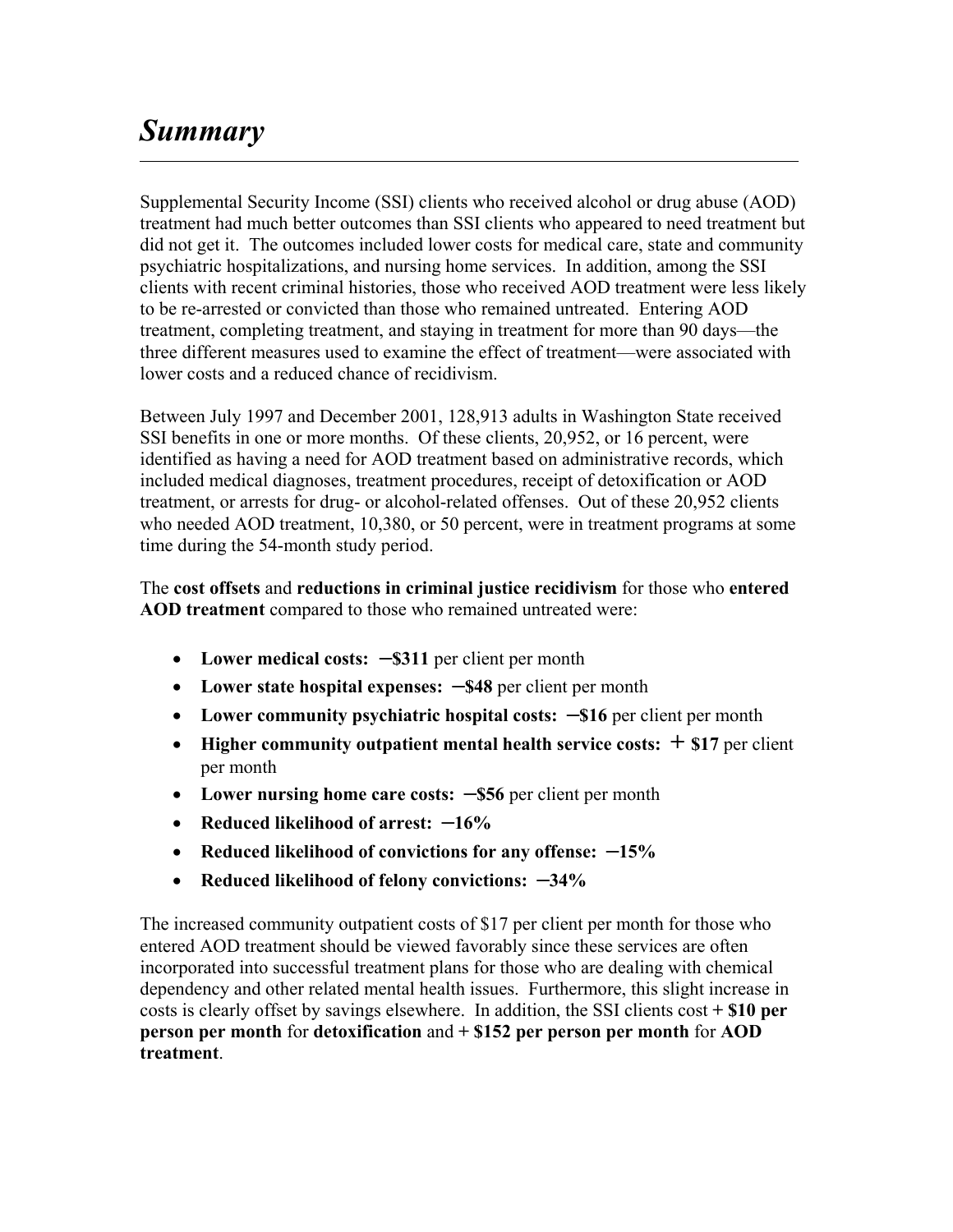|                                                                                                                               | Treated ( $n=7,153$ ) vs Untreated ( $n=8,881$ )<br>per client per month |                                       |                                |  |  |
|-------------------------------------------------------------------------------------------------------------------------------|--------------------------------------------------------------------------|---------------------------------------|--------------------------------|--|--|
|                                                                                                                               |                                                                          | Index AOD Tx Episode                  |                                |  |  |
| Source of Costs <sup>a</sup>                                                                                                  | Entered AOD<br>Tx<br>$(n = 7, 153)$                                      | More than 90<br>days<br>$(n = 3,382)$ | Completed<br>$(n = 1, 537)$    |  |  |
| <b>Medical Costs</b>                                                                                                          | $-$ \$311                                                                | -\$333                                | $-$ \$380                      |  |  |
| <b>Mental Health Costs</b><br>State Hospital<br><b>Community Psychiatric Hospital</b><br><b>Community Outpatient Services</b> | -\$48<br>$-$ \$16<br>+\$17                                               | -\$61<br>-\$24<br>$+ $29$             | -\$56<br>-\$33<br>$\mathbf{b}$ |  |  |
| <b>Nursing Home Costs</b>                                                                                                     | -\$56                                                                    | -\$58                                 | $-$ \$65                       |  |  |
| <b>Reduction in Costs for Medical, Mental</b><br><b>Health, and Selected Adult Services</b>                                   | $-$ \$414                                                                | -\$447                                | -\$530                         |  |  |
| Detoxification <sup>c</sup>                                                                                                   | $+ $10$                                                                  | $+$ \$8                               | $+ $12$                        |  |  |
| Substance Abuse Treatment                                                                                                     | +\$152                                                                   | +\$147                                | $+$ \$155                      |  |  |
| <b>Net Cost Offsets with AOD Costs</b>                                                                                        | -\$252                                                                   | $-$ \$292                             | -\$363                         |  |  |

#### Table 1. Medical, Mental Health, and Nursing Home Cost Differences Associated with Receiving Alcohol or Drug Abuse (AOD) Treatment SSI Clients, July 1997 - December 2001

<sup>a</sup>Statistically significant results with p<.05 are shown.

<sup>b</sup>Not statistically significant coefficient of \$4.

 $\overline{a}$ 

<sup>c</sup>Includes detoxification in TARGET and in the Medicaid Management Information System (MMIS) that are recorded as alcohol-related (code=96) or other (code=98) medical claims; excludes detoxification costs in MMIS recorded as medical or mental health services.

The total **cost offset** of medical care, state and community psychiatric hospitalizations, and long-term care relative to the cost for providing AOD treatment and outpatient mental health services equals -**\$252 per person per month**.<sup>1</sup> If an additional 30 percent of the 10,572 untreated SSI clients in need of AOD treatment got it, the **annual cost savings** could amount to roughly **\$9.6 million**.

<sup>&</sup>lt;sup>1</sup> This monthly cost savings figure is a conservative estimate since it does not include exceptionally large differences between the treated and untreated groups primarily in medical costs associated with the incident in which the client's need for AOD treatment is noted in his or her medical record. For methodological reasons discussed later in this report, these costs were excluded from regression equations.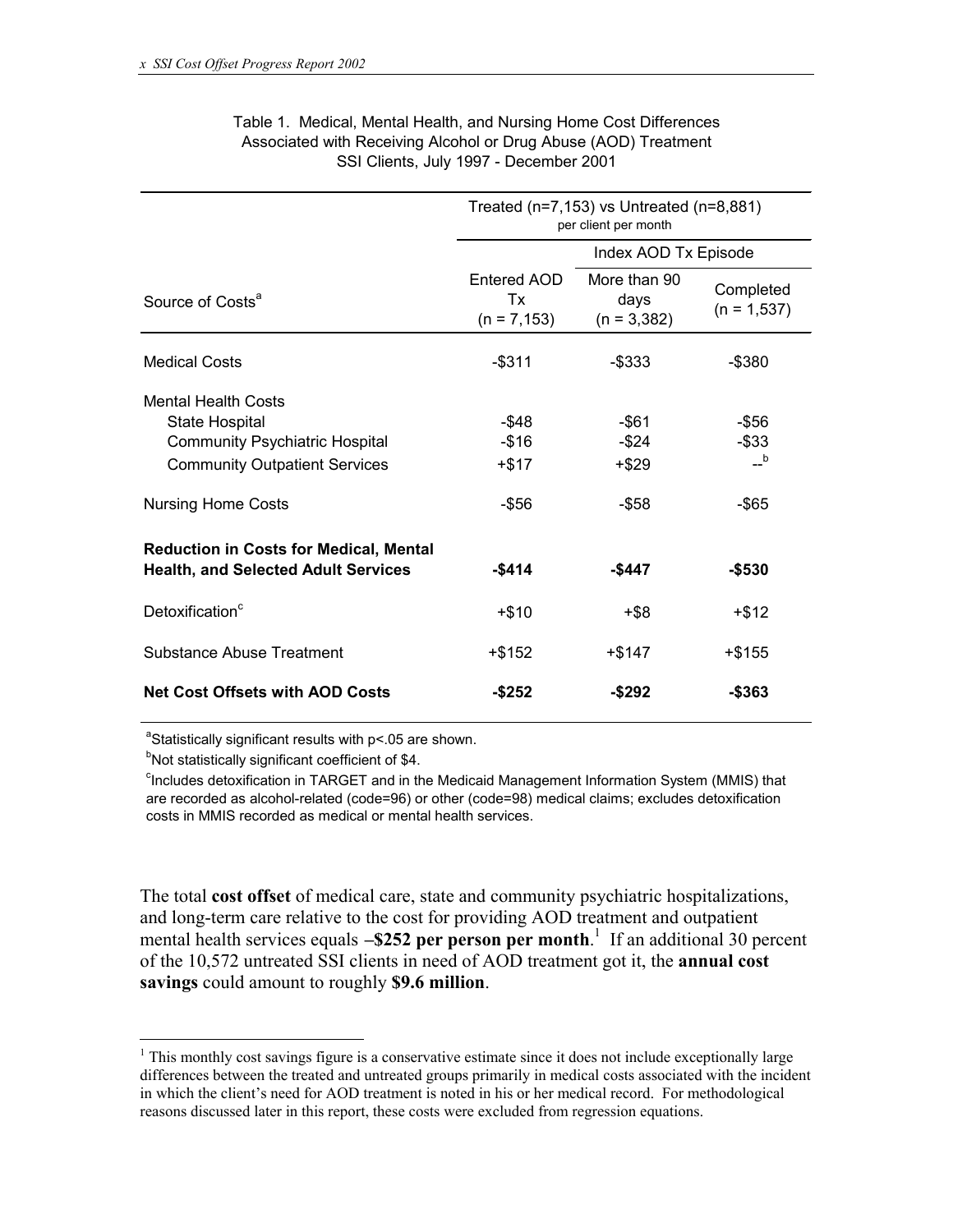While the preceding results were based on comparisons between those who entered AOD treatment and those who remained untreated, further analyses were conducted to examine the effects of completing treatment or of staying in treatment for more than 90 days. In each case, completing treatment or continuing in treatment for at least three months, resulted in even greater cost differences and lower rates of recidivism. For example, SSI clients who successfully **completed their first episode of AOD treatment** in the study period compared to those who needed treatment but did not get it experienced the following **cost savings** and **reductions in criminal justice recidivism**:

- Lower medical costs:  $-$ \$380 per client per month
- Lower state hospital costs:  $-$ \$56 per client per month
- Lower community psychiatric hospital costs:  $-$ \$33 per client per month
- Lower nursing home costs:  $-$ \$65 per client per month
- **Reduced likelihood of arrest: –43%**
- **Reduced likelihood of conviction for any type of offense: –38%**
- **Reduced likelihood of felony conviction: –48%**

Table 2. Criminal Justice Outcomes Associated with Receiving Alcohol or Drug Abuse Treatment SSI Clients, July 1997 - December 2001<sup>a</sup>

|                                        |                   | Index AOD Tx Episode |           |  |
|----------------------------------------|-------------------|----------------------|-----------|--|
| Criminal Justice Outcomes <sup>b</sup> | Entered AOD<br>Tx | More than 90<br>days | Completed |  |
| Arrest                                 | $-16%$            | $-30\%$              | $-43%$    |  |
| Any Conviction                         | $-15%$            | $-27%$               | $-38%$    |  |
| <b>Felony Conviction</b>               | $-34%$            | $-c$                 | $-48%$    |  |

<sup>a</sup>See Table 3 for the number of clients included in each of the criminal justice analyses.

<sup>b</sup>Statistically significant results with p<.05 are shown.

<sup>b</sup>Not statistically significant.

Staying in AOD treatment for more than 90 days was also associated with significantly lower monthly per client costs compared to costs for those who remained untreated, as follow: **–**\$333 for medical care, **–**\$61 for state hospitalizations, **–**\$24 for community psychiatric hospitalizations, and **–**\$58 for nursing home care. Monthly per client community mental health outpatient costs were  $+$  \$29 higher for those who stayed in AOD treatment more than 90 days compared to those who needed AOD treatment but did not even begin to get it. Those with longer treatment periods also evidenced a lower risk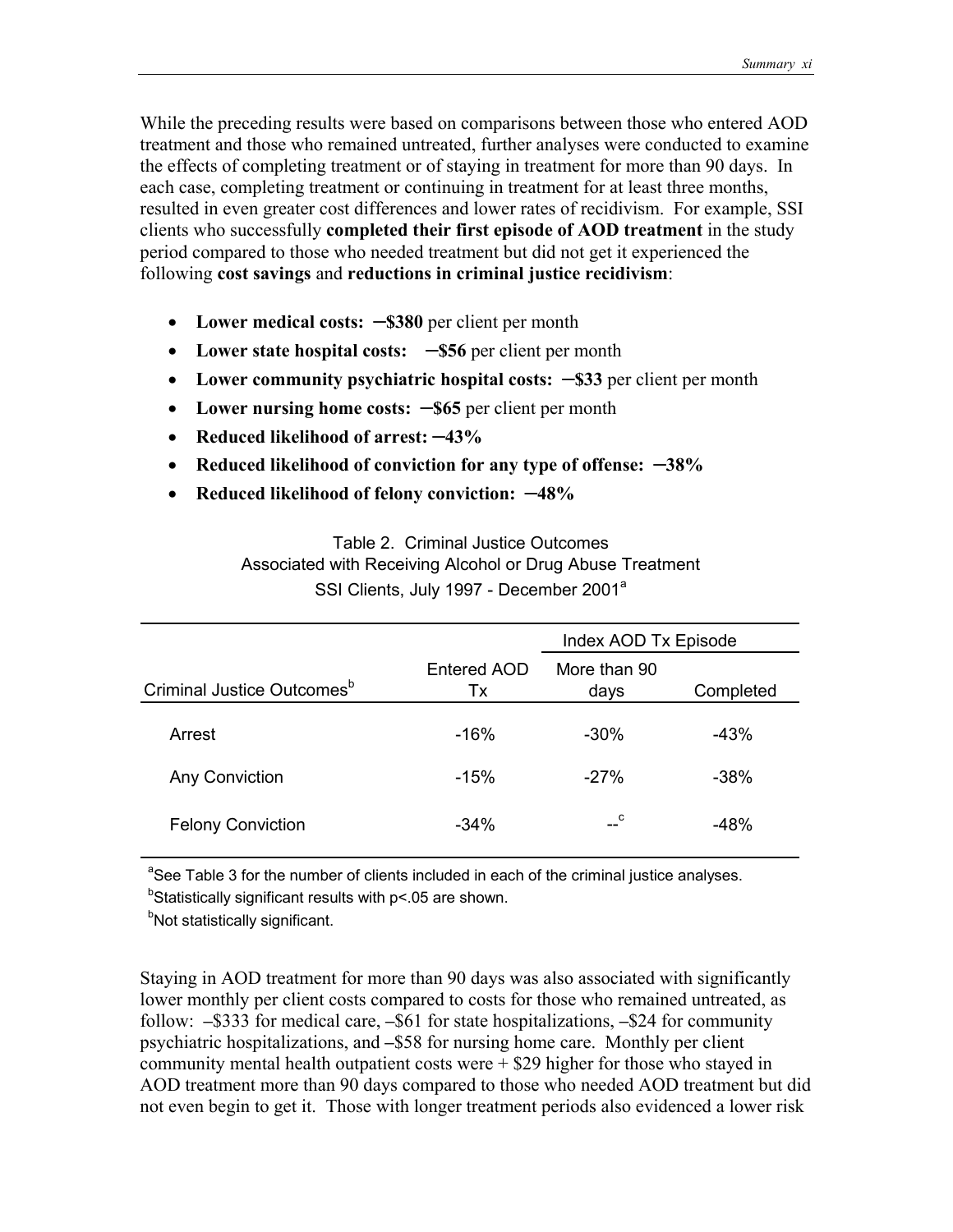of recidivism by 30 percent for arrests and 27 percent for convictions for any type of offense, but no difference in likelihood of committing a felony, the least common form of criminal activity.

### **Final Report**

In the remaining months of this project, additional analyses will be conducted to examine the nature of the index event in which the need for AOD treatment is identified. In particular, that event is often a costly bout of medical care, usually a hospitalization, in which a diagnosis suggesting drug or alcohol dependence is recorded. More analysis of the administrative records is warranted to better understand the nature of that care and whether or not the particular incident and its attendant costs could have been avoided. Information in the administrative record prior to the index event will be examined to determine if there is any prior evidence that could lead professionals to avoid unnecessary hospitalizations or to identify a client's need for AOD treatment sooner.

Also, further investigation will be undertaken regarding deaths that occurred to SSI clients in the study period. Death rates for clients who needed AOD treatment but did not get it were higher than rates for those who received AOD treatment. Therefore, further analyses will be conducted to determine differences in age at death, timing relative to the index event, the nature of the medical care that preceded those deaths, and the underlying cause of death. Such analyses will help to explain the degree to which those deaths might have been prevented.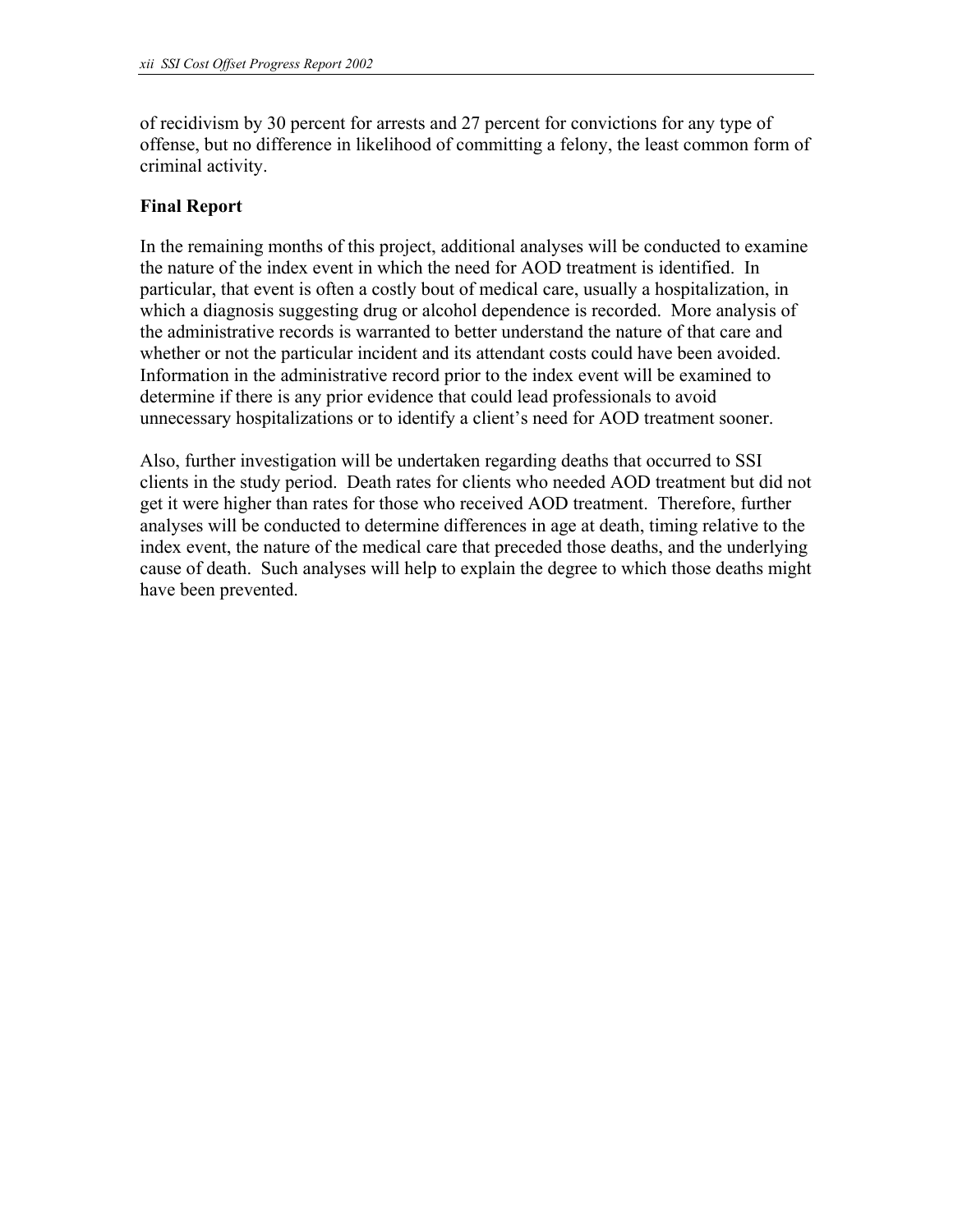# *1 Introduction*

This report is an investigation of public service costs and criminal justice outcomes for recipients of Supplemental Security Income (SSI) in Washington State. Clients who received chemical dependency treatment had significantly lower monthly costs for medical care, mental health hospitalizations in both state and community facilities, and nursing home care compared to those who needed treatment but did not get it. Also, among SSI clients with recent arrest or conviction histories, the chance of being rearrested or of being convicted for subsequent offenses was also significantly lower for those who entered treatment for their chemical dependency. Finally, successfully completing a treatment episode and staying in treatment over 90 days were associated with significant reductions in costs for services and the risk of engaging in criminal activity leading to arrest or conviction.

## **Context and Underlying Questions**

A growing body of research (Finigan 1996, Gerstein et al. 1994, Kohlenberg et al. 1999, Luchansky and Longhi 1997, Luxenberg et al. 1996, Holder and Hallan 1986, Holder and Blose 1986 and 1992) indicates that treatment for substance abuse may avert subsequent medical costs that might otherwise occur. This relationship has been found both for public clients and for those supported by private health insurance. Among clients of the Department of Social and Health Services (DSHS), recipients of SSI appeared to have the greatest potential for saving or averting costs if they were to receive substance abuse treatment (Kohlenberg et al. 1999; Estee and Nordlund 2001).

Due to the considerable amount of potential savings of public funds, the SSI Cost Offset Pilot Project was established to provide more chemical dependency treatment among SSI clients. In the 1999-2001 biennium, \$2.5 million, including federal Title XIX match, was provided to pay for additional AOD treatment of SSI clients in 16 pilot counties. An additional \$2.9 million was appropriated for the 2001-2003 biennium due to preliminary results which showed significant medical cost offsets associated with receiving alcohol or drug abuse (AOD) treatment (Estee and Nordlund 2001). These additional funds were used to extend this project to a total of 30 counties. (See Appendix A for a project description and list of counties.)

An evaluation component of the project was established to determine whether or not receiving AOD treatment resulted in any differences in costs for providing publicly funded social and health services or in criminal justice outcomes among SSI recipients who were identified as needing such treatment. Need for treatment was determined based on several criteria which could be operationalized using existing administrative records, including Medicaid-paid claims data, AOD treatment and detoxification records, and criminal justice information systems.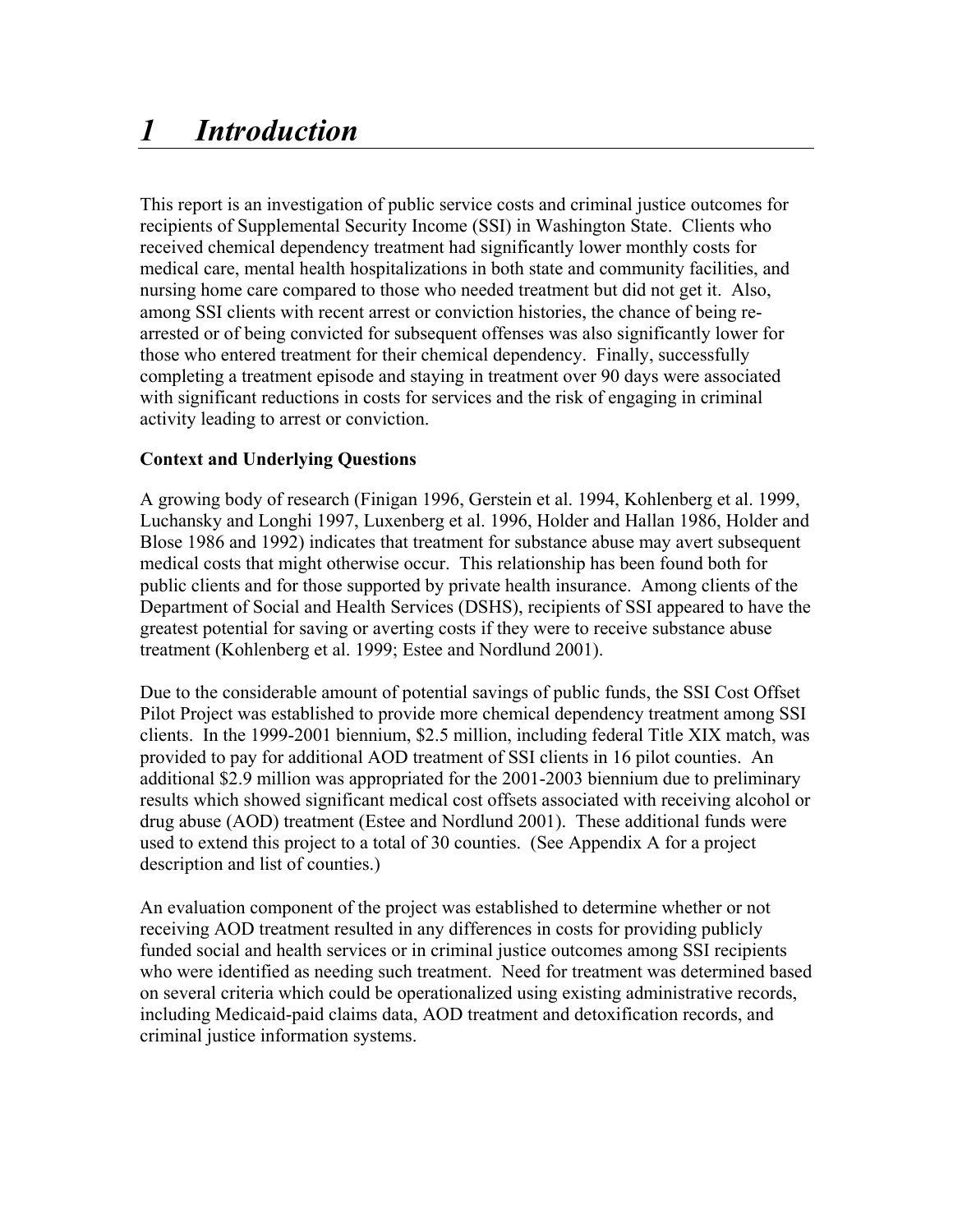## **Project Implementation**

When the SSI Cost Offset Pilot Project was implemented in November 1999, local referral sources (e.g., Regional Support Networks for mental health practitioners, physicians) were alerted to the availability of the project funds and local networks were encouraged to expand referrals for SSI clients in need of treatment. Also, the ADATSA assessment process was made available to SSI recipients. These efforts were intended to increase referrals of SSI clients for treatment and to improve the ease of getting them assessed so that they could be admitted more readily to available treatment programs. (For more detail, see "Appendix A. Project Implementation.")

The SSI Cost Offset Pilot Project made additional funds available to provide treatment for SSI recipients in 16 counties in the 1999-2000 biennium and a total of 30 counties in the 2001-2003 biennium. Activities were undertaken at the county level to expand outpatient services and to strengthen the local process for assessing SSI clients' needs and referring them for treatment. Analyses revealed that those who entered treatment after the pilot project began were similar to SSI clients admitted to treatment in the previous 34 months based on comparisons on demographic, socioeconomic, medical, mental health, and substance use characteristics.

## **Policy Questions**

This paper addresses the following questions:

- What are the differences in costs for medical, behavioral health, and nursing home care between SSI clients who receive chemical dependency treatment and those who need treatment but do not get it?
- To what extent do age, arrestee status, mortality, and eligibility status for Medicaid and Medicare affect medical cost differences associated with the receipt of chemical dependency treatment?
- Do clients who successfully complete an episode of AOD treatment, or who stay in AOD treatment longer have lower medical, behavioral health and nursing home care costs than those who need treatment but do not get it?
- Among clients with recent histories of arrests or convictions, is the chance of being re-arrested or re-convicted lower for those who enter AOD treatment, stay in treatment over 90 days, or successfully complete treatment compared to clients who appear to need AOD treatment but do not get it?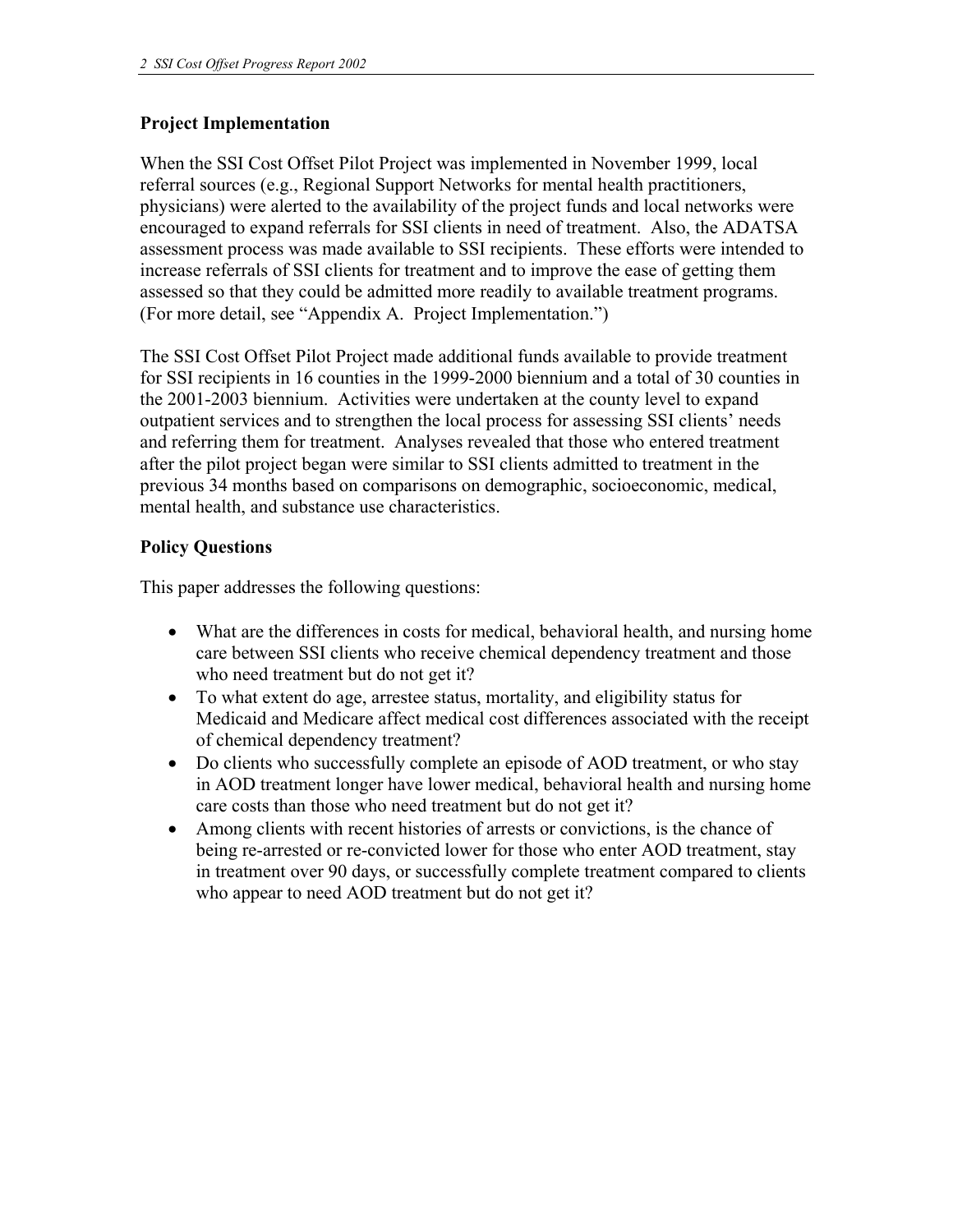## *2 Methods*

## **SSI Study Population**

This study pertains to adults aged 18 years or older who were eligible for SSI benefits at any time from July 1998 through December 2001 and who had a record of receiving either medical care or AOD treatment at least once between July 1997 and December 2001. This initial cohort included 128,913 clients. Additional selection criteria were imposed for the various analyses that were conducted as a part of this study (1) to ensure that a minimum amount of time before and after seminal events occurred so that baselines and outcomes could be measured and (2) to select subpopulations who were most likely to experience outcomes of interest that tend to be rare in the population (e.g., likelihood of criminal justice involvement). The number of clients included in each set of analyses is shown in Table 3.

|                                           | Number of SSI Clients in Analyses                                 |                                                                             |         |             |  |  |
|-------------------------------------------|-------------------------------------------------------------------|-----------------------------------------------------------------------------|---------|-------------|--|--|
| <b>AOD Treatment Category</b>             | Medical,<br>Community<br>Psych Hospital,<br>Nursing Home<br>Costs | State Hospital,<br><b>Mental Health</b><br>Community<br>Outpatient<br>Costs | Arrests | Convictions |  |  |
| <b>Adult SSI Clients in Study Period</b>  | 128,913                                                           |                                                                             |         |             |  |  |
| No need for AOD Tx                        | 107.961                                                           |                                                                             |         |             |  |  |
| Need AOD Tx                               | 20,952                                                            |                                                                             |         |             |  |  |
| Untreated                                 | 10,572                                                            |                                                                             |         |             |  |  |
| Entered AOD Treatment                     | 10,380                                                            |                                                                             |         |             |  |  |
| <b>SSI Clients in Regression Analyses</b> |                                                                   |                                                                             |         |             |  |  |
| Entered AOD Tx vs. Need for Tx            | 16,034                                                            | 14,956                                                                      | 8,213   | 8,141       |  |  |
| Untreated                                 | 8,881                                                             | 8,234                                                                       | 3,921   | 3,883       |  |  |
| Entered AOD Treatment                     | 7,153                                                             | 6,722                                                                       | 4,292   | 4,258       |  |  |
| Length of AOD Index Tx Episode            | 7,153                                                             | 6,722                                                                       | 3,046   | 3,026       |  |  |
| Less than or equal to 90 days             | 3,771                                                             | 3,340                                                                       | 1,365   | 1,356       |  |  |
| More than 90 days                         | 3,382                                                             | 3,382                                                                       | 1,681   | 1,670       |  |  |
| <b>Ending Status AOD Index Tx Episode</b> | 7,153                                                             | 6,722                                                                       | 3,046   | 3,026       |  |  |
| Not Completed                             | 5,616                                                             | 5,185                                                                       | 2,024   | 2,009       |  |  |
| Completed                                 | 1,537                                                             | 1,537                                                                       | 1,022   | 1,017       |  |  |

Table 3. Number of SSI Clients Included in Analyses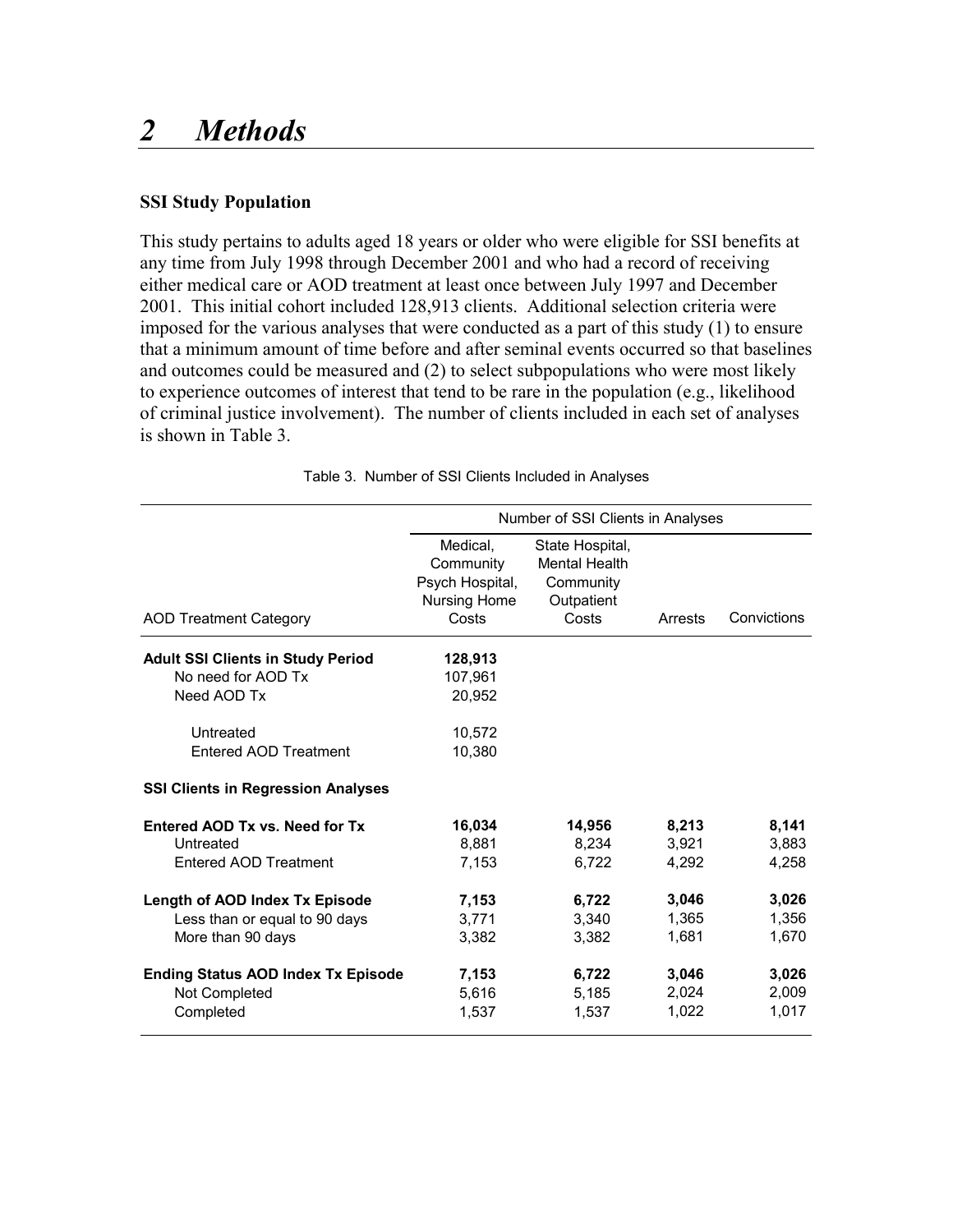## *Determination of eligibility periods*

Due to the importance of the number of months of eligibility for receiving publicly funded medical care in calculating average monthly medical costs, care was exercised in determining the eligibility period. Clients were considered to be eligible for receiving publicly funded medical care in any month in which a client received SSI benefits, was Medicaid eligible according to the Medicaid Client Eligibility File as maintained by the Office of Financial Management, or had a Medicaid-paid claim. Months in which there were no Medicaid-paid claims were excluded if records from the Department of Corrections indicated that the client was incarcerated and, therefore, ineligible for publicly funded medical care during the month. $2$ 

Several additional criteria were used to select clients for particular analyses within this study. For the analyses of medical, mental health, and other social service costs, clients were required to have a minimum of one month of eligibility before and after an index event (defined below) relating to their need for or receipt of AOD treatment. This requirement was needed to establish baseline and outcome measures of costs. An additional restriction for the analyses of the State Hospital and Mental Health Community Outpatient costs occurred because mental health utilization data was not available from CSDB after fiscal year 2001. Therefore, the analyses were limited to clients whose need for treatment was identified before July 1, 2001.

In the analyses of criminal justice outcomes, clients were selected who had been arrested or convicted in the 24 months before their index event, so that outcomes reflect recidivism within this population. The criminal justice analyses also required that persons be alive during the minimum follow-up period—12 months for arrests and 18 months for convictions to allow additional time for the adjudication process. Clients who died during the follow-up period were excluded. In addition, clients who received methadone maintenance treatment were included in analyses of the effects of entering AOD treatment on criminal justice outcomes but were excluded from analyses of the effects of length of AOD treatment episode and completion status on criminal justice outcomes.

## **Data Sources**

Records from the following data sources were linked together by client, using personal identifiers, to provide a history of medical care and criminal justice involvement.

## *Medicaid Management Information System (MMIS)*

The Medicaid Management Information System is maintained by the Medical Assistance Administration and contains detailed information on payments for fee-for-service medical care, including procedures, diagnoses, revenue codes, diagnosis related group hospitalization codes. In conjunction with other datasets, MMIS data was used to

 $\overline{a}$ <sup>2</sup> Periods of incarceration are based on Department of Corrections' records but do not include periods of incarceration in local jails.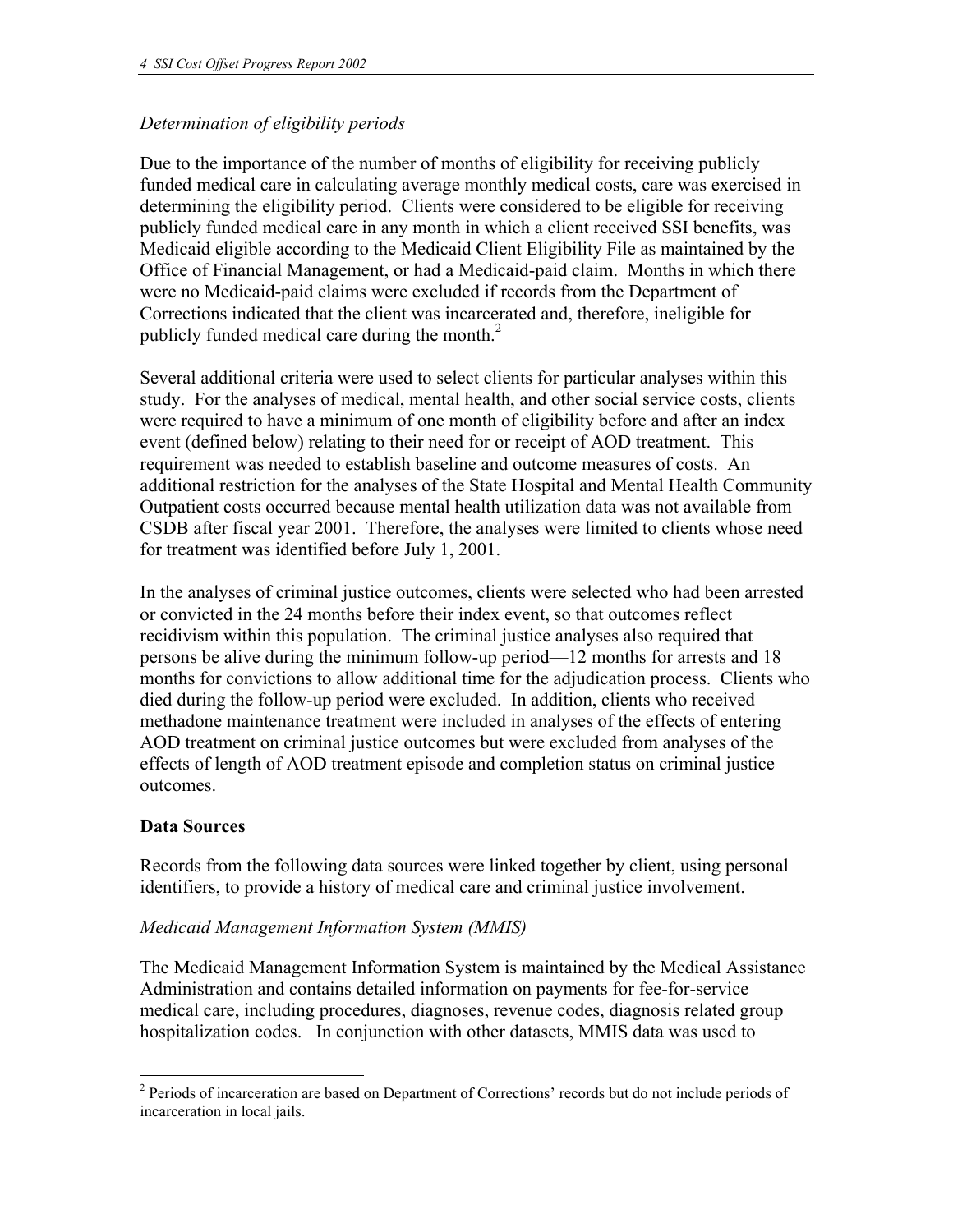identify the need for AOD treatment and to measure AOD treatment episodes and detoxification. In addition, MMIS data was used to estimate costs for medical care, community psychiatric hospitalizations, nursing home care, detoxification, and AOD treatment.

#### *Treatment and Report Generation Tool (TARGET)*

The Treatment and Report Generation Tool records information on publicly funded treatment services for substance abusers in Washington State. TARGET has demographic, assessment, admission, treatment activity, and discharge data from treatment facilities across the state that was used to measure AOD treatment episodes, detoxification, and estimates of costs.

#### *Washington State Patrol Arrest Records*

Washington State Patrol (WSP) receives records of arrests from all jurisdictions across the state where the arrestee is fingerprinted. These are primarily felonies and gross misdemeanors. The records include date of arrest, the charge for which the individual was arrested, and personal identifiers. For this project, drug or alcohol-related charges were used to indicate that a client had need for AOD treatment. Appendix D lists the charges used to indicate need for treatment. In addition, WSP data was used in analyses of arrests in the chapter on criminal justice outcomes.

#### *Client Services Database (CSDB)*

Client Services Database consists of an ongoing record, updated monthly, of unduplicated individuals served by the Department of Social and Health Services (DSHS), the services they received, the time periods and locations for those services, and the costs (beginning with FY2001) associated with each service. Services are included from the following programs within DSHS: Aging and Adult Services, Division of Alcohol and Substance Abuse, Children's Administration, Division of Developmental Disabilities, Division of Vocational Rehabilitation, Economic Services Administration, Juvenile Rehabilitation Administration, Medical Assistance Administration, and Mental Health Division. For this report, CSDB data for FY1999 –FY2001 were used to identify clients eligible for SSI and to estimate costs for state hospitalizations and mental health community outpatient services. Furthermore, the linkage and unduplication of DSHS client identifiers was used as the basis for creating the unduplicated research file for this study.

#### *Mental Health Services Utilization*

A file for FY1998 was provided by the Mental Health Division which contained data on the use of mental health services (days or minutes of service) by month for each client. The types of service categories include days in state mental hospitals, days in community mental health hospitals, and minutes of community outpatient mental health services. These data were used in estimates of costs for state hospitalizations and community outpatient services.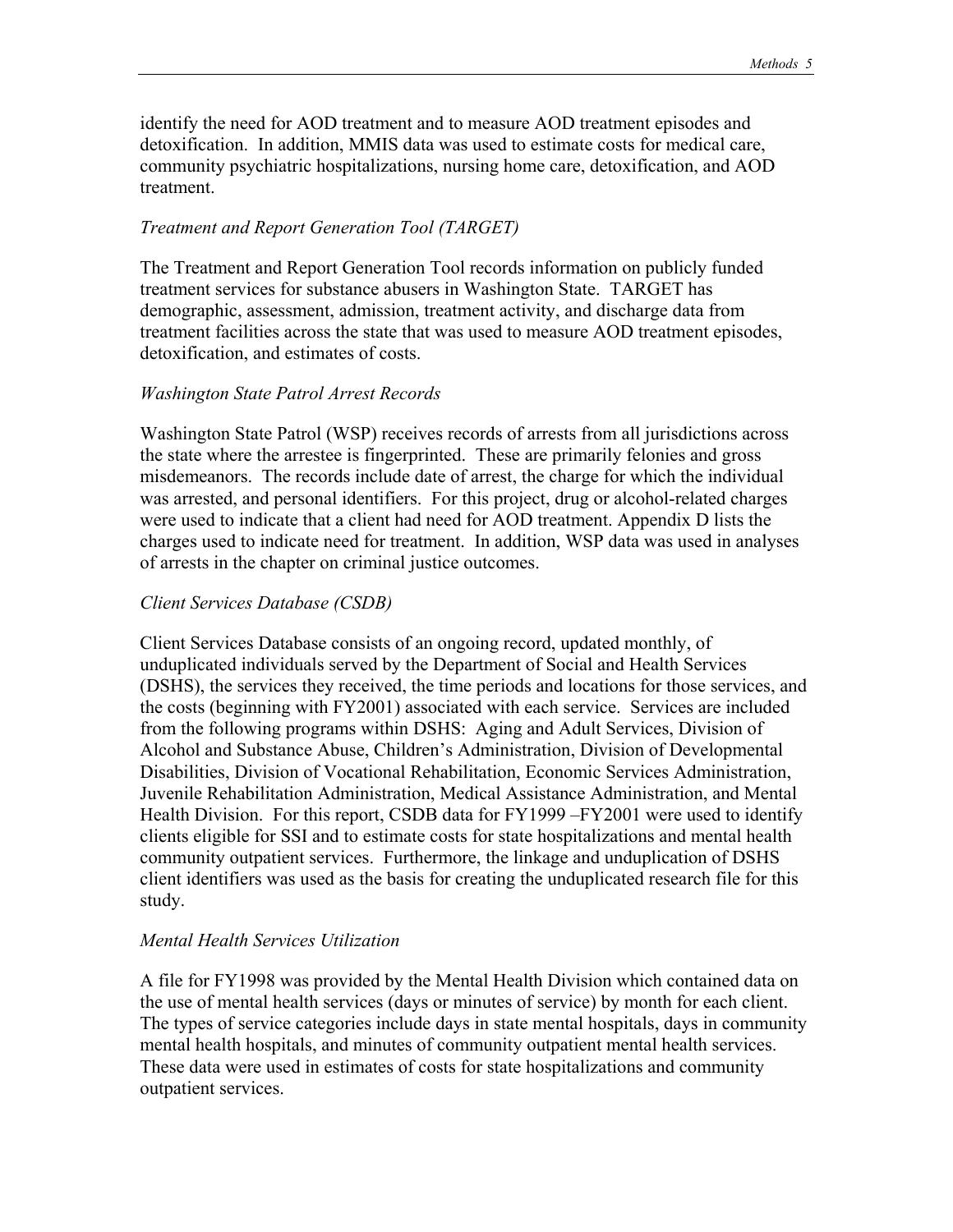## *Washington State Institute for Public Policy Criminal Recidivism database*

The Washington State Institute for Public Policy (WSIPP) has linked court case data obtained from the Washington State Administrative Office of the Courts (AOC) to create a person-based criminal history database. Conviction records from AOC pertain to all cases filed in each level of the state court system, including Juvenile Courts, District Courts and Superior Courts. Using the court data, WSIPP created a longitudinal record of an offender's criminal history by linking cases using defendants' personal identifiers (name, date of birth, social security number).

The Criminal Recidivism Database, updated quarterly by WSIPP, contains case-specific information, such as the date of an offense, the charge, and disposition, which was used in the analyses of convictions by type of offense in the chapter on criminal justice outcomes.

## **Need for Treatment**

SSI clients' need for AOD treatment was determined by the first administrative record of any of the following events or activities between July 1997 and December 2001:

- Medical records Medical diagnoses (ICD-9CMs), DRGs, procedure codes (including detoxification), and revenue codes. *Source: MMIS (See Appendix C for list.)*
- Treatment records Admissions to inpatient or outpatient AOD treatment and detoxification3 . *Source: MMIS and TARGET*
- Arrest records Arrests within Washington State for drug- or alcohol-related offenses for which the arrestee was fingerprinted and the record was sent to the Washington State Patrol. *Source: Washington State Patrol, (See Appendix D for list.)*

## **Comparison Groups**

 $\overline{a}$ 

Three groups were identified for analyses of cost offsets:

- Treated SSI clients who received AOD treatment at any time between July 1997 and December 2001. Treatment modalities included inpatient residential stays, outpatient care, and methadone maintenance. In addition, we counted a client as treated if they received AOD counseling. Drug or alcohol detoxification is not counted as treatment.
- Untreated SSI clients were classified as "untreated" if they needed treatment (as described in the section "Need for Treatment" above) but did not receive any publicly funded AOD treatment between July 1997 and December 2001. (Note: Clients who received detoxification but did not receive AOD inpatient or outpatient care were left in the "untreated" category.)

 $3$  Excludes assessments for drug or alcohol problems that do not result in AOD treatment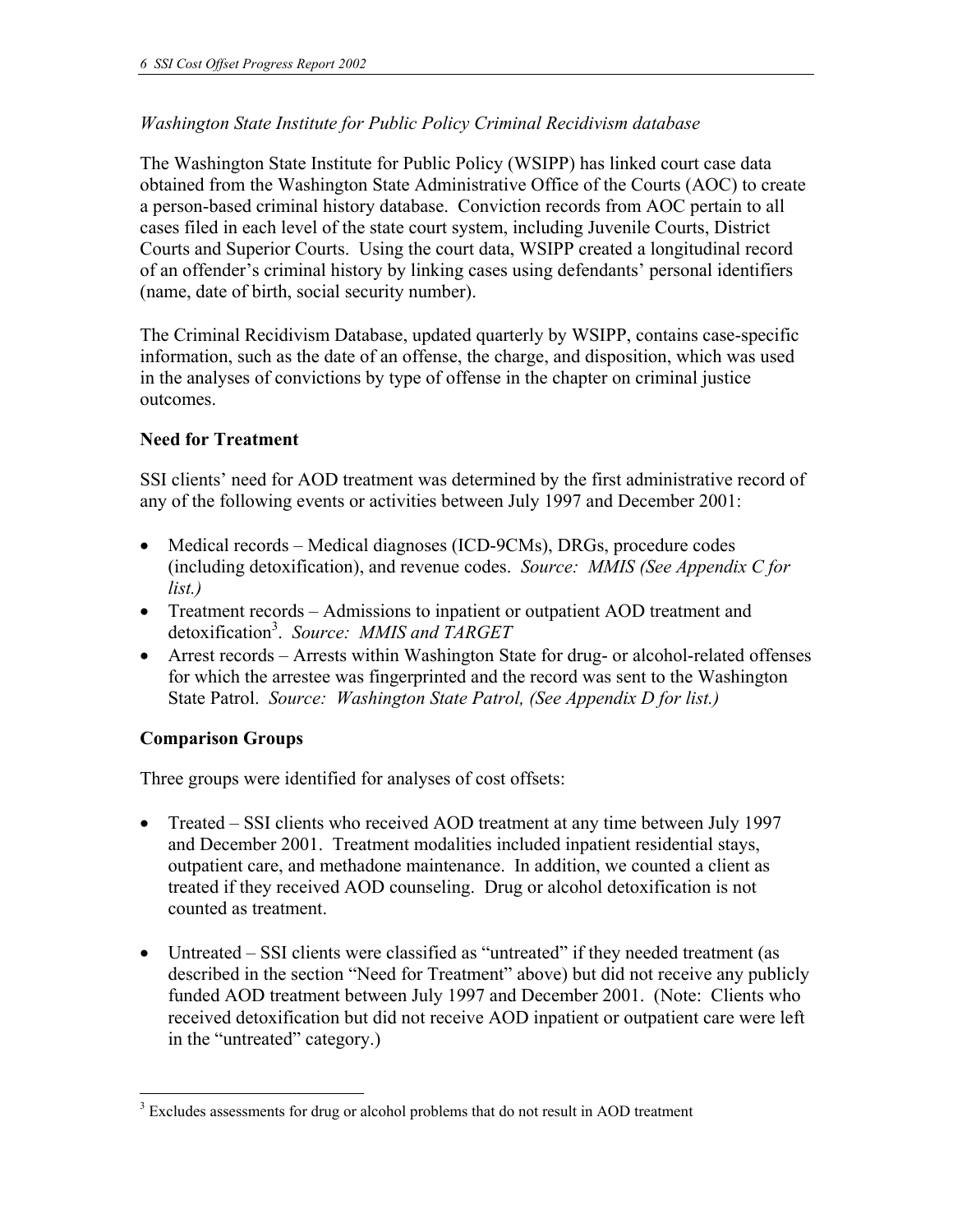• No Need – SSI clients who did not evidence a need for AOD treatment between July 1997 and December 2001 based on the criteria described above.

#### **Treatment Variables**

#### *Treatment Episodes*

Treatment episodes reflect ongoing continuous publicly funded care for substance abuse. One strength of using administrative records for evaluating substance abuse treatment outcomes for clients receiving publicly funded treatment is that those records typically contain complete or near complete treatment histories. Defining continuous care for substance abuse provides the ability to accurately determine when an intervention period begins and ends in order to distinguish an intervention period from an outcome period, and to measure the amount of treatment received in any given episode.

If a client had only one admission to treatment, then defining continuous care begins at the date of admission, and ends at discharge. When multiple admissions to treatment were involved, then a general rule was created that either linked those admissions into a single episode, or separated them into separate episodes. Based on previous research (Luchansky et al. 2000) treatment admissions were combined into a single treatment episode if readmission to treatment occurred less than 30 days after discharge from a previous admission. Treatment admissions where the time from the discharge date of the previous treatment to the admission date of the subsequent treatment was greater than 30 days were classified as separate episodes. AOD treatment records from both MMIS and TARGET were combined into treatment episodes as described above.

#### *Methadone Treatment*

Since methadone treatment tends to occur over a protracted period of time and does not end with a status of "complete" as residential and outpatient AOD treatment often do, admissions to methadone treatment were not included in the treatment episodes described above. Clients who received methadone treatment were included in all cost analyses since those analyses compared clients who received AOD treatment to those who needed treatment but did not get it. In criminal justice analyses, however, the clients who received methadone treatment were included in analyses that compared entering treatment to remaining untreated but they were dropped from analyses examining the effects of length of treatment and treatment completion on criminal justice outcomes.

#### *Index Episode*

The index episode was chosen as the first treatment episode that occurred during the study period. This provided the greatest amount of follow-up time for the criminal justice analyses. The index event was used to define several measures of AOD treatment.

#### *Measures of treatment*

**Receipt of treatment** was defined as being admitted to treatment at any time during the study period.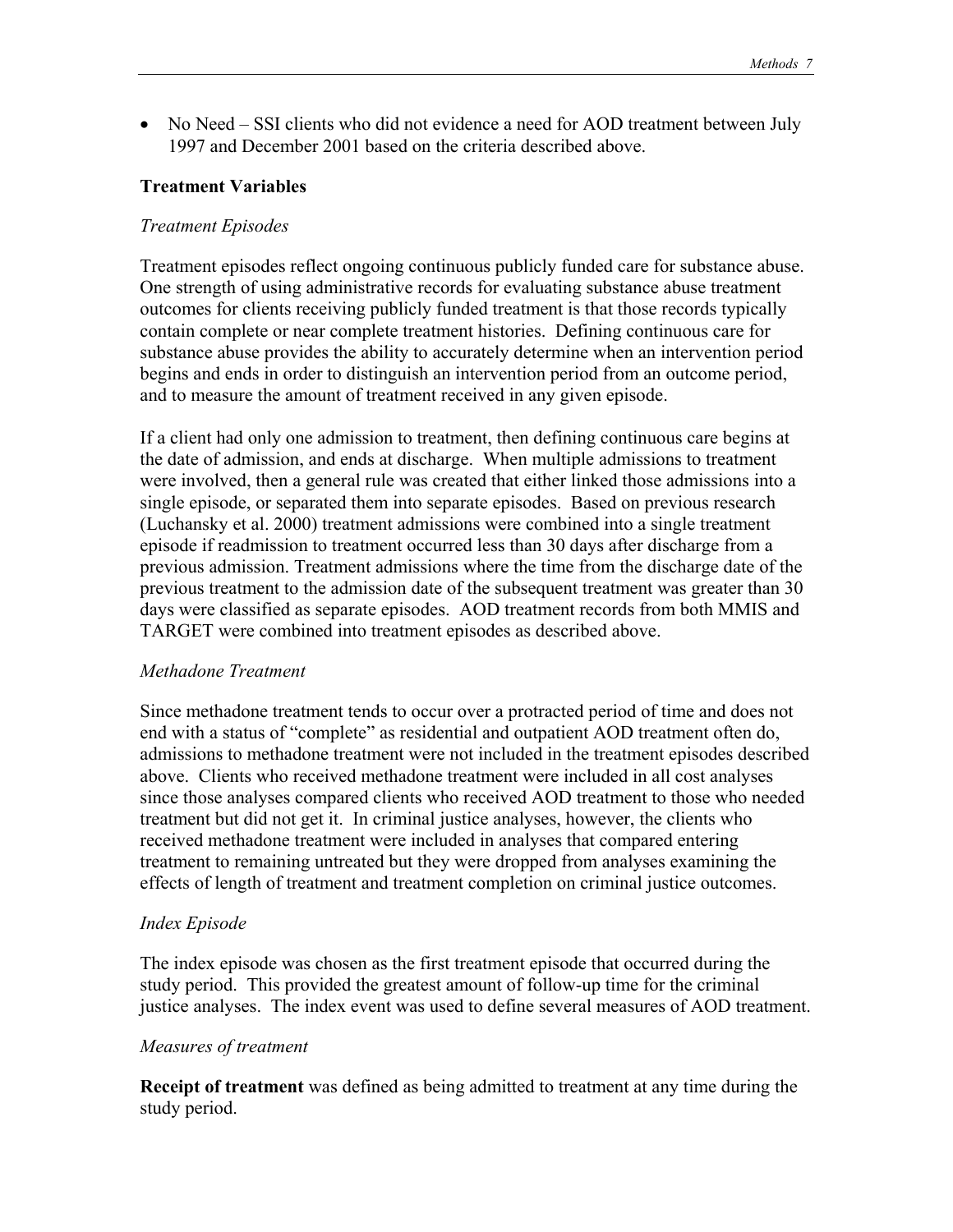**Treatment completion** was defined based on the completion status of the index episode. When a discharge from treatment is recorded in TARGET, the discharge status is recorded as well. This describes whether the client completed treatment (achieved treatment goals), left against advice, was discharged for rules violation, etc. MMIS records do not contain any information on discharge status. Therefore, a client was defined as having completed treatment if the discharge status of the last TARGET admission in an episode was "completed."

**Length of stay** was computed as the number of days from the admission date of the first treatment in an episode to the discharge date of the last treatment in the episode. Length of stay was dichotomized into less than or equal to 90 days and greater than 90 days.

## **How were before and after periods defined?**

To analyze differences in monthly medical and mental health costs between SSI clients who began AOD treatment and those who needed such treatment but did not get it, each client's months of eligibility for SSI benefits were divided into pre- and post-periods, as follows:

- **Treated** The first date on which a client began treatment in the 54-month study period was used to delineate the before and after treatment initiation periods. Costs incurred during months in which a client was eligible for SSI benefits prior to the onset of the first treatment episode were counted as preevent costs. Costs incurred in any month of SSI eligibility following the onset of CD treatment were counted as post-treatment initiation costs. Thus, if a client received medical care while receiving CD treatment, these costs were counted in the post-treatment initiation period.
- **Untreated who needed AOD treatment** The first date in the 54-month study period on which a need for AOD treatment was identified was used to define the pre- and post-event periods. Specifically, the "before" period included all days in which a person was eligible for SSI before a need for AOD treatment was noted in their administrative record. The "after" period all subsequent days in which the person was eligible for SSI. The date on which the need for treatment was identified was not included in either the pre or post periods.<sup>4</sup>
- **No need** The overall period between the first and last month in which the client was reported as eligible for SSI benefits during the 54-month study period was divided into two equal parts for each person.

## **Medical, Mental Health, Nursing Home, and AOD Treatment Costs**

 $\overline{a}$ 

Medical costs for SSI recipients are paid on a fee-for-service basis. Therefore, detailed records of their medical expenses were available from MMIS. The types of services for

<sup>&</sup>lt;sup>4</sup> See "Services and costs excluded from analyses" in the subsequent subsection of this chapter for further discussion.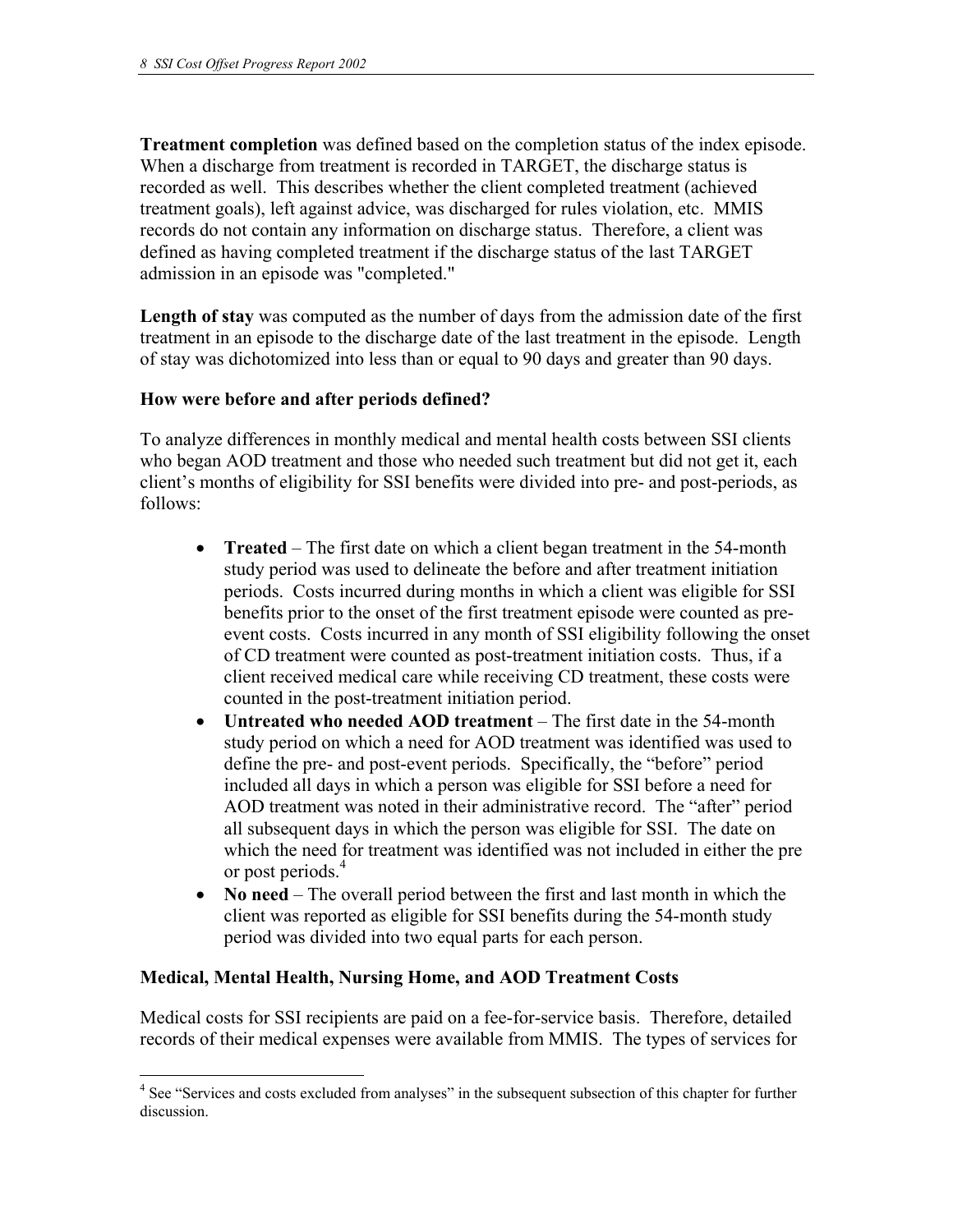which Medicaid-paid claims are recorded in MMIS include inpatient and outpatient hospitalizations, physician services, emergency room visits, prescription drugs, dental care, optical care, laboratory tests, medically required ambulance services, skilled nursing home care, stays in intermediate care facilities, and various other forms of medical services. To establish a baseline for examining costs before treatment, records from MMIS and TARGET were obtained for one year prior to the beginning of the eligibility period. Thus, medical costs and treatment expenditures were examined over 54 months: July 1997 through December 2001.<sup>5</sup>

MMIS, however, does not contain records of certain Medicaid-paid services which are paid for through other means, including the Social Services Payment System, Regional Support Networks for community mental health services, and disproportionate share payments to state mental hospitals. Types of services for which payment records are not in MMIS include: state psychiatric hospitalizations, community outpatient mental health care, and AOD treatment in certain facilities. Costs for these services were estimated as described below.

#### *Medical Costs*

Medical costs were based on Medicaid-paid claims recorded in MMIS that were limited to those expenses administered by the Medical Assistance Administration (MAA) of DSHS.<sup>6</sup> These included the following major types of services: inpatient hospitalizations, outpatient hospitalizations, physicians, other providers, prescription drugs, emergency room visits, durable medical equipment, transportation, and various other services associated with providing medical care for each SSI recipient.

Other expenditures not included were for services administered and budgeted through other DSHS programs such as Aging and Adult Services, the Mental Health Division, and the Division of Alcohol and Substance Abuse. Examples of excluded Medicaid-paid services are nursing home care, community psychiatric hospitalizations, and alcohol or drug detoxification. These expenditures were analyzed separately. Furthermore, the costs for providing AOD treatment were **not** included in regression equations of medical cost differences between the treated and untreated groups in the pre- and post-periods.

#### *Nursing Home Costs*

 $\overline{a}$ 

Nursing home costs were limited to Medicaid-paid claims recorded in MMIS. Nursing home care and related expenses are administered by the Aging and Disabilities Services Administration.

<sup>&</sup>lt;sup>5</sup> Since the MMIS extraction occurred in May 2001, payment records were considered sufficiently complete through December 2000 to be used for analysis purposes. Since medical payment records tend to lag and those submitted and paid soon after treatment may not be equally representative of all clients, Medicaid claims for services provided after December 2000 were excluded from these analyses.

MAA-only Medicaid-paid claims were selected by using MMIS category of service codes 01-85 and 97 which represent the DSHS budget program category for MAA (080).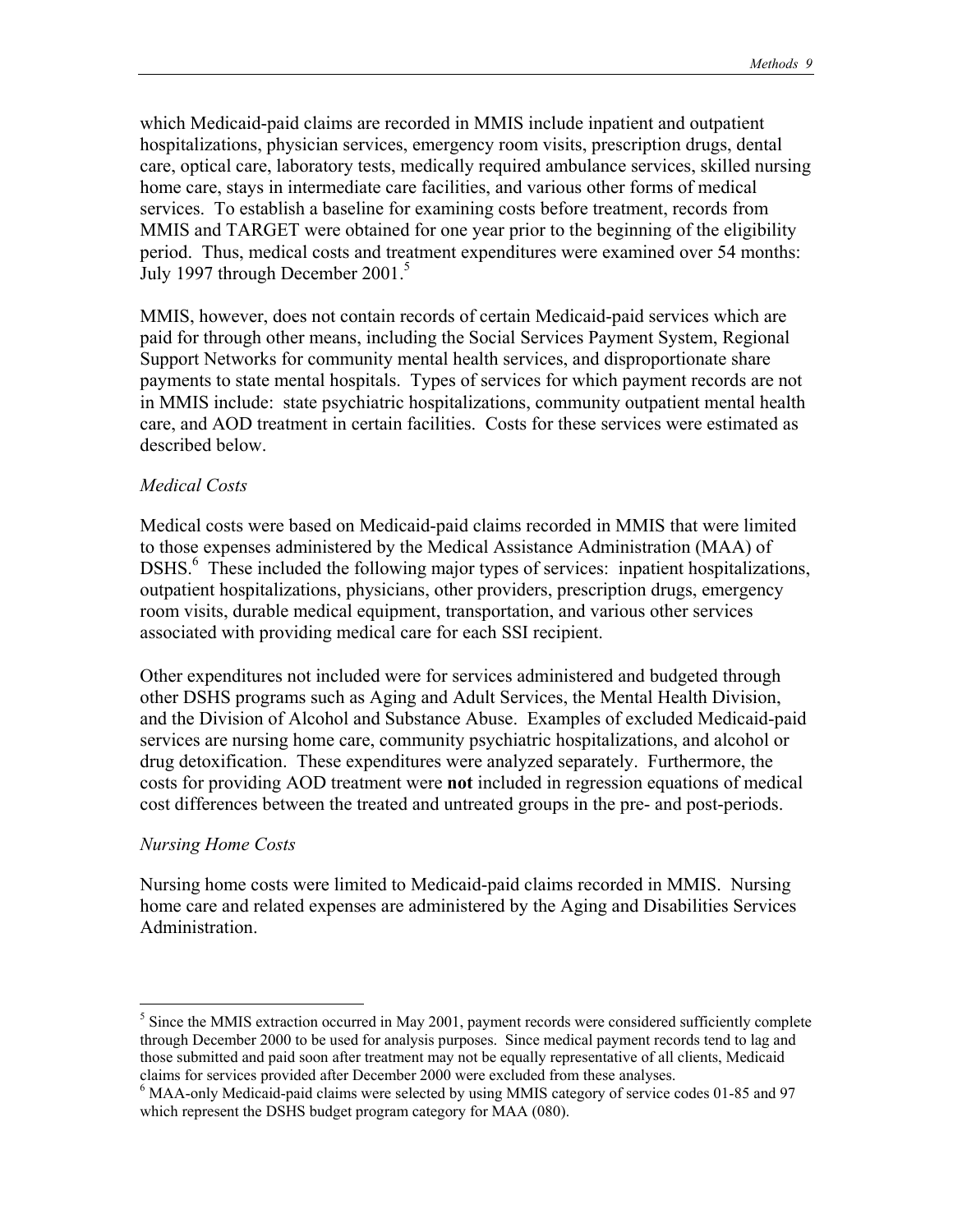## *Mental Health Costs*

Mental health costs were based on several sources of data: MMIS, CSDB, and the file of monthly utilization of mental health services provided directly by the Mental Health Division. Costs associated with three categories of mental health services were analyzed separately: community mental health hospitalizations, state mental health hospitalizations, and community outpatient services.

Costs for community mental health hospitalizations were based on Medicaid-paid claims in MMIS. These costs include claims for the hospital stays, as well as other services (e.g. psychiatric provider services) associated with these hospital stays, which are administered by the Mental Health Division. The method for identifying these hospitalizations and related services were based on a set of criteria obtained from the MHD and which are described in Appendix E.

For FY2001 actual expenditures were available for hospitalizations in state mental hospitals and for community outpatient services and these costs were used. Because only utilization data (days or minutes of service) is available for state hospitalizations and community outpatient mental health services prior to FY2001, costs for these two types of service were estimated from the CSDB and the utilization file obtained from MHD. The number of hospital days or minutes of service in the before and after periods were multiplied by appropriate rates for FY2001 to estimate total costs in the before and after periods for these two categories of service. Using FY2001 rates approximates the constant dollar analysis used with the costs obtained from MMIS.

## *AOD Treatment and Detoxification Costs*

In general, all publicly funded treatment services are supposed to be recorded in TARGET. However, some episodes, particularly AOD treatment in hospitals, are not recorded in TARGET but are recorded in MMIS. Outpatient treatment, however, is usually recorded in both systems. Therefore, individual treatment periods were matched across the two systems and costs were taken from MMIS rather than estimated from TARGET whenever overlap was found. This method avoids double counting of costs where treatment is recorded in both systems.

Treatment for drug and alcohol dependence provided through certain facilities is paid by contract rather than on a fee-for-service basis through Medicaid. Specifically, facilities classified as Institutions for Mental Disease (IMD) are contracted to provide AOD treatment to publicly supported clients. Payments are made through contractual arrangements managed by county drug and alcohol coordinators. Records of treatment provided by these facilities were obtained from the Division of Alcohol and Substance Abuse (DASA) Treatment Assessment Report Generation Tool (TARGET), which has detailed service information, but no data on costs. Therefore, the costs associated with treatment recorded in TARGET were estimated using unit costs provided by DASA (see Appendix B).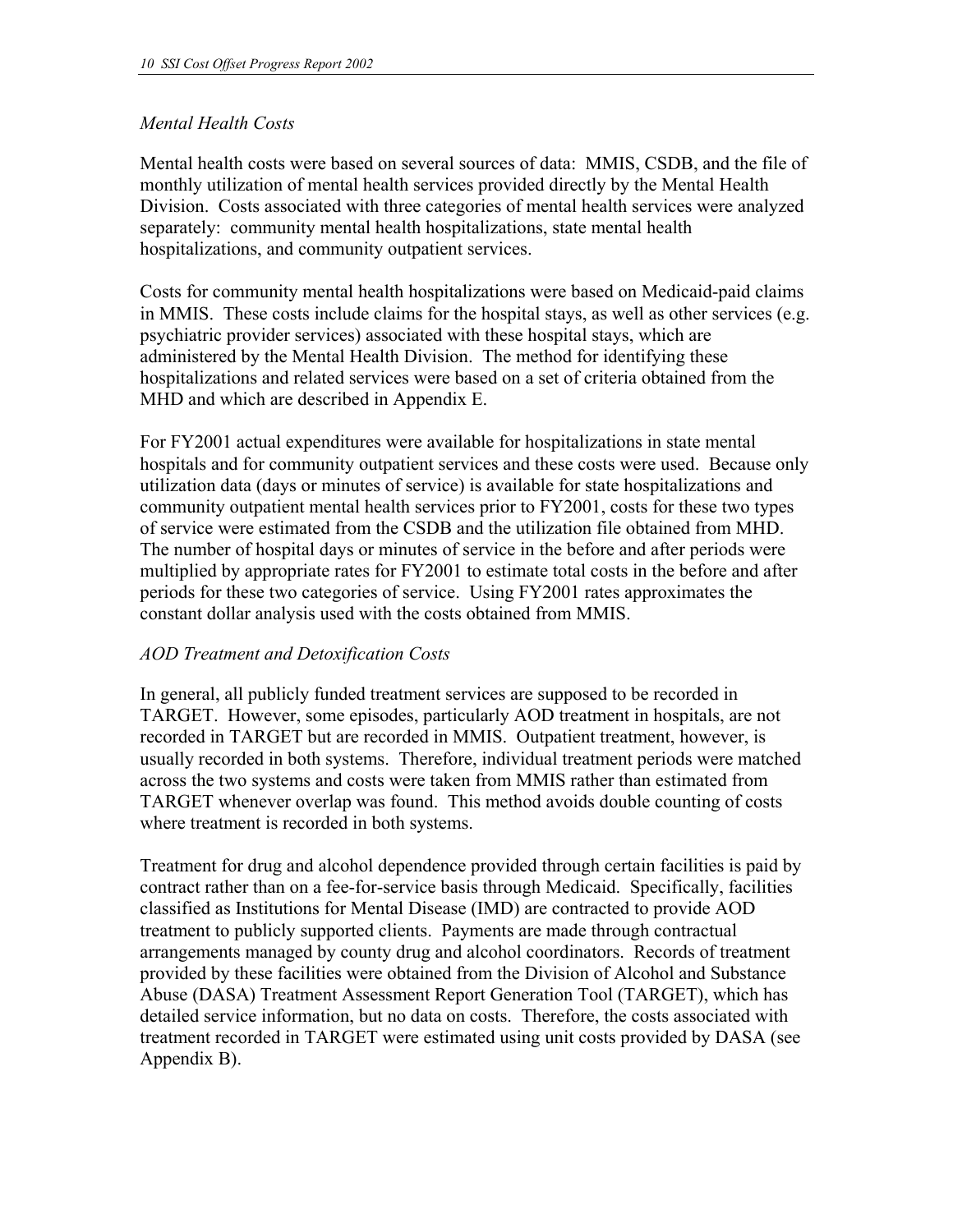### *Services and Costs Excluded from Cost Analyses*

When the need for AOD treatment was identified through a medical event (e.g., hospitalization, ER visit, etc.), the costs associated with that event were removed from the medical costs for that client used in analyses. This exclusion was considered methodologically necessary since the medical event in which the need for AOD treatment is identified represents what is called in experimental terms, the "treatment effect." That is, this event is the point at which the medical profession has recognized the client's alcohol or drug-related medical problem. It is not properly considered part of either the "pre" or "post" event period. Rather, this medical incident is the dividing point between these periods. As such, the medical costs associated with this point should not be included in either the before or after costs.

#### *Adjustments for Inflation*

Since analyses were going to examine change in costs over time, expenses were adjusted to account for changes in the cost of living between June 1997 and December 2001. In particular, each month's expenses were adjusted using the state's consumer price index (CPI) so that costs are expressed in constant December 2001 dollars. It is possible that medical costs may have risen faster than the overall CPI. Therefore, changes in average monthly medical costs of the SSI recipients who had no need for AOD treatment can be used as a baseline for comparisons of changes shown for the treated and untreated groups.

#### *Monthly Average Costs*

Monthly averages were computed by dividing total costs in the pre- and post-event periods for the various cost variables by the number of months the client was eligible for Medicaid under SSI in each period.

#### **Criminal Justice Analyses**

Two sets of analyses examined the effect of AOD treatment on criminal justice history. The first set, which could be called a "treatment initiation analysis," looked at the effect of entering treatment on risk of re-arrest or conviction for a criminal offense following the index AOD treatment episode compared to not entering treatment. The second set of analyses, which could be labeled "episode analyses," looked at the risk of re-arrest or conviction for a criminal offense among those receiving treatment where those completing treatment or remaining in treatment more than 90 days were compared to those not completing treatment or remaining in treatment less than or equal to 90 days.

Criteria for inclusion in these analyses differed somewhat from the cost analyses. As a result, the number of SSI clients included in the criminal justice analyses differed from the number used in the cost analyses (see Table 3 above). Analyses were also limited to clients who had been arrested or convicted of an offense that had been committed in the 24 months prior to identification of need for treatment or the onset of AOD treatment. Proportional hazards regression analyses were used to measure the risk of re-arrest or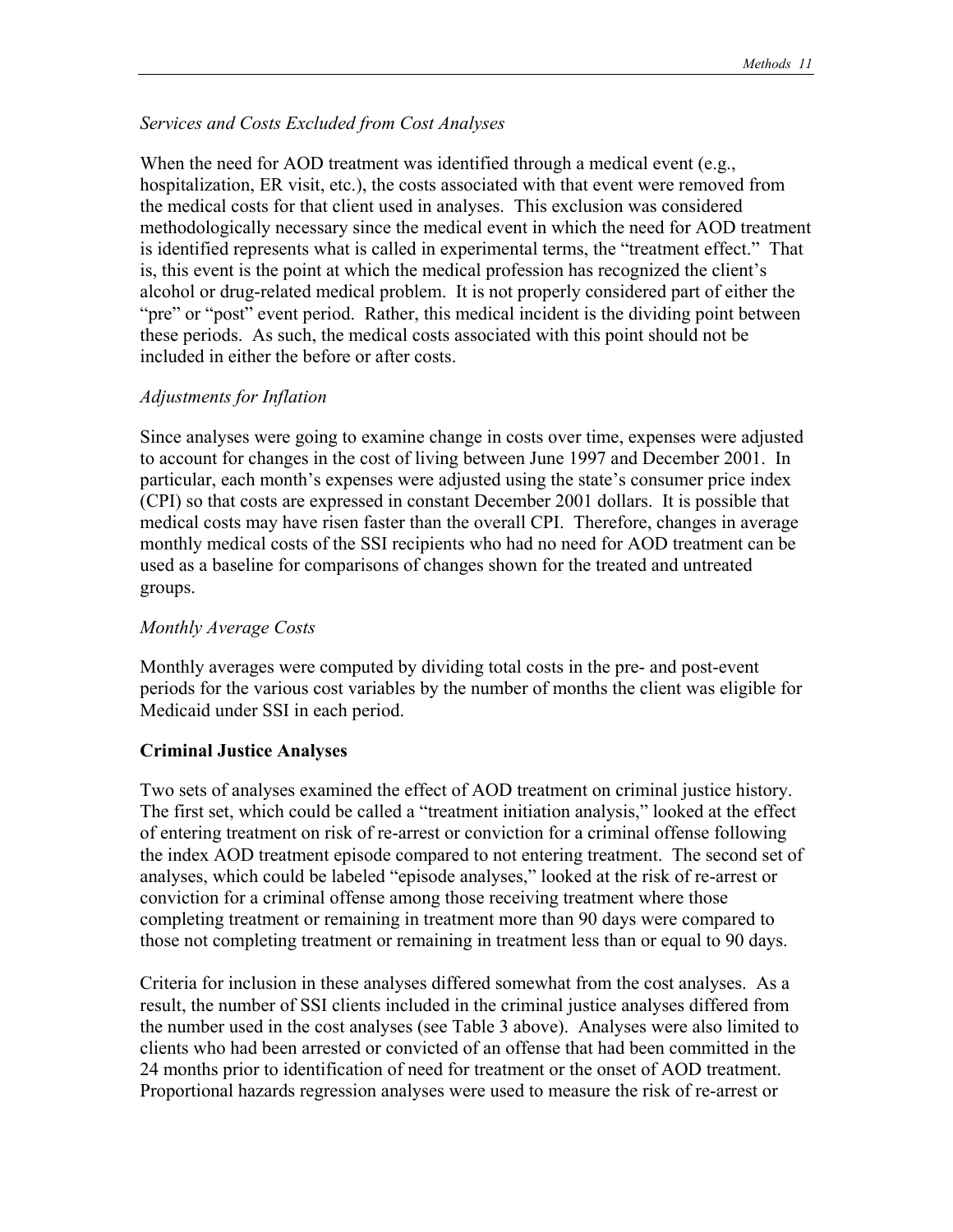conviction during a follow-up period of 12 months after an index event. For the untreated group, the follow-up period began with the date of identification of need for AOD treatment. For the treated clients, the follow-up period began with the first admission date of the first treatment episode in the study period for the initiation analyses. For the analyses of treatment completion or length of treatment ("episode analyses"), the follow-up period was after the end of the index treatment episode.

In each criminal justice analysis, the client needed to be alive at the end of the follow-up period so that each client could have the same length of time in which to have an opportunity to be arrested or to commit an offense. Analyses of convictions required an additional six months for the adjudication process. Therefore, clients who died within 12 months of the index event (i.e., identification of need for treatment, first date of treatment, or end of the first treatment episode) were dropped from analyses of arrests, and clients who died within 18 months of the index event were dropped from analyses of convictions.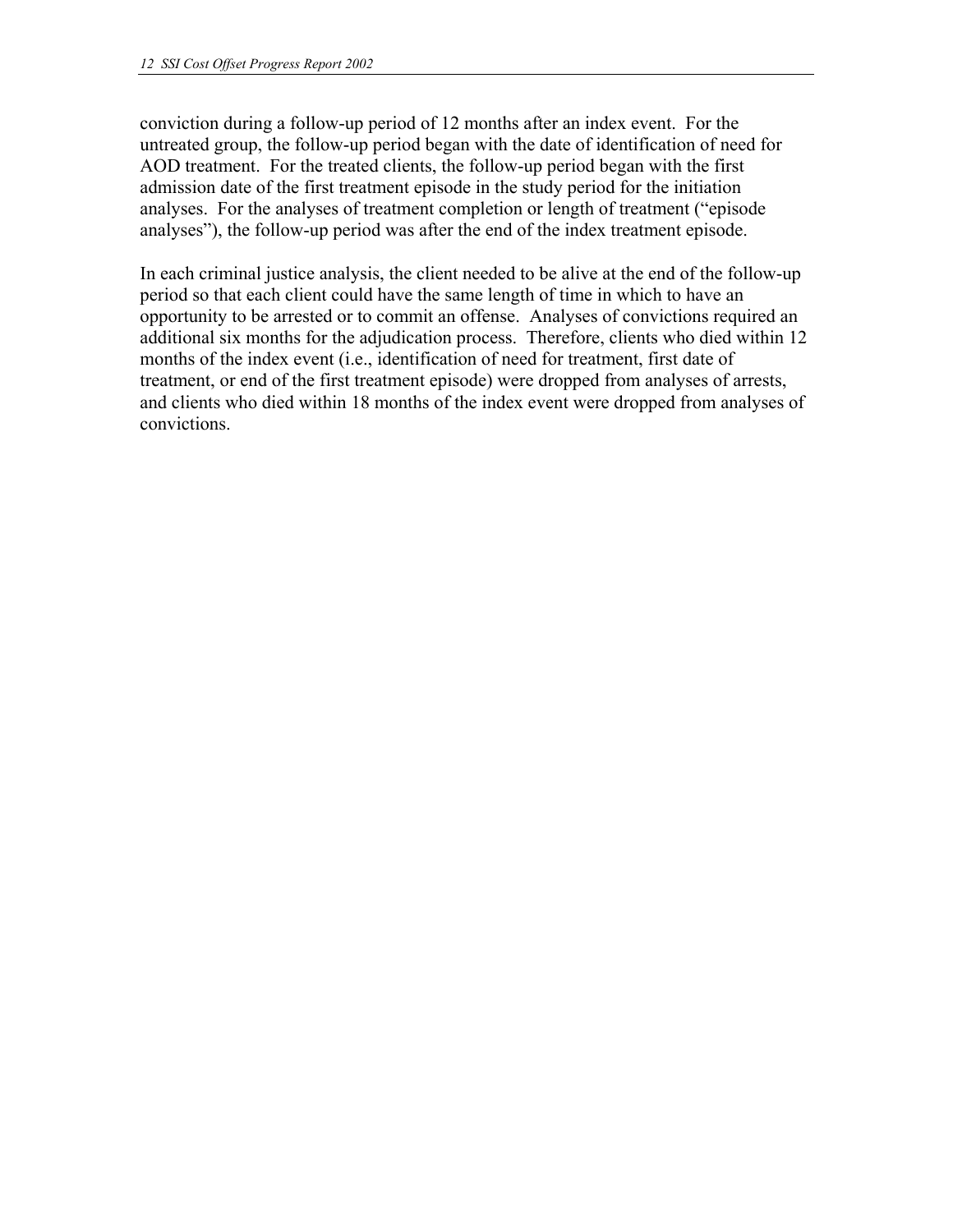## **Need for AOD Treatment**

Of 128,913 adults who received SSI benefits, 20,952, or 16 percent, appeared to need AOD treatment based on at least one administrative indicator recorded between July 1997 and December 2001—roughly one out of every six SSI clients.

The use of administrative records (e.g., medical claims, treatment records, arrests) to indicate need for AOD treatment is sensitive to the passage of time, with the need-fortreatment rates over longer time periods approaching lifetime indicators of need. Therefore, annual need-for-treatment rates for SSI recipients was 8 percent in each year from FY1998 through FY2001 compared to the overall four-year rate of 16 percent .7

## **Receipt of AOD Treatment**

 $\overline{a}$ 

Of the 20,952 SSI recipients aged 18 or older who needed AOD treatment, 10,380, or 50 percent, were in treatment at some time during the study period from July 1997 through December 2001 (see Table 4). The treatment penetration rate for the 54-month study period is consistent with the annual rates found in each of four fiscal years spanned by this study which were: 52 percent in FY1998, 50 percent in both FY1999 and FY2000, and 49 percent in FY2001, with the overall rate for the four fiscal years of 50 percent. $8$ 

About 50 percent of both men and women began treatment at least once between July 1997 and December 2001. Similarly, about 50 percent of both Hispanics and whites who needed AOD treatment in this period got it. African Americans and Native Americans were somewhat more likely to have started treatment: 55 percent and 53 percent, respectively, while Asians were somewhat less likely: only 45 percent.

SSI recipients under 45 years of age in need of AOD treatment were much more likely to have started treatment (54 percent) than were those aged 45 or older (41 percent).

Of the 1,346 SSI recipients who died by December 31, 2001 and who had had an indication of need for AOD treatment in their administrative records, only 33 percent had begun to get treatment at some point before their death during the 54-month study period.

 $7$ In FY1992 the need-for-treatment rate among SSI clients aged 18 to 64 was 9 percent (Kohlenberg et al. 1999); rates for this age group in more recent years were slightly higher: 11 percent in FY1998 and FY1999 and 10 percent in FY2000 and FY2001. The higher rates occurred in the recent period even though Kohlenberg et al. (1999) used assessments for substance abuse or dependence as an additional indicator of need for treatment as those used in the current study.

<sup>&</sup>lt;sup>8</sup> The treatment penetration rate in FY1992 for SSI recipients aged 18 to 64 (Kohlenberg et al. 1999) was

<sup>47</sup> percent; while in recent years this rate was slightly higher (52 percent in FY1998, 50 percent in FY1999, 51 percent in FY2000, and 49 percent in FY2001).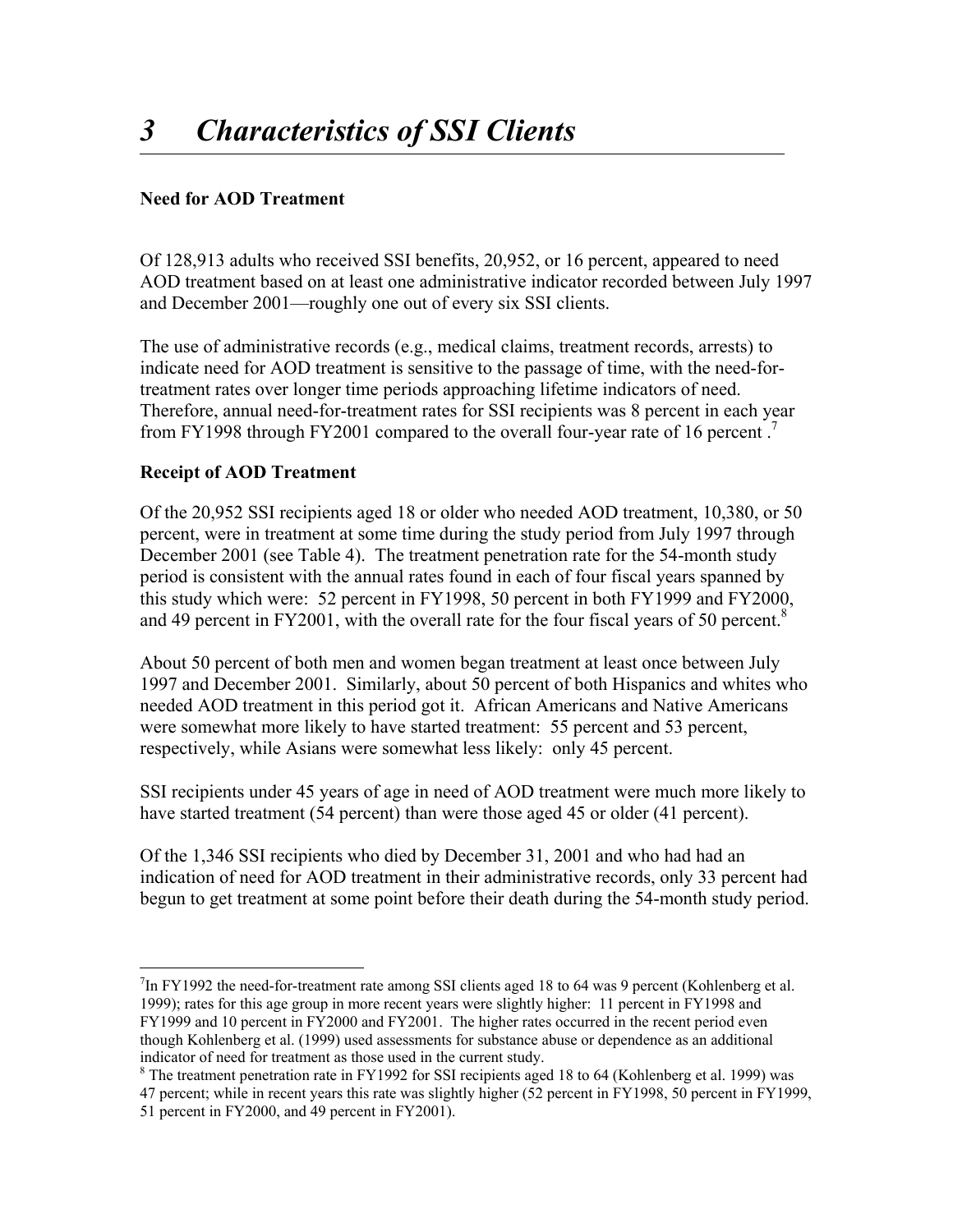|                  | <b>Treated</b> |                   | Untreated      |                   | <b>Total Clients</b> |
|------------------|----------------|-------------------|----------------|-------------------|----------------------|
|                  |                |                   |                |                   | in need of CD        |
|                  | <b>Clients</b> | Rate <sup>a</sup> | <b>Clients</b> | Rate <sup>a</sup> | <b>Treatment</b>     |
| <b>Total</b>     | 10,380         | 50                | 10,572         | 50                | 20,952               |
| Gender           |                |                   |                |                   |                      |
| Female           | 4,458          | 50                | 4,420          | 50                | 8,878                |
| Male             | 5,922          | 49                | 6,152          | 51                | 12,074               |
| Race/Ethnicity   |                |                   |                |                   |                      |
| African American | 1,317          | 55                | 1,083          | 45                | 2,400                |
| Asian            | 120            | 45                | 148            | 55                | 268                  |
| Native American  | 627            | 53                | 560            | 47                | 1,187                |
| Hispanic         | 353            | 51                | 342            | 49                | 695                  |
| White            | 7,594          | 49                | 7,959          | 51                | 15,553               |
| Other            | 369            | 43                | 480            | 57                | 849                  |
| Age              |                |                   |                |                   |                      |
| Younger          | 7,215          | 54                | 6,036          | 46                | 13,251               |
| $18 - 24$        | 832            | 46                | 971            | 54                | 1,803                |
| 25-44            | 6,383          | 56                | 5,065          | 44                | 11,448               |
| Older            | 3,165          | 41                | 4,536          | 59                | 7,701                |
| 45-64            | 3,064          | 42                | 4,160          | 58                | 7,224                |
| $65+$            | 101            | 21                | 376            | 79                | 477                  |
| Died by 12/31/01 |                |                   |                |                   |                      |
| <b>No</b>        | 9,933          | 51                | 9,673          | 49                | 19,606               |
| Yes              | 447            | 33                | 899            | 67                | 1,346                |

## Table 4. Treatment Rates by Selected Characteristics SSI Clients, July 1997 - December 2001

<sup>a</sup>Rates equal the percent of treated (or untreated) clients out of the total number of clients in need of treatment within each demographic category (e.g., female, African American, etc.). The rate for treated clients is called the "treatment penetration rate."

## **Demographic Characteristics**

SSI recipients who needed treatment for chemical dependency had higher proportions who were male, white, or under the age of 45 than SSI clients who did not seem to have any need for AOD treatment. (See Table 5.)

Over half of both the treated and untreated groups were males (57 and 58 percent, respectively), and roughly three-quarters of the two groups were white (73 and 75 percent, respectively). The next largest racial/ethnic group was African American which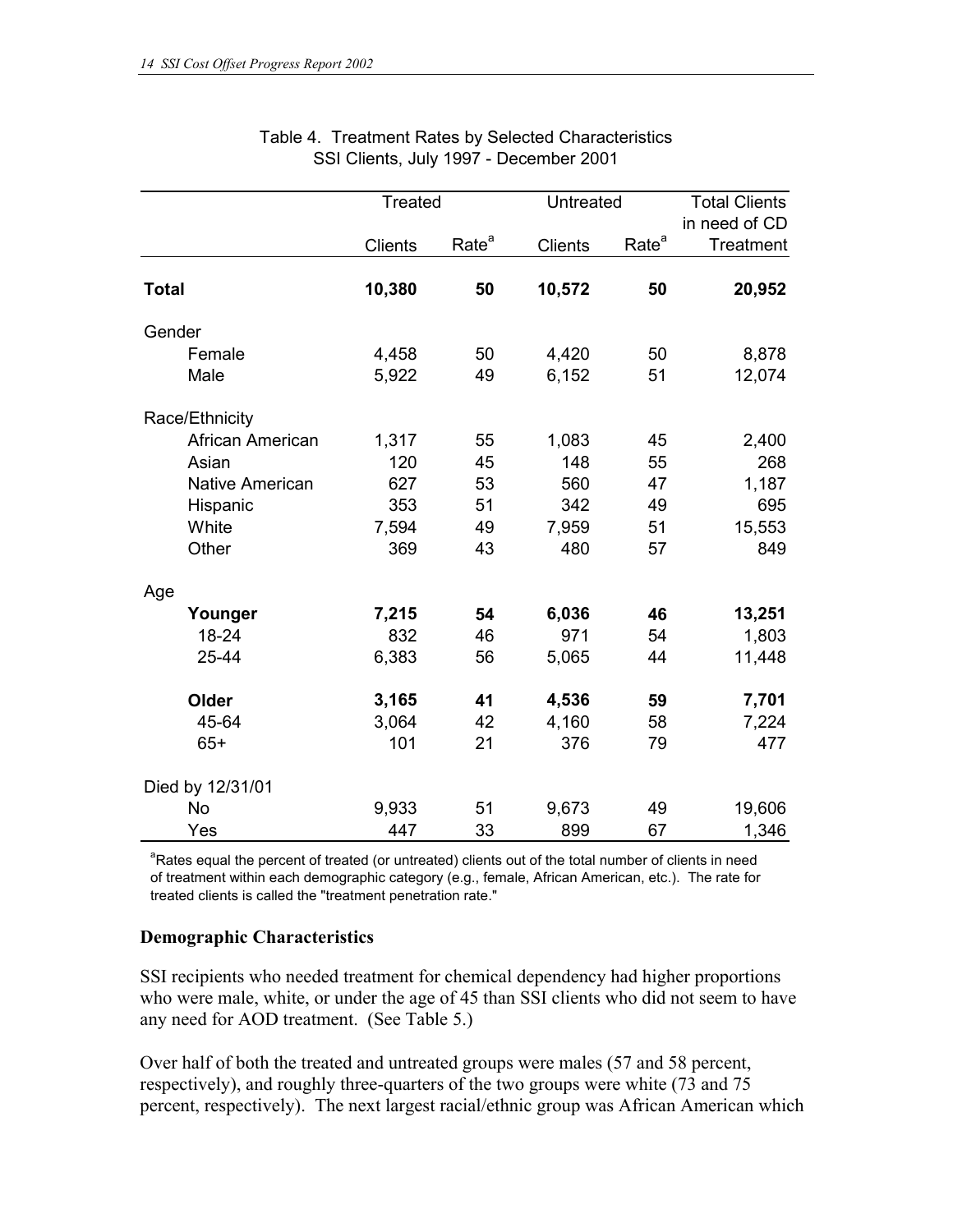represented 13 percent of the treated group and 10 percent of the untreated group. Native American was the next largest category with six and five percent of the two groups, respectively. Hispanics represented three percent of each group while Asians only one percent.<sup>9</sup>

SSI recipients who got AOD treatment were younger than those who appeared to need treatment but did not get it. Over two-thirds (69 percent) of the treated were under the age of 45 while just over half (57 percent) of the untreated were under 45. Only one percent of the treated group was 65 years of age or older, while four percent of the untreated fell in this older group.

The crude death rate was highest (9 percent) among those who need AOD treatment but did not get it. In comparison, four percent of those who were in AOD treatment during the study period had died by the end of December 2001.

The 107,961 SSI clients who had no administrative indicator of need for AOD treatment are quite distinct from those SSI clients who appear to need AOD treatment. Compared to clients who needed such treatment, the remainder of the SSI clients are more likely to be female (62 percent), have a lower proportion of persons who were white (69 percent), considerably more persons of Asian descent  $(11 \text{ percent})$ ,<sup>10</sup> and are generally older (only 36 percent under age 45 and 27 percent aged 65 or more). The death rate for the SSI clients who did not need AOD treatment was seven percent, which was higher than the rate of four percent for those who received AOD treatment but lower than the nine percent study period death rate for those who needed treatment but did not get it.

 $\overline{a}$ 

<sup>&</sup>lt;sup>9</sup> This racial/ethnic classification is based on DSHS records stored in the Client Services Database. It represents a mutually exclusive classification in which Hispanic Origin is given precedence over other categories. Unlike the 2000 U.S. Census and more recent classifications that DSHS now uses, this

<sup>&</sup>lt;sup>10</sup> The higher proportion of general SSI clients of Asian descent may reflect the use of SSI for aging immigrants who have not been employed long enough in the United State to be eligible for social security benefits.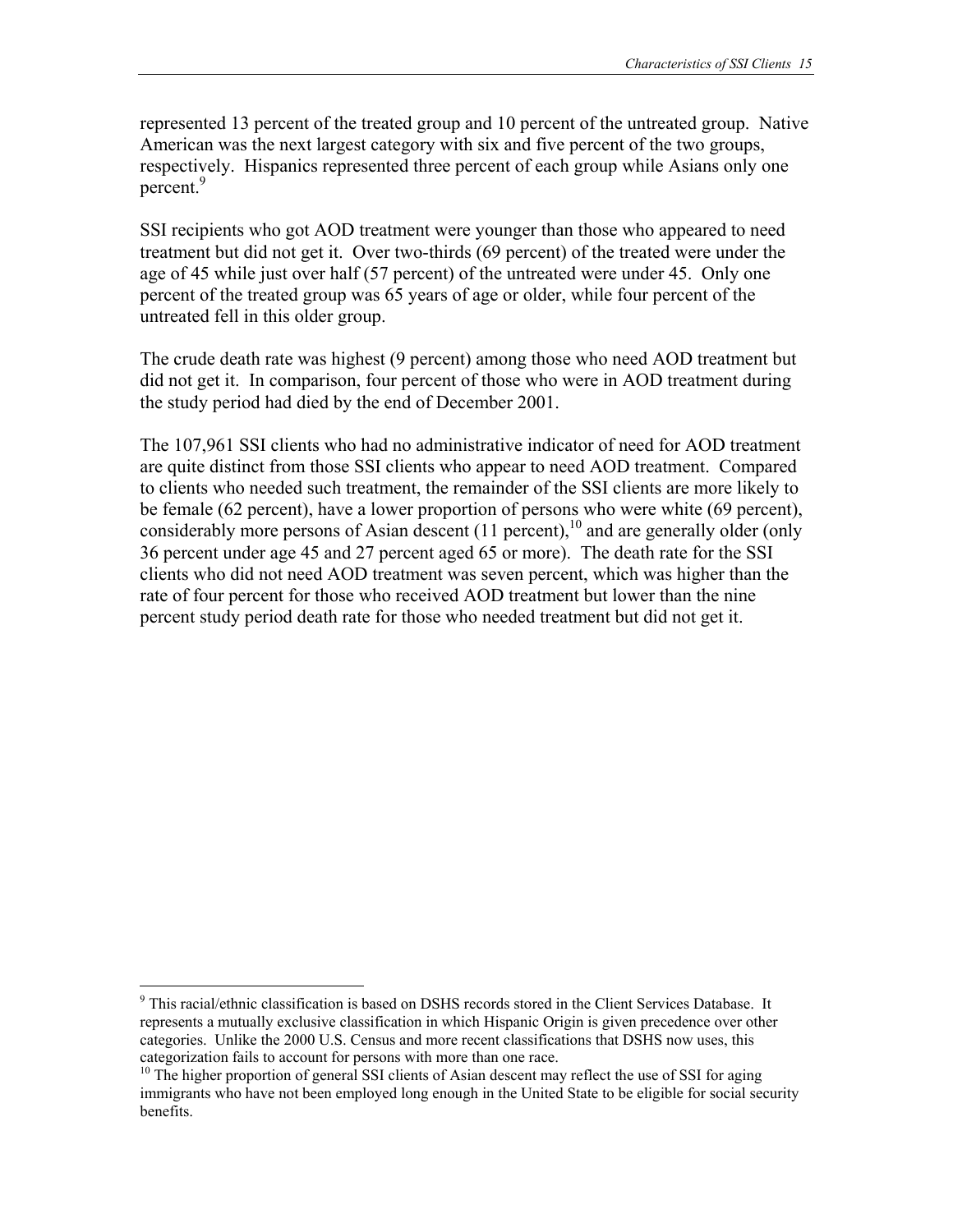|                        | Treated |                      |                | Untreated            |                | No Need <sup>a</sup> |
|------------------------|---------|----------------------|----------------|----------------------|----------------|----------------------|
|                        | Clients | Percent <sup>b</sup> | <b>Clients</b> | Percent <sup>b</sup> | <b>Clients</b> | Percent <sup>b</sup> |
| <b>Total</b>           | 10,380  | 100                  | 10,572         | 100                  | 107,961        | 100                  |
| Gender                 |         |                      |                |                      |                |                      |
| Female                 | 4,458   | 43                   | 4,420          | 42                   | 66,560         | 62                   |
| Male                   | 5,922   | 57                   | 6,152          | 58                   | 41,400         | 38                   |
| Race/Ethnicity         |         |                      |                |                      |                |                      |
| African American       | 1,317   | 13                   | 1,083          | 10                   | 6,220          | 6                    |
| Asian                  | 120     | 1                    | 148            | 1                    | 11,877         | 11                   |
| <b>Native American</b> | 627     | 6                    | 560            | 5                    | 2,338          | $\overline{2}$       |
| Hispanic               | 353     | 3                    | 342            | 3                    | 4,519          | $\overline{4}$       |
| White                  | 7,594   | 73                   | 7,959          | 75                   | 73,967         | 69                   |
| Other                  | 369     | 4                    | 480            | 5                    | 9,040          | 8                    |
| Age                    |         |                      |                |                      |                |                      |
| 18-24                  | 832     | 8                    | 971            | 9                    | 8,309          | 8                    |
| 25-44                  | 6,383   | 61                   | 5,065          | 48                   | 31,037         | 29                   |
| 45-64                  | 3,064   | 30                   | 4,160          | 39                   | 39,391         | 36                   |
| $65+$                  | 101     | 1                    | 376            | 4                    | 29,224         | 27                   |
| Died by 12/31/01       |         |                      |                |                      |                |                      |
| No                     | 9,933   | 96                   | 9,673          | 91                   | 100,746        | 93                   |
| Yes                    | 447     | 4                    | 899            | 9                    | 7,215          | $\overline{7}$       |

#### Table 5. Demographic Characteristics of Comparison Groups Treated, Untreated, and No Need for AOD Treatment SSI Clients, July 1997 - December 2001

<sup>a</sup>Total includes one client with unknown gender.

<sup>b</sup>Percents for each demographic characteristic are calculated within each column based on the total clients in each of the three separate comparison groups (treated, untreated, no need).

#### **Episodes of AOD Treatment**

Of the clients who received AOD treatment, 59 percent had only one episode of treatment, using the method described in the preceding chapter in which relatively continuous periods of treatment with gaps in care of less than 30 days are identified. Another 22 percent had two episodes or relatively continuous periods of AOD treatment, nine percent had three episodes, and nine percent had four or more episodes of AOD treatment during the 54-month study period.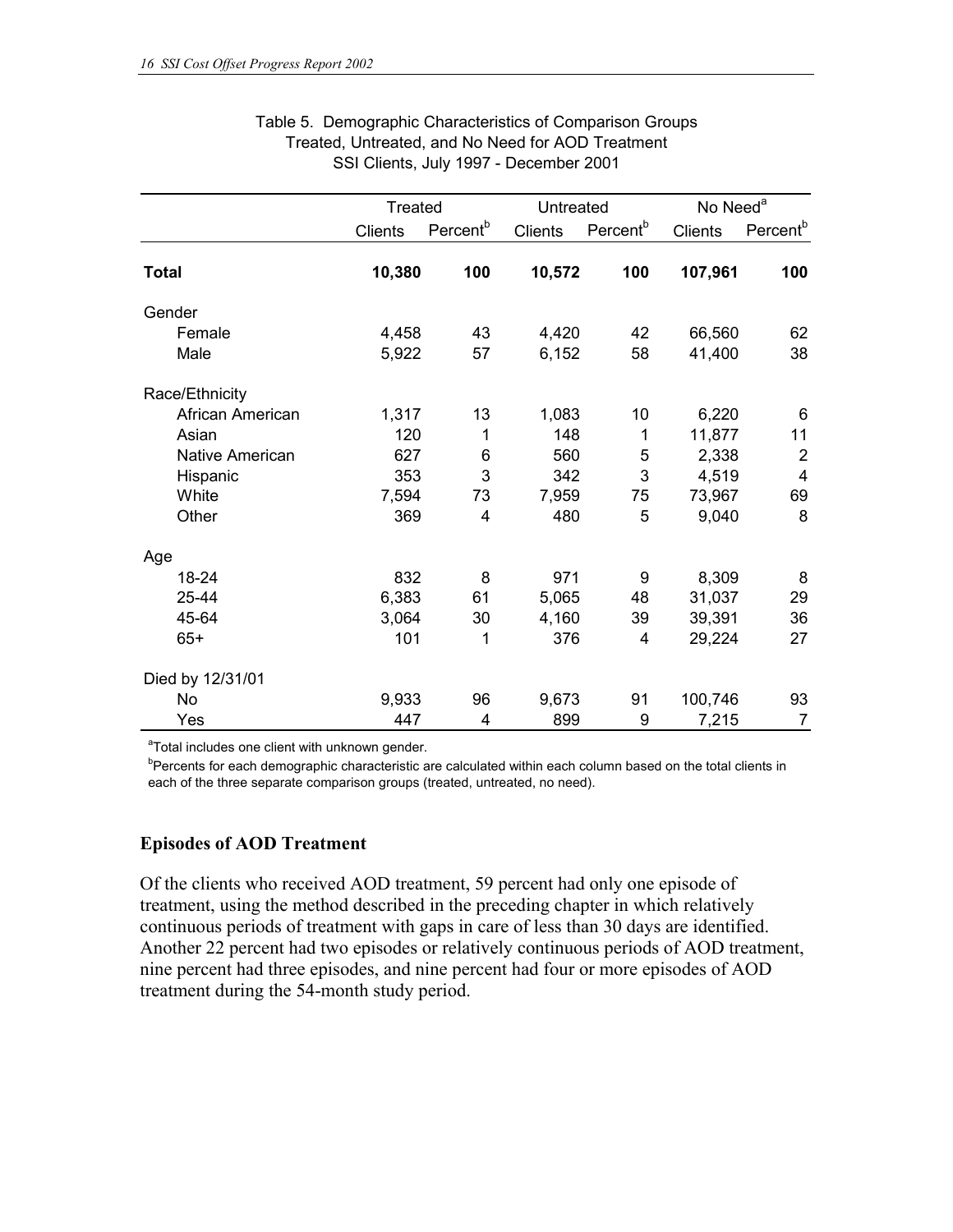To ensure that there was an opportunity to incur medical expenses both before and after the need for treatment was identified, clients were included in the analyses only if they had at least one month of SSI eligibility in both the before and after periods. Out of the 20,952 SSI recipients who needed AOD treatment during the study period, 16,034 (77 percent) were included in the cost offset analyses because they met the eligibility criteria. In the treated group, 7,153 (69 percent of the 10,380 treated clients) met the inclusion criteria, and in the untreated group, 8,881 (84 percent of the 10,572 untreated) met the criteria. A lower proportion of the treated group met the criteria because more of this group was in AOD treatment at the onset of the study period or on their first day of SSI eligibility. For such clients, there were zero months of eligibility in the pre-treatment period.

The numbers of months included in the pre- and post-periods, as represented by means, standard deviations, minimum, and maximum values, are shown in Table 6. The preevent period was 18 months for the SSI clients who began AOD treatment and 19 months for those who needed AOD treatment but did not get it. Conversely, the average followup period was slightly longer for the treated group than for the untreated group: 27 months versus 25 months. Standard deviations, minimum, and maximum number of months were about the same for both groups.

|                           | <b>Entered Treatment</b> |      |            | Untreated     |            | No Need         |  |
|---------------------------|--------------------------|------|------------|---------------|------------|-----------------|--|
|                           | $(n = 7, 153)$           |      |            | $(n = 8,881)$ |            | $(n = 107,961)$ |  |
|                           | <b>Pre</b>               | Post | <b>Pre</b> | Post          | <b>Pre</b> | Post            |  |
| <b>Average Months</b>     | 18                       | 27   | 19         | 25            | 22         | 21              |  |
| <b>Standard Deviation</b> | 14                       | 15   | 14         | 15            | 8          | 8               |  |
| Minimum                   | 1                        |      |            |               | 0.45       | 0.55            |  |
| Maximum                   | 53                       | 53   | 53         | 53            | 27         | 27              |  |

## Table 6. Number of Months in Pre- and Post-Event Periods for SSI Clients in Medical Cost Analyses July 1997 - December 2001

For those who had no need for AOD treatment, their period of eligibility was divided into two equal parts for each client, which averaged 22 months in the first half and 21 months in the second half of the potential 54-month period.

## **Medical Costs in the Pre- and Post-Index Event Periods**

Average medical costs differed between the three groups in the pre- and post-event periods. The medical costs for the group that did not need AOD treatment increased from approximately \$424 in the first half of each client's eligibility span to \$488 in the latter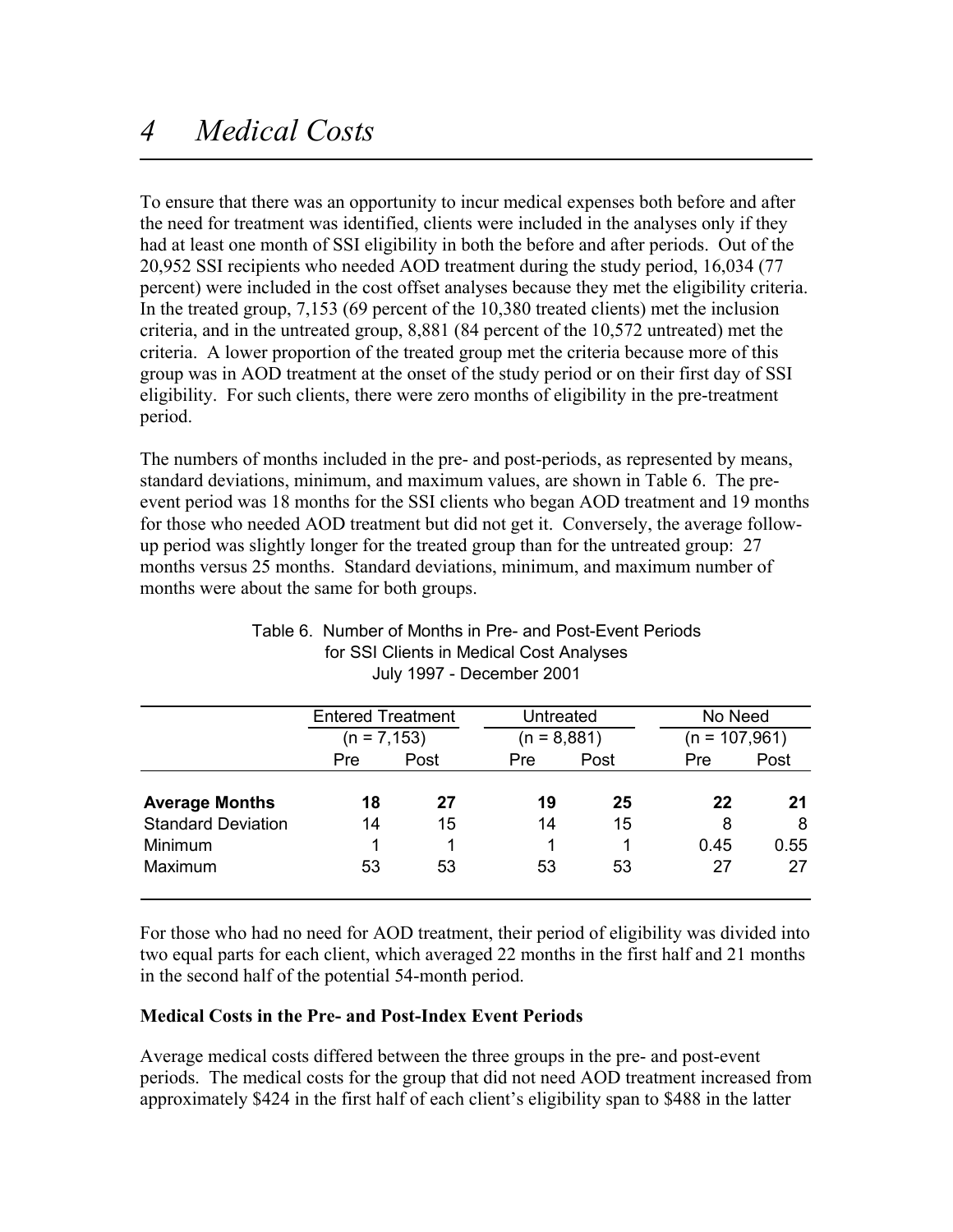$\overline{a}$ 

half, an increase of \$64 per person per month. Since these figures are in constant December 2001 dollars, this increase suggests a growth in medical expenses due to either general worsening of these SSI clients' medical conditions over time or rises in medical costs over and above inflation.

|                                                                      | <b>Entered Treatment</b><br>$(n = 7, 153)$ |                              | Untreated<br>$(n = 8,881)$   |                                |                  | No Need<br>$(n = 107,961)$              |
|----------------------------------------------------------------------|--------------------------------------------|------------------------------|------------------------------|--------------------------------|------------------|-----------------------------------------|
|                                                                      | <b>Pre</b>                                 | Post                         | Pre                          | Post                           | <b>Pre</b>       | Post                                    |
| <b>Average Medical Costs</b><br><b>Standard Deviation</b><br>Maximum | \$459<br>\$1,151<br>\$50,609               | \$615<br>\$1,260<br>\$26,603 | \$615<br>\$1,866<br>\$77,732 | \$1,013<br>\$2,439<br>\$52,187 | \$424<br>\$1,426 | \$488<br>\$1,318<br>\$182,418 \$100,000 |

#### Table 7. Average Medical Costs in Pre- and Post-Event Periods for SSI Clients in Medical Cost Analyses July 1997 - December 2001

For those who entered AOD treatment, their monthly medical costs averaged \$459 before their need for treatment was identified while their medical costs averaged \$615 afterwards, an increase of \$156. The untreated group, which needed but did not receive AOD treatment, had higher costs overall and a more substantial increase in medical costs. Their average monthly medical costs increased from \$615 before their need for treatment was identified to  $$1,013$  afterwards, a rise of  $$398$ <sup>11</sup>

Before their AOD treatment began, the treated group cost \$459 per month, on average, compared to \$615 for those who remained untreated, a statistically significant difference of \$156 ( $p \le 0.0001$ ). This finding indicates that the untreated group differs from the outset from the treated group in their use of medical services. To account for these differences, medical costs in the pre-event periods for each group—before treatment began for the treated group and before the need for treatment was identified for the untreated group were included in the regression equation to estimate the contribution of AOD treatment on subsequent medical cost differentials.

After their AOD treatment was initiated, medical costs for those who entered AOD treatment averaged \$615 per month compared to \$1,013 for the medical expenses of the untreated group, an unadjusted difference of \$398. A regression equation was developed to estimate the cost differences between these two groups once the contribution of demographic characteristics and prior medical costs are taken into account.

<sup>&</sup>lt;sup>11</sup> Medical costs associated with the index event in which the need for treatment was identified (e.g., by diagnosis, procedure, etc.) are excluded from these average pre- and post-event costs.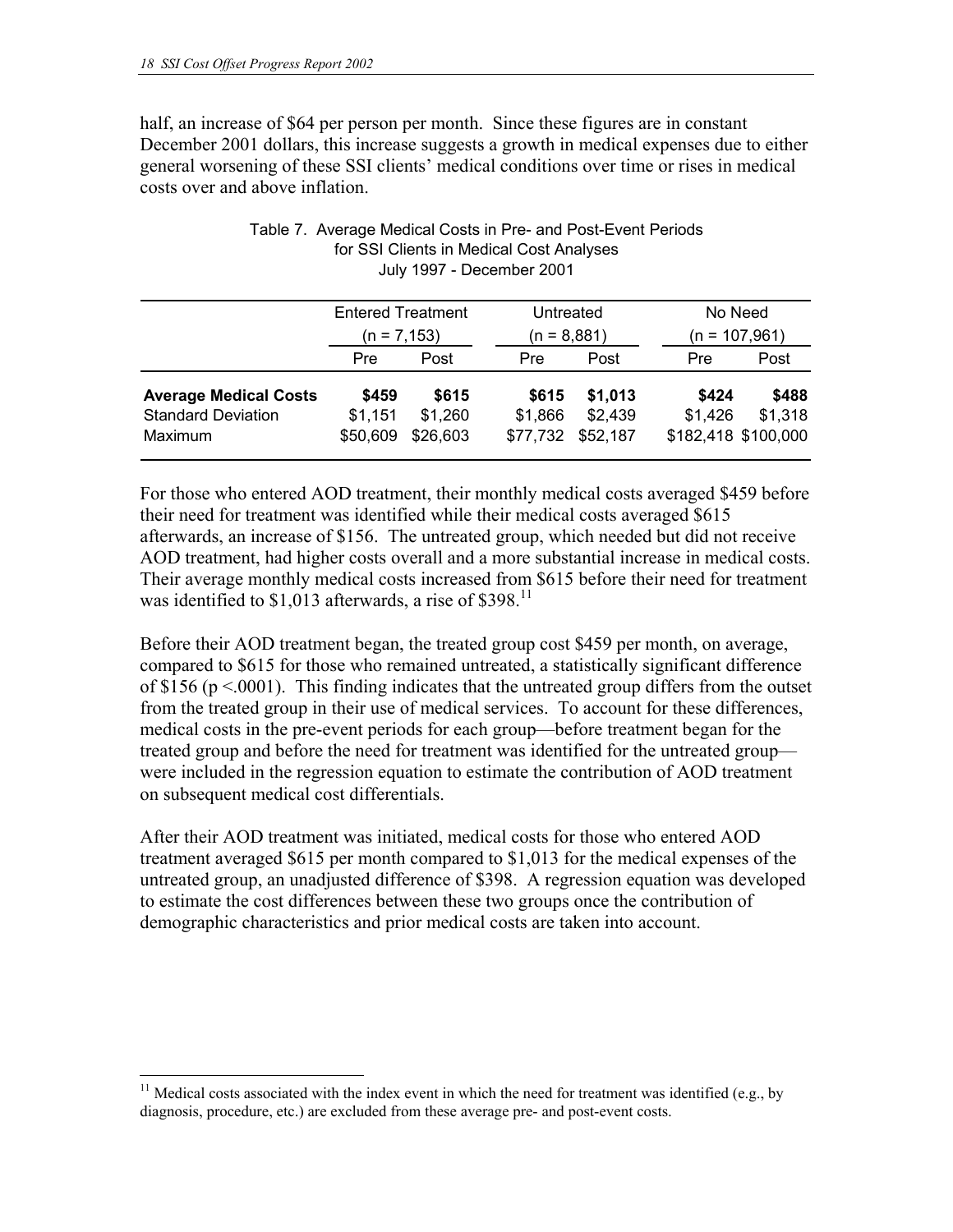## **Effect of Entering AOD treatment on Medical Costs**

Average monthly MAA medical costs for those who entered AOD treatment were \$311 less per month than the medical costs of SSI clients who needed but did not receive AOD treatment.

The results of the regression equation used to determine the degree to which medical costs differed between the treated and untreated groups are shown in Table 8. In addition to analyzing the effects of entering AOD treatment, the equation included differences in average monthly medical costs in the pre-event period for clients who entered AOD treatment and those who remained untreated and several demographic variables (gender, age, and race/ethnicity).

The variables that contributed significantly to explaining medical cost differences between the treated and untreated groups were: gender, age, prior medical costs, and initiation of AOD treatment. The contribution of these variables to medical expenses were:

- gender female SSI recipient cost \$101 more on average per client per month than males,
- age SSI recipients in younger age groups cost less on average per month than those who were older:
	- people who were 18 to 29 years of age cost \$374 less on average per client per month than those aged 45 years or older,
	- people who were 30 to 44 years of age cost \$240 less on average per client per month than those aged 45 years or older,
- prior medical costs higher medical costs before a need for treatment was identified were associated with higher costs (32 cents per dollar per month) afterwards when AOD treatment, age, sex, and race were taken into account,
- initiation of AOD treatment average monthly medical expenses of those who began AOD treatment were \$311 less per client per month than the medical costs of those who needed AOD treatment but did not get it.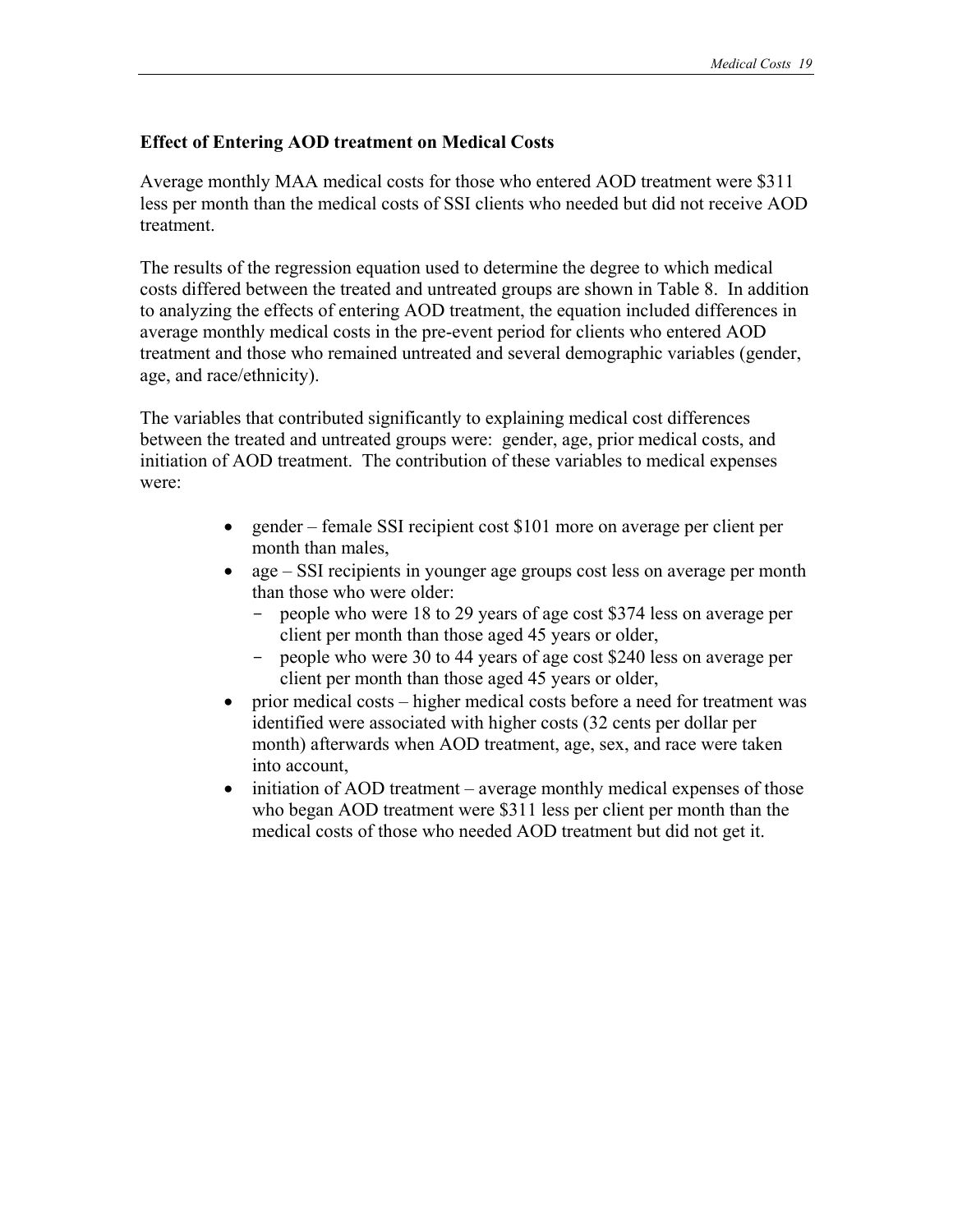| Table 8. Medical Cost Differences      |
|----------------------------------------|
| Associated with Entering AOD Treatment |
| SSI Clients, July 1997 - December 2001 |

| Independent Variables <sup>a</sup>                                   | <b>Medical Cost</b><br>Differences<br>per client per month | Standard<br>Error |
|----------------------------------------------------------------------|------------------------------------------------------------|-------------------|
| <b>SSI Clients in Analyses</b><br>Entered AOD Treatment<br>Untreated | 16,034<br>7,153<br>8,881                                   |                   |
| Intercept                                                            | \$919                                                      | \$32              |
| Female (compared to Male)                                            | \$101                                                      | \$31              |
| Age $18-29$ (compared to $45+)$<br>Age 30-44 (compared to $45+$ )    | $-$ \$374<br>$-$ \$240                                     | \$44<br>\$34      |
| <b>Prior Medical Costs</b>                                           | \$0.32                                                     | \$0.01            |
| <b>Entered AOD Treatment</b>                                         | -\$311                                                     | \$31              |

<sup>a</sup>Statistically significant results with  $p<0.05$  are shown. Non-significant coefficients for other variables included in the regression equation are not shown: African American, Asian, Hispanic, Native American, and Other (compared to White).

### **Differences between Subgroups in Medical Cost Offsets Associated with Entering AOD Treatment**

The differences in medical costs that are associated with the initiation of AOD treatment are not uniformly distributed among the SSI recipients in need of such treatment. Specifically, the medical cost differences are higher among older SSI recipients, people who die in the follow-up period, those who were not arrested for drug- or alcohol-related offenses, and those who were only eligible for Medicaid (and not Medicare). Cost differences for each of these subgroups are shown in Table 9.

Among older SSI recipients (aged 45 and over), entering AOD treatment was associated with lower medical costs of \$493 per client per month compared to medical costs for those in this age category who needed treatment but did not get it. This cost offset was still statistically significant among the two younger age groups considered, but resulted in somewhat lower monthly cost differences:  $-$  \$239 for the youngest group of adults (18-29 years) and − \$205 for those aged 30 to 44 years. This finding, however, does not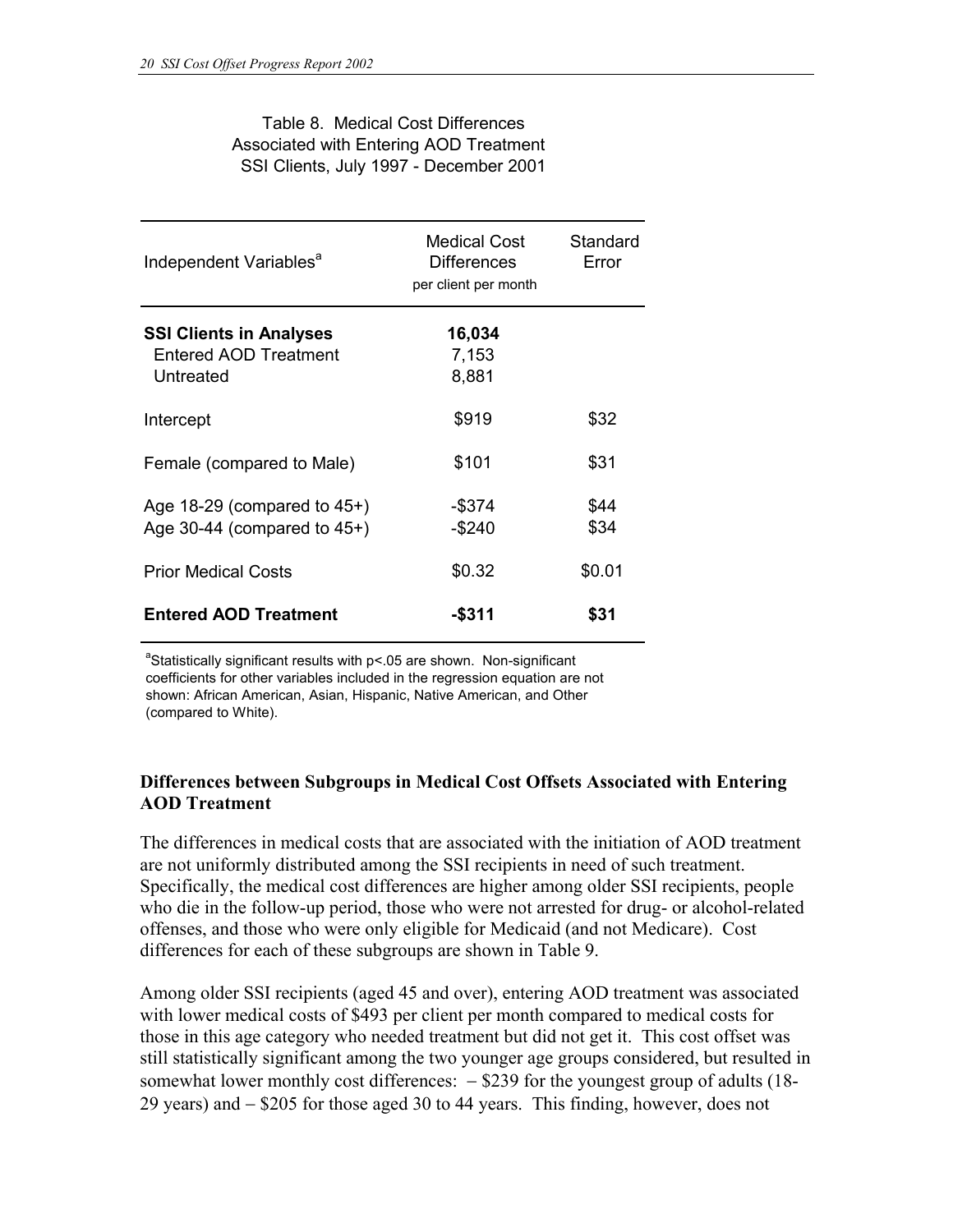negate the potential long-term savings of successfully treating younger people who are chemically dependent. It suggests instead that among those who need treatment but do not get it, medical conditions may worsen with age and cause considerable expense if the person's AOD problems are left untreated.

|                                          |                      | Number of Clients |                                                                         |  |
|------------------------------------------|----------------------|-------------------|-------------------------------------------------------------------------|--|
| Subgroups                                | Entered<br>Treatment | Untreated         | <b>Medical Cost</b><br>Differences <sup>a</sup><br>per client per month |  |
| <b>SSI Clients in Analyses</b>           | 7,153                | 8,881             | $-$311$                                                                 |  |
| Age Groups                               |                      |                   |                                                                         |  |
| 18-29                                    | 1,430                | 1,446             | $-$ \$239                                                               |  |
| $30 - 44$                                | 3,672                | 3,628             | $-$ \$205                                                               |  |
| $45+$                                    | 2,051                | 3,807             | $-$ \$493                                                               |  |
| Mortality Status as of December 31, 2001 |                      |                   |                                                                         |  |
| Alive                                    | 6,891                | 8,145             | $-$147$                                                                 |  |
| Deceased                                 | 262                  | 736               | $-$1,704$                                                               |  |
| <b>Recent Arrest History</b>             |                      |                   |                                                                         |  |
| Alcohol or Drug Arrest                   | 1,883                | 1,953             | \$86                                                                    |  |
| No Acohol or Drug Arrest                 | 5,069                | 6,257             | $-$ \$413                                                               |  |
| Medicaid/Medicare Eligibility            |                      |                   |                                                                         |  |
| Dual Eligible                            | 2,113                | 2,429             | $-$ \$126                                                               |  |
| Medicaid Only                            | 5,040                | 6,452             | $-$ \$377                                                               |  |

Table 9. Medical Cost Differences Associated with Entering AOD Treatment Subgroups by Age, Mortality, Arrests, and Medicaid/Medicare Eligibility SSI Clients, July 1997 - December 2001

<sup>a</sup>Statistically significant results with p<.05 are shown; the coefficients represent the adjusted average monthly per person difference in costs for clients in each AOD treatment status compared to costs for those who needed treatment but did not get it.

<sup>b</sup>The Index Treatment Episode is the first episode of AOD treatment in the study period; an episode may consist of a single admission to treatment or multiple admissions with no more than 30 days between separate treatments.

 $\textdegree$ Ending status is the discharge of the last admission within the AOD Index Tx Episode.

Among the highest cost differentials occur among SSI clients who die by the end of the study period. Of the 998 clients who died, 262 clients (26 percent) had started AOD treatment before they died. The 736 clients (74 percent) who died after their need for AOD treatment had been identified but before they had started such treatment cost, on average, \$1,704 more per person per month than those who died after starting AOD treatment. This medical cost difference may reflect the more advanced nature of illness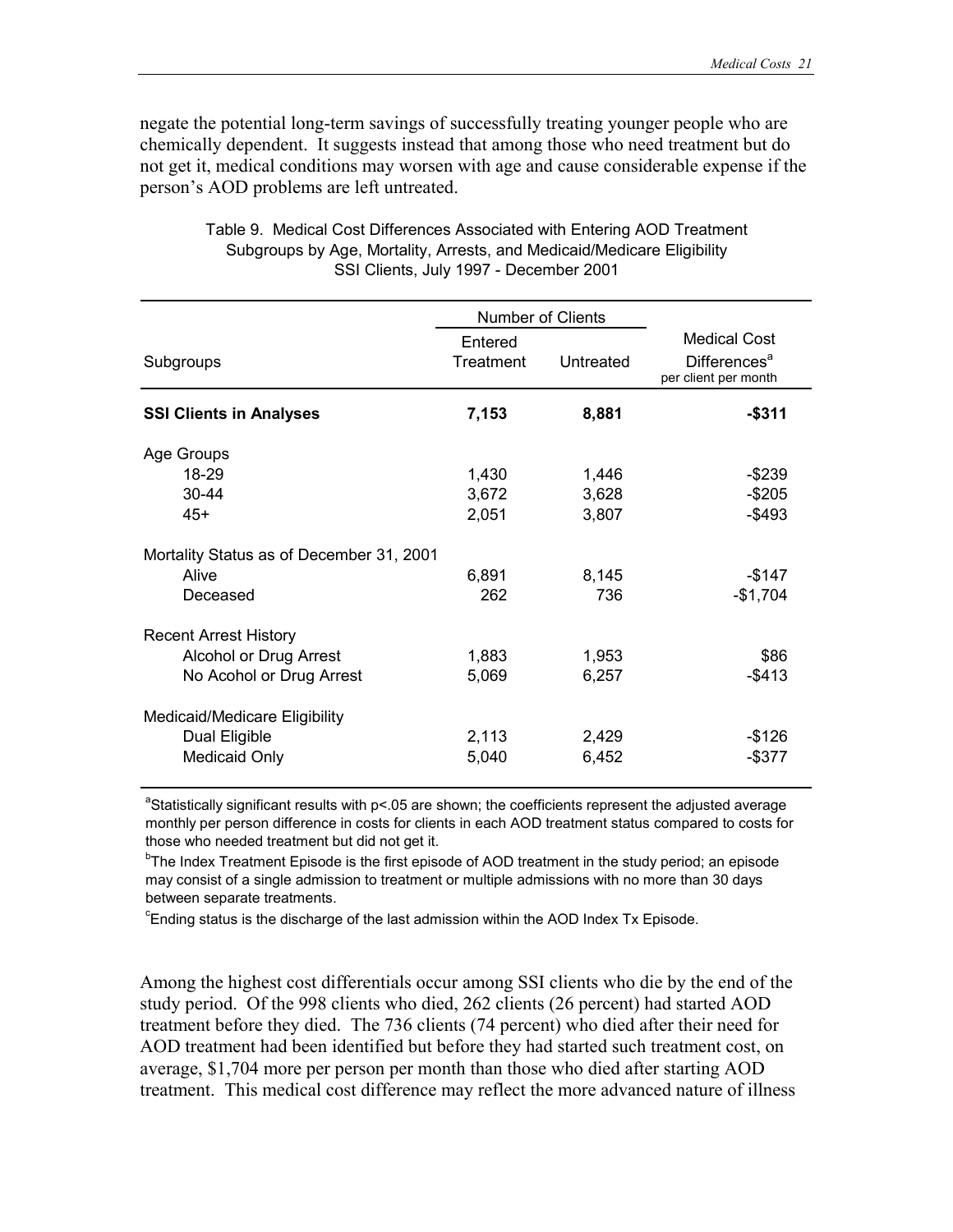that the untreated clients endured. Indeed, the untreated clients were somewhat older— 52 years on average—when they died, compared to clients who had entered AOD treatment who were about 48 years old at death. Further analyses of the causes of deaths, co-occurring mental illness, medical diagnoses, and the types of medical costs prior to death will be needed to understand more fully the possible reasons for the large medical cost differential between these two groups. For example, other research has shown that death rates of patients discharged from mental hospitals with alcohol or drug diagnoses or co-occurring diagnoses (mental illness and chemical dependency) are 50 percent higher than those for patients with mental illness alone (Maynard and Cox 2003).

The majority (15,036) of the SSI clients, however, were still alive by December 31, 2001, the end of the study period. For this group of clients, the medical costs for those who entered AOD treatment were \$147 lower per client per month than the costs for those who needed AOD treatment but did not get it.

Nearly one out of four of the SSI recipients who were identified as needing treatment and who were included in the medical cost analyses had been arrested for a drug- or alcoholrelated offense between July 1997 and December 2001. Of the 3,836 arrestees, 49 percent received treatment for their chemical dependency.12 Among these arrestees medical costs were somewhat higher (\$86 per person per month) once they began receiving treatment for their chemical dependency, compared to those who had been arrested but had not begun AOD treatment.

The clients who were arrested for a drug- or alcohol-related offense can be further divided into two subgroups: 2,610 clients whose need for treatment was identified by such an arrest and 1,226 clients whose need for treatment was identified through a medical incident, detoxification, or AOD treatment that occurred some time before they were arrested for the drug- or alcohol-related crime. Of the 2,610 whose need was identified based on the arrest, 38 percent received treatment and their medical costs were + \$115 higher once they began AOD treatment compared to those who remained untreated. Of the 1,226 clients who were arrested after their need for treatment was identified through a medical, detoxification, or AOD treatment record, a much higher proportion—72 percent—received AOD treatment but their subsequent medical costs were not statistically different from those of clients who did not enter treatment (regression coefficient of − \$35 was not statistically significant).

Among the 11,326 SSI recipients who had **not** been arrested for drug or alcohol-related offenses during the study period, those who received AOD treatment had significantly lower medical costs once that treatment began (−\$413 per client per month) compared to those who did not enter AOD treatment.

Significant medical cost differences associated with beginning AOD treatment were found for SSI clients who were eligible for either Medicaid alone or for both Medicaid

 $\overline{a}$ <sup>12</sup> Of the 3,836 arrestees included in the medical cost analyses, 1,284 (33 percent) were identified as needing AOD treatment based on an arrest record alone; the remainder met one or more medical criteria of need.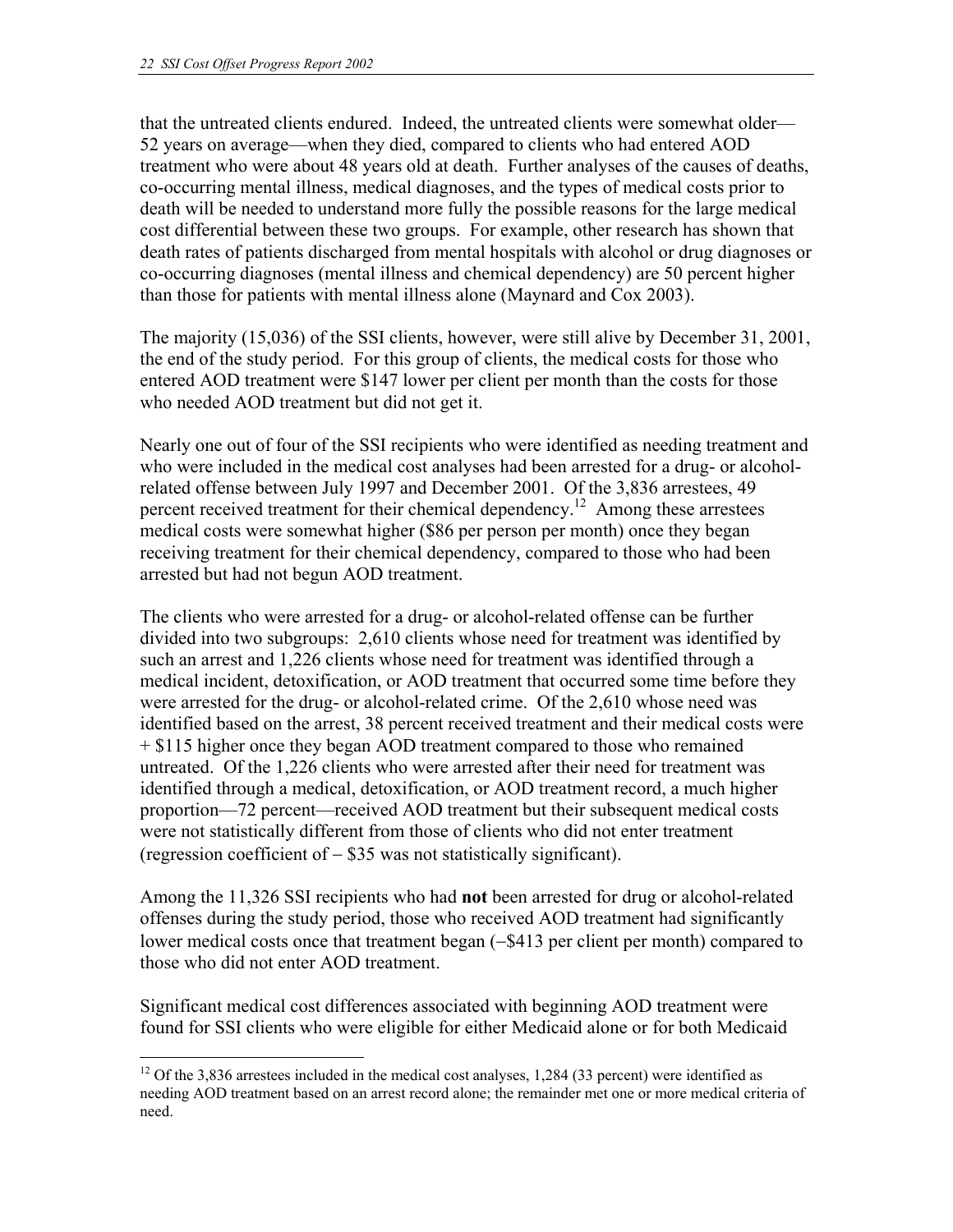and Medicare (called "dual eligibles"). Average monthly medical cost differences associated with AOD treatment were much higher for the Medicaid only clients (\$377 per person per month) than for the dual eligible clients (\$126 per person per month), but both amounts are statistically significant. The difference in these average monthly costs reflect the fact that the medical costs for the Medicaid-only clients in these analyses include the full spectrum of medical care from doctors' visits to hospitalizations, while the costs for the dual eligible clients includes only the portion of medical care borne by Medicaid—mostly just their prescription drug costs.<sup>13</sup>

# **Effect of Completion Status and Length of AOD Treatment and on Medical Costs**

Two factors in AOD treatment tended to be associated with lower medical costs: ending a treatment episode with a successful status of "completed" and remaining in treatment for a longer continuous period. As shown in Table 10, completing the index AOD treatment episode resulted in the greatest medical cost difference compared to the untreated group. Specifically, 21 percent of the 7,153 SSI clients who entered AOD treatment completed their first episode of treatment successfully. The medical care expenses for those who completed the AOD treatment episode were \$380 lower than the cost of medical care for those who needed AOD treatment but remained untreated.

Length of treatment episodes also affected subsequent medical costs. After AOD treatment began, medical costs were – \$333 lower for the SSI clients who stayed in treatment over 90 days compared to the medical costs of the untreated group that occurred after their need for treatment was identified. In contrast, clients who entered treatment but stayed in for 90 days or less had lower medical costs of – \$291 compared to costs for the untreated clients.

 $\overline{a}$ 

<sup>&</sup>lt;sup>13</sup> Medicaid also pays for nursing home care, which is analyzed separately in a subsequent section.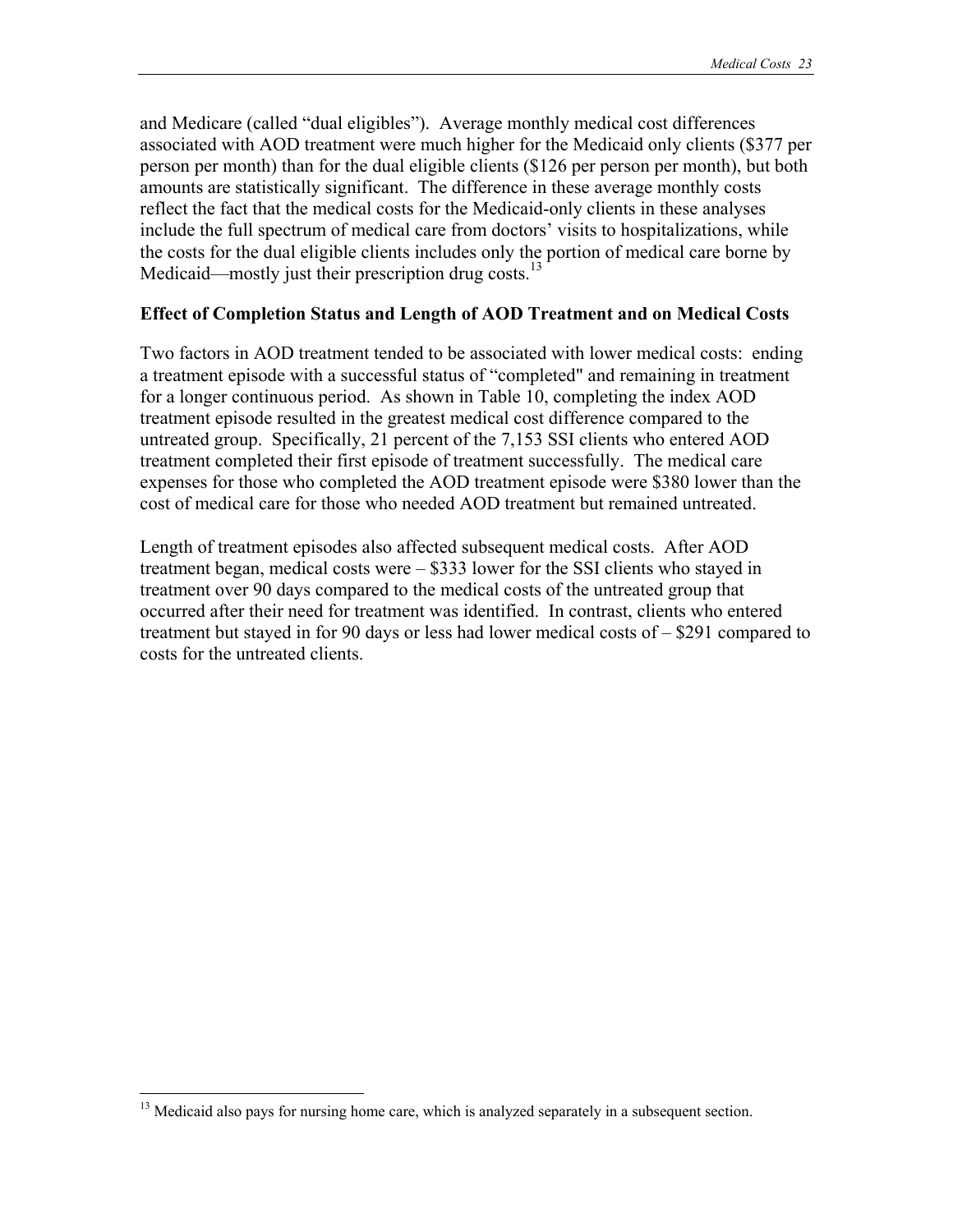### Table 10. Medical Cost Differences by Length and Completion of AOD Index Treatment Episode SSI Clients, July 1997 - December 2001 Associated with Receiving AOD Treatment

| Receipt of AOD Treatment                                                                          | Medical Cost<br>Differences <sup>a</sup><br>per client per month | Standard<br>Error |
|---------------------------------------------------------------------------------------------------|------------------------------------------------------------------|-------------------|
| <b>Treated vs Untreated SSI Clients</b>                                                           | $-$ \$311                                                        | \$31              |
| Length of AOD Index Tx Episode <sup>b</sup><br>Less than or equal to 90 days<br>More than 90 days | $-$ \$291<br>$-$ \$333                                           | \$38<br>\$39      |
| Ending Status of AOD Index Tx Episode <sup>c</sup><br>Not Completed<br>Completed                  | -\$292<br>$-$ \$380                                              | \$33<br>\$53      |

<sup>a</sup>Statistically significant results with p<.05 are shown; the coefficients represent the adjusted average monthly per person difference in costs for clients in each AOD treatment status compared to costs for those who needed treatment but did not get it.

<sup>b</sup>The Index Treatment Episode is the first episode of AOD treatment in the study period; an episode may consist of a single admission to treatment or multiple admissions with no more than 30 days between separate treatments.

<sup>c</sup>Ending status is the discharge of the last admission within the AOD Index Tx Episode.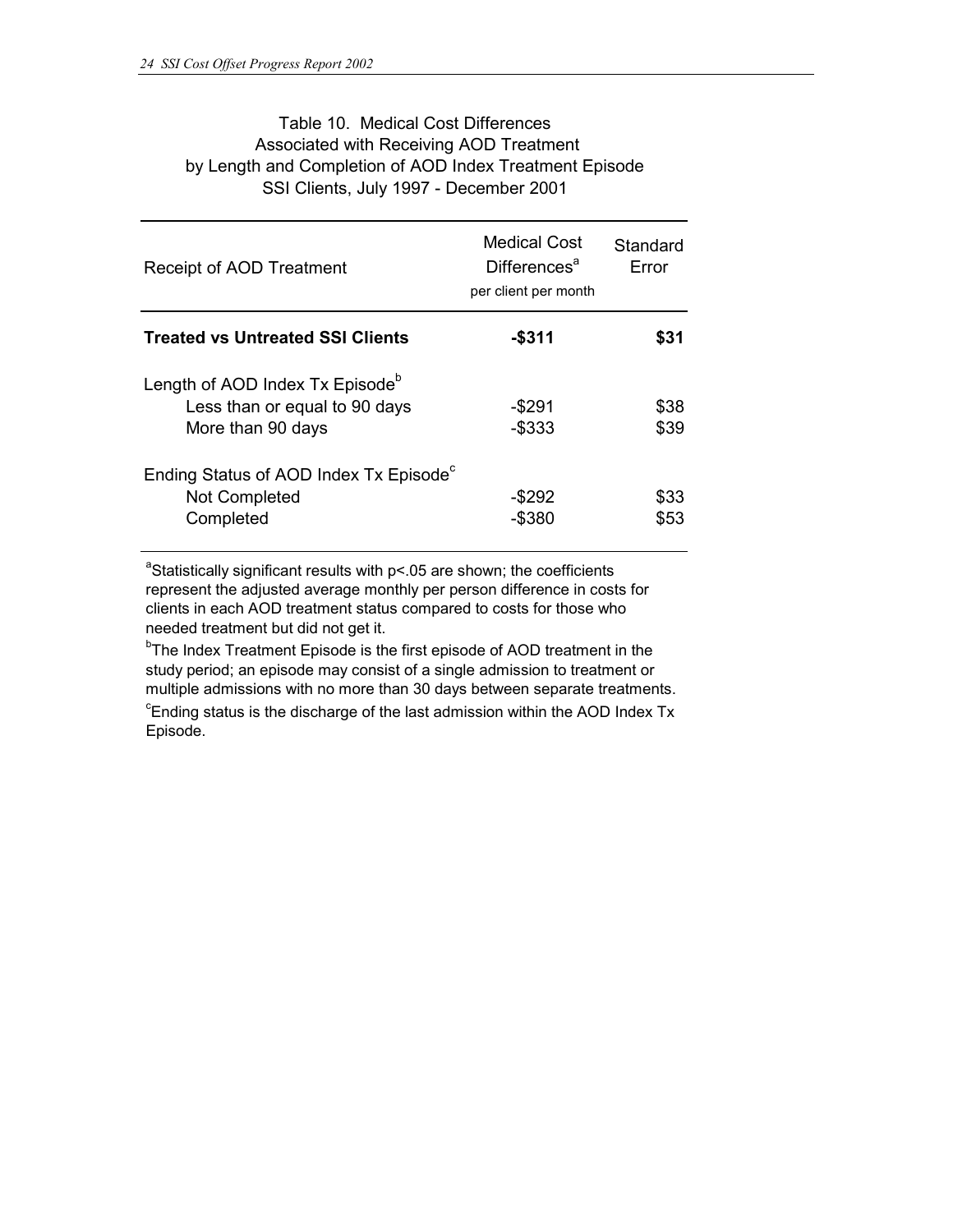# **Effect of Entering AOD Treatment on Mental Health Costs**

Costs for state hospital care and community psychiatric hospitalizations were significantly lower after SSI clients entered AOD treatment compared to costs that occurred after a need for AOD treatment was identified but left untreated. Specifically, average monthly state hospital costs were \$48 lower per person per month after AOD treatment began, and community hospital costs were \$16 lower, as shown in Table 11. Thus, getting an SSI client who appears to have chemical dependency into AOD treatment appears to lower subsequent mental health costs by averting hospitalizations.

Costs for community outpatient services rose after a client entered AOD treatment compared to costs for clients who needed AOD treatment but did not get it. The monthly increase in outpatient services averaged \$17 per person. This increase should be viewed favorably since outpatient mental health services are often included as part of the successful treatment regimen for those who begin to address their chemical dependency problems by entering AOD treatment. Furthermore, the increase in costs for community outpatient services is more than offset by the total avoided mental health costs associated with state and community psychiatric hospitalizations.

Several other variables included in the regression equations to account for their relationship to mental health costs were found to have significant effects, as follows:

- females had lower costs  $(-\$34)$  for state hospitalizations but higher costs  $(+\$17)$ for using community outpatient services than males and no difference in their costs for community psychiatric hospitalizations
- younger SSI clients in both the 18-29 and 30-44 year age categories had higher costs for all three types of mental health services than did those aged 45 and over (see Table 11 for details)
- prior costs for mental health services were associated with subsequently higher costs for each type of service once AOD treatment began or a need for AOD treatment was identified, with an increase of 26 cents for each dollar spent on state hospitalizations, 19 cents per dollar for community psychiatric hospitalizations, and 65 cents per dollar of outpatient services
- racial or ethnic background was not associated with differential mental health costs for the most part with the exception of per person monthly costs for community outpatient services which were \$117 higher for Asians and \$59 higher for Native Americans compared to costs for whites.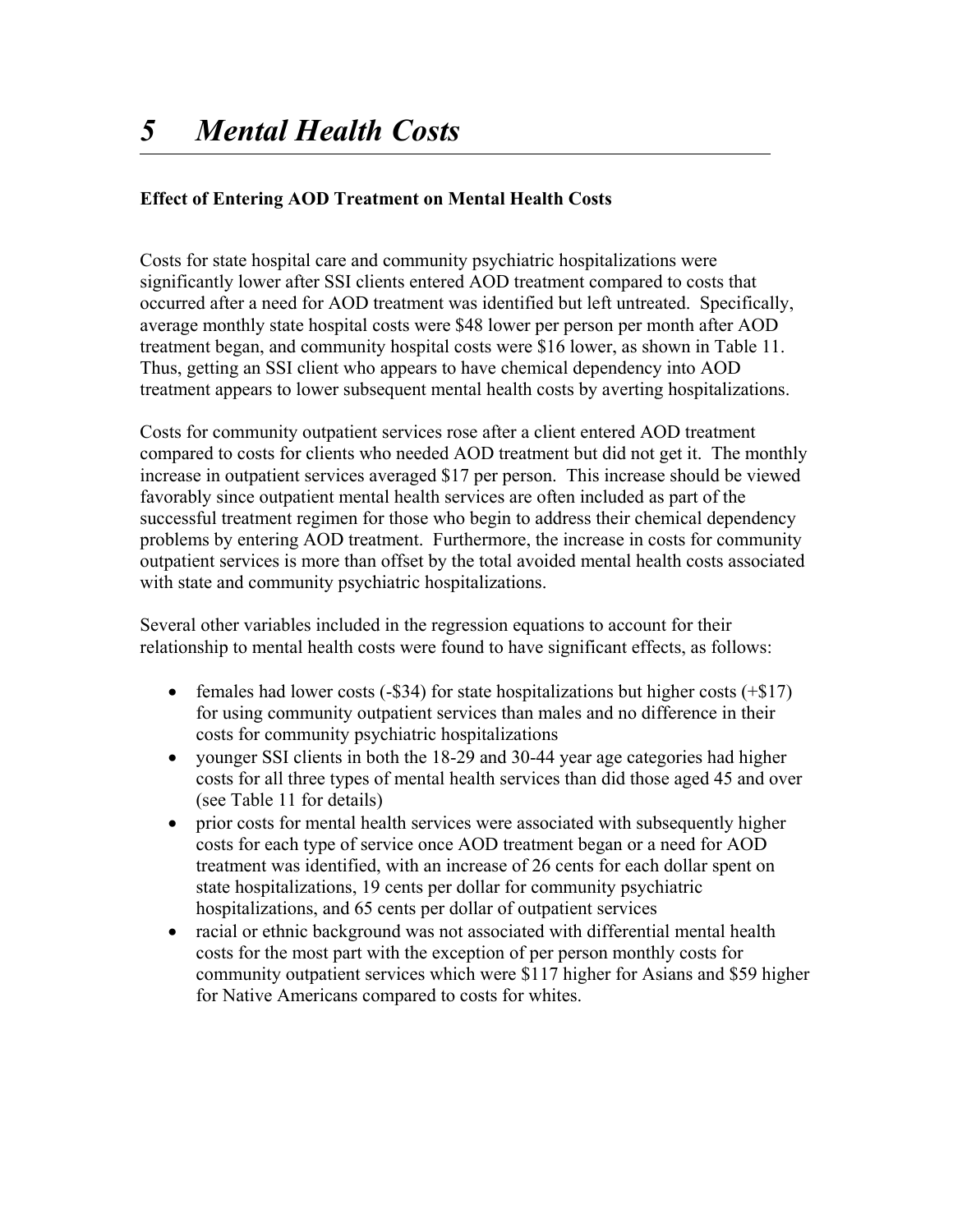#### Table 11. Mental Health Costs Associated with Entering AOD Treatment SSI Clients, July 1997 - December 2001

| Independent Variables <sup>a</sup>                               | <b>Mental Health Cost</b><br><b>Differences</b><br>per client per month | Standard<br>Error |
|------------------------------------------------------------------|-------------------------------------------------------------------------|-------------------|
| State Institutions <sup>b</sup>                                  |                                                                         |                   |
| <b>SSI Clients in Analyses</b>                                   | 14,956                                                                  |                   |
| Entered AOD Treatment                                            | 6.722                                                                   |                   |
| Untreated                                                        | 8,234                                                                   |                   |
| Intercept                                                        | \$70                                                                    | \$9               |
| Female (compared to Male)                                        | $-$ \$34                                                                | \$9               |
| Age 18-29 (compared to 45+)                                      | \$84<br>\$24                                                            | \$13<br>\$10      |
| Age 30-44 (compared to 45+)<br><b>Prior State Hospital Costs</b> | \$0.26                                                                  | \$0.01            |
| <b>Entered AOD Treatment</b>                                     | $-$48$                                                                  | \$9               |
| <b>Community Psychiatric Hospitalizations</b>                    |                                                                         |                   |
| <b>SSI Clients in Analyses</b>                                   | 16,034                                                                  |                   |
| Entered AOD Treatment                                            | 7,153                                                                   |                   |
| Untreated                                                        | 8,881                                                                   |                   |
| Intercept                                                        | \$30                                                                    | \$4               |
| Age $18-29$ (compared to $45+)$                                  | \$29                                                                    | \$6               |
| Age 30-44 (compared to $45+$ )                                   | \$12                                                                    | \$5               |
| Prior Com. Psy. Hosp. Costs                                      | \$0.19                                                                  | \$0.01            |
| <b>Entered AOD Treatment</b>                                     | $-$16$                                                                  | \$4               |
| <b>Community Outpatient Services</b> <sup>b</sup>                |                                                                         |                   |
| <b>SSI Clients in Analyses</b>                                   | 14,956                                                                  |                   |
| Entered AOD Treatment                                            | 6,722                                                                   |                   |
| Untreated                                                        | 8.234                                                                   |                   |
| Intercept                                                        | \$60                                                                    | \$7               |
| Female (compared to Male)                                        | \$17                                                                    | \$7               |
| Age 18-29 (compared to 45+)                                      | \$79                                                                    | \$10              |
| Age 30-44 (compared to $45+$ )                                   | \$41                                                                    | \$8               |
| Asian (compared to White)                                        | \$117                                                                   | \$31              |
| Native Amer. (compared to White)                                 | $-$ \$59                                                                | \$15              |
| Prior Com. Outpatient Costs                                      | \$0.65                                                                  | \$0.01            |
| <b>Entered AOD Treatment</b>                                     | \$17                                                                    | \$7               |

 $\textsuperscript{a}$ Statistically significant results with p<.05 are shown. Non-significant coefficients for other variables included in the regression equations are not shown: African American, Asian, Hispanic, Native American, and/or Other (compared to White), depending on type of mental health service.

<sup>b</sup>State hospital and community outpatient service costs are only for FY1998-2001. Excludes 1,078 clients who began AOD treatment or whose need for treatment was identified after FY01 (June 30, 2001).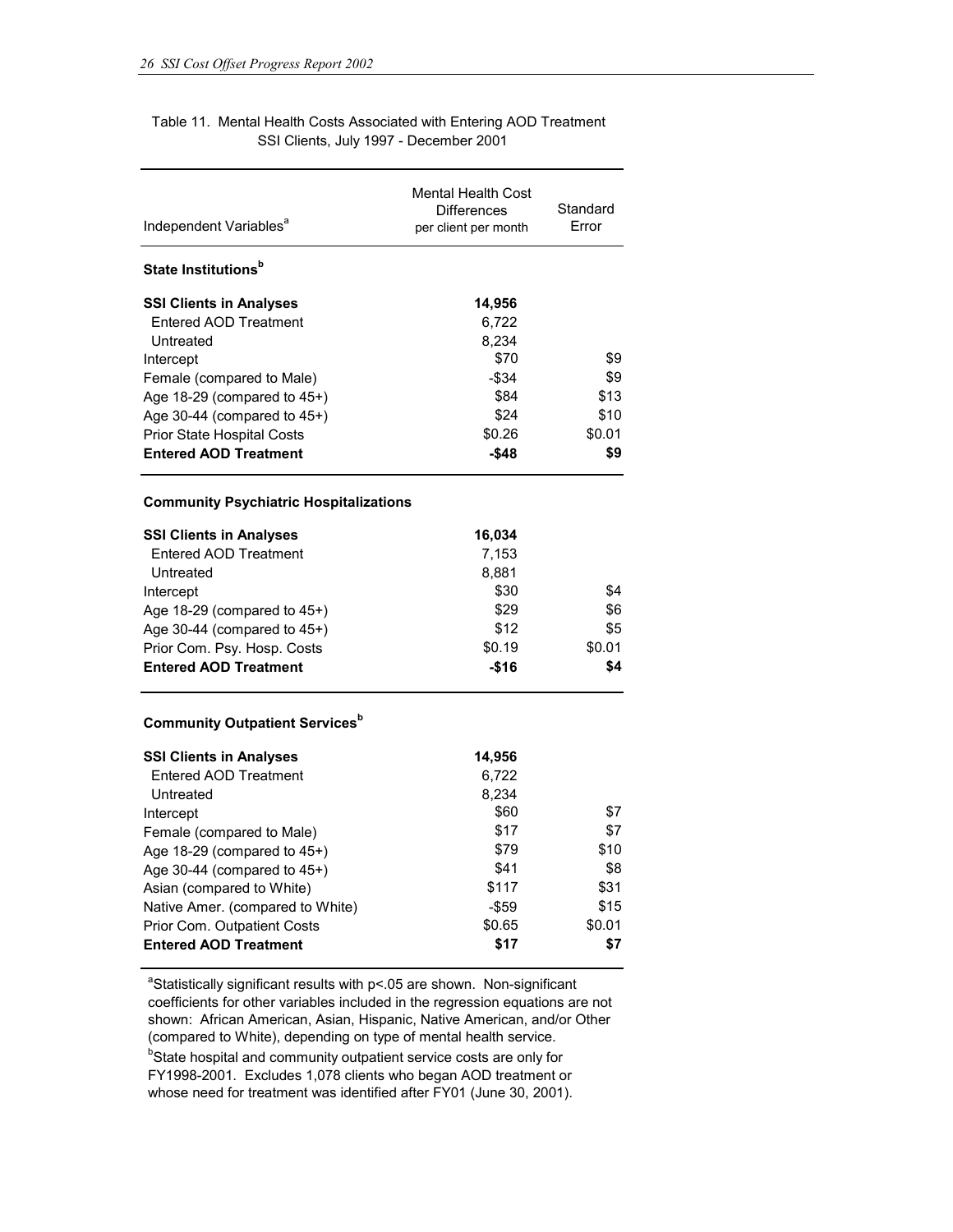| Independent Variables <sup>a</sup>                                                                | Average Monthly<br>Mental Health<br>Costs | Standard<br>Error |
|---------------------------------------------------------------------------------------------------|-------------------------------------------|-------------------|
| <b>State Institutions</b>                                                                         |                                           |                   |
| Length of AOD Index Tx Episode <sup>c</sup><br>Less than or equal to 90 days<br>More than 90 days | -\$35<br>$-$ \$61                         | \$11<br>\$11      |
| Ending Status of AOD Index Tx Episode <sup>d</sup><br>Not Completed<br>Completed                  | -\$46<br>$-$ \$56                         | \$10<br>\$15      |
| <b>Community Psychiatric Hospitalizations</b>                                                     |                                           |                   |
| Length of AOD Index Tx Episode <sup>c</sup>                                                       |                                           |                   |
| Less than or equal to 90 days<br>More than 90 days                                                | $-$ <sub>b</sub><br>$-$ \$24              | \$5               |
| Ending Status of AOD Index Tx Episode <sup>d</sup><br>Not Completed<br>Completed                  | $-$11$<br>$-$ \$33                        | \$5<br>\$7        |
| <b>Community Outpatient Services</b>                                                              |                                           |                   |
| Length of AOD Index Tx Episode <sup>c</sup><br>Less than or equal to 90 days<br>More than 90 days | $\overline{a}$<br>\$29                    | \$9               |
| Ending Status of AOD Index Tx Episode <sup>d</sup><br>Not Completed<br>Completed                  | \$21<br>$-$ <sub>b</sub>                  | \$8               |

#### Table 12. Mental Health Costs by Length and Completion of AOD Index Treatment Episode SSI Recipients, July 1997 - December 2001

<sup>a</sup>Statistically significant results with  $p$ <.05 are shown; the coefficients represent the adjusted average monthly per person difference in costs for clients in each AOD treatment status compared to costs for those who needed treatment but did not get it.

<sup>b</sup>Not statistically significant.

 $\mathrm{c}_{\mathsf{T}}$ he Index Treatment Episode is the first episode of AOD treatment in the study period; an episode may consist of a single admission to treatment or multiple admissions with no more than 30 days between separate treatments. <sup>d</sup>Ending status is the discharge of the last admission within the AOD Index Tx Episode.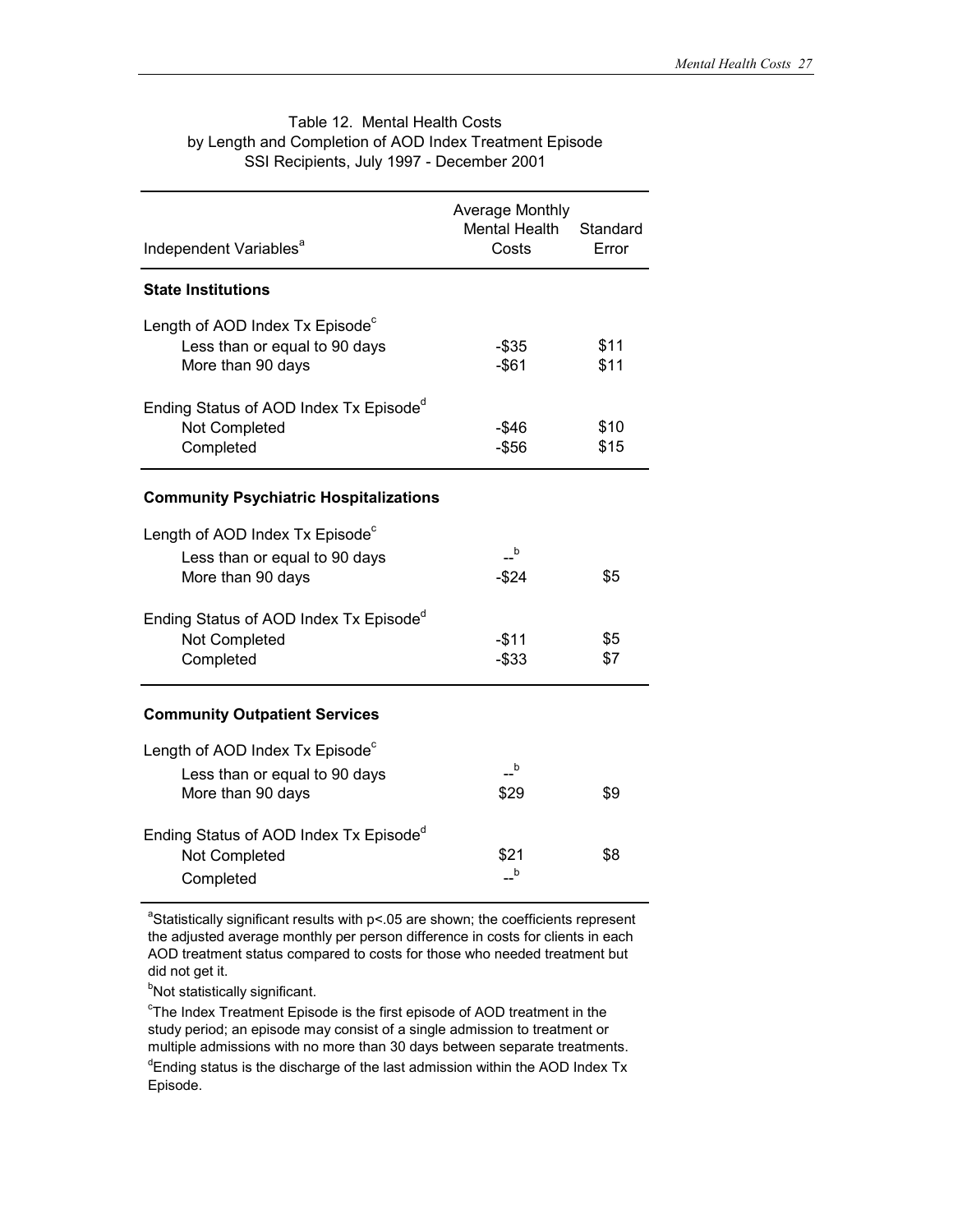# **Effect of Length of AOD Treatment and Completion Status on Mental Health Costs**

Completing AOD treatment resulted in significant mental health hospital cost savings compared to remaining untreated for both state hospital care  $(-\$56)$  and community psychiatric hospitalizations (– \$33). Completing AOD treatment, however, had no effect on outpatient mental health costs (results non-significant). Entering but not completing AOD treatment also resulted in significantly lower state and community psychiatric hospital costs (– \$46 and – \$11, respectively) compared to remaining untreated, but the cost savings were not as great as those associated with completing AOD treatment. Community outpatient costs were  $+$  \$21 higher for clients who entered AOD treatment but did not complete it compared to costs for these services among the untreated SSI clients once their need for AOD treatment was identified.

Compared to SSI clients who remained untreated despite apparent need for AOD treatment, the SSI clients who remained in AOD treatment for more than 90 days had significantly lower average monthly costs for state hospital stays  $(-\$61)$  and for community psychiatric hospitalizations  $(-\$ {24}). The costs for community outpatient services, however, were higher for those who stayed in treatment more than 90 days (+ \$29). Staying in AOD treatment for less than 90 days was associated with lower costs only for state hospital care  $(-\$35)$ .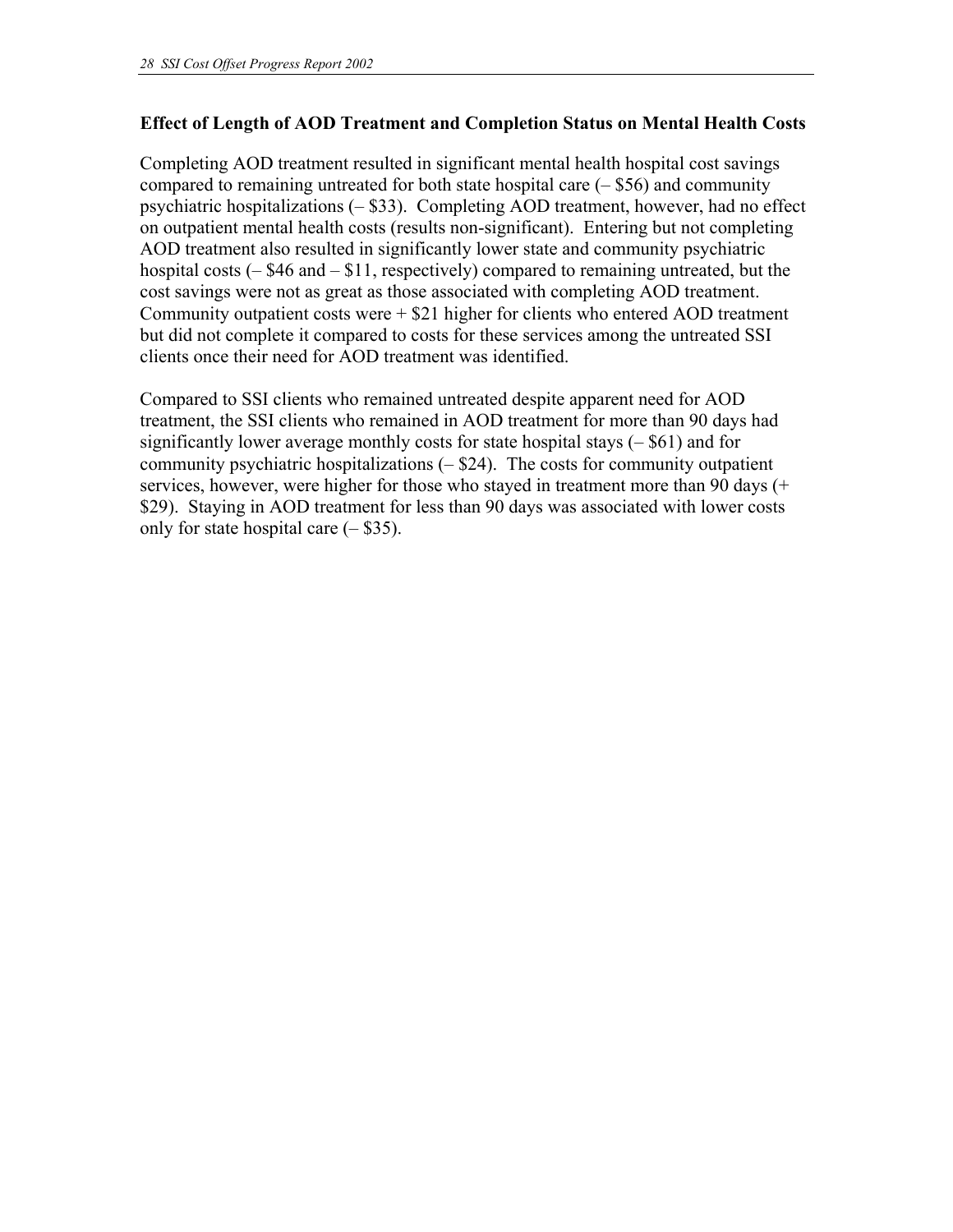### **Effect of Entering AOD Treatment on Nursing Home and Adult Day Health Costs**

Costs for nursing home care, a Medicaid-paid service administered by the DSHS Aging and Disability Services Administration (ADSA), were \$56 lower on average per person per month for SSI clients who entered AOD treatment compared to costs for these services among those who needed AOD treatment but did not get it. Nursing home costs accounted for 40 percent of the expenditures administered by ADSA for the 16,034 clients who needed AOD treatment and were included in these cost analyses.<sup>14</sup>

| Independent Variables <sup>b</sup>                                   | <b>Nursing Home Cost</b><br><b>Differences</b><br>per client per month | Standard<br>Error |
|----------------------------------------------------------------------|------------------------------------------------------------------------|-------------------|
| <b>SSI Clients in Analyses</b><br>Entered AOD Treatment<br>Untreated | 16,034<br>7,153<br>8,881                                               |                   |
| Intercept                                                            | \$117                                                                  | \$6               |
| Age $18-29$ (compared to $45+)$<br>Age 30-44 (compared to $45+$ )    | $-$ \$84<br>$-$ \$67                                                   | \$8<br>\$6        |
| <b>Prior Adult Services Costs</b>                                    | \$0.47                                                                 | \$0.01            |
| <b>Entered AOD Treatment</b>                                         | -\$56                                                                  | \$6               |

Table 13. Nursing Home Cost Differences<sup>a</sup> Associated with Entering AOD Treatment SSI Clients, July 1997 - December 2001

<sup>a</sup>Costs for nursing home care equal 40 percent of expenditures for Medicaidpaid services for the SSI clients in need of AOD treatment which are administered by Aging and Adult Services of the Aging and Disability Services Administration.

 $b$ Statistically significant results with p<.05 are shown. Non-significant coefficients for other variables included in the regression equation are not shown: female (compared to male) and African American, Asian, Hispanic, Native American, and Other (compared to White).

 $\overline{a}$ 

<sup>&</sup>lt;sup>14</sup> Costs for other Medicaid-paid services administered by Aging and Disability Services Administration were not examined in the present study.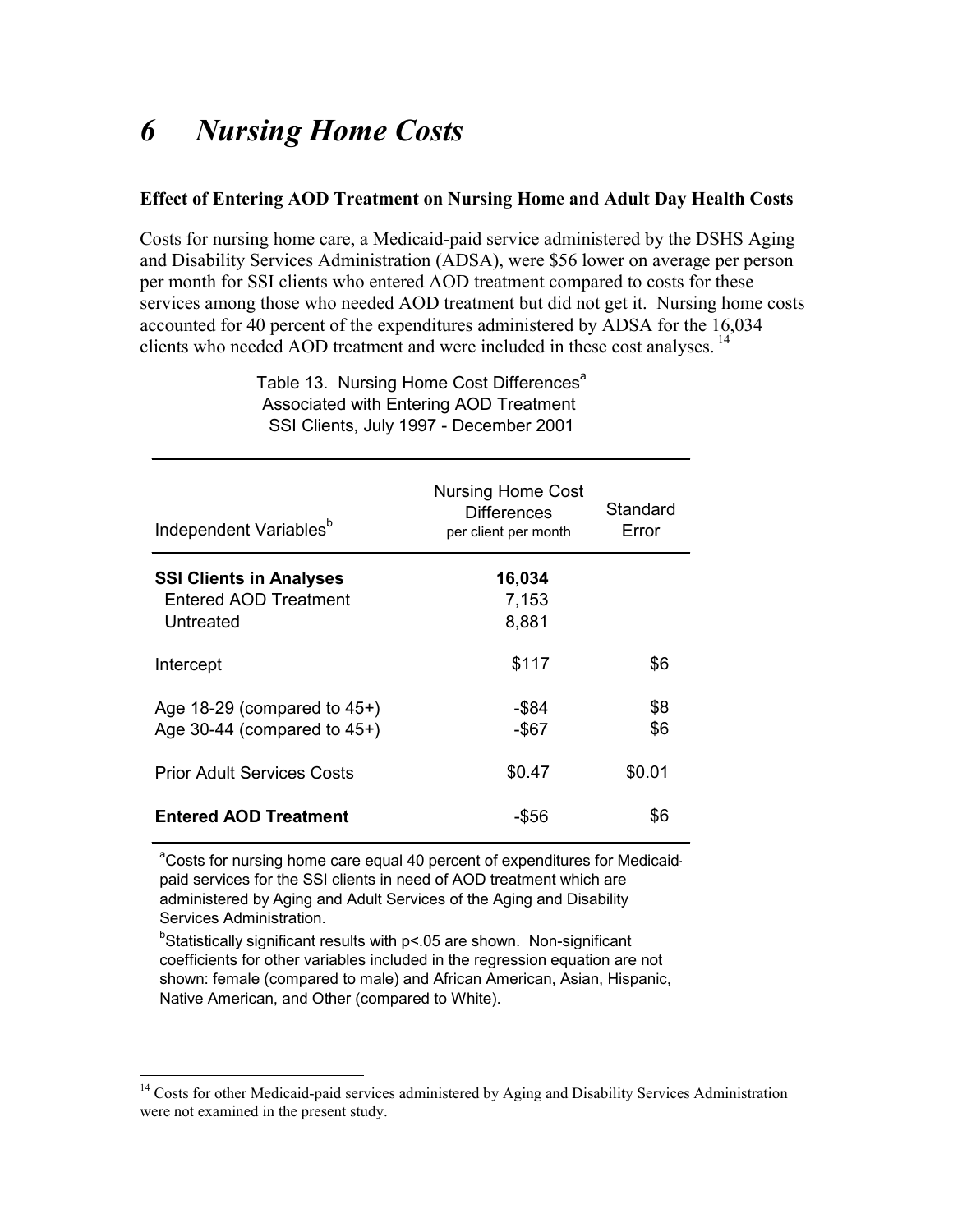Several other variables included in the regression equation as statistical controls were significantly related to nursing home care costs. In particular, the younger a client was, the less of these services they used, and incurring costs for these services in the pre-index event period were associated with higher subsequent use. One's gender, race, or ethnicity was not associated with how much nursing home care one received.

#### **Effect of Length of AOD Treatment and Completion Status on Nursing Home Costs**

Completing AOD treatment or staying in treatment longer afforded a slight increase in the average monthly savings for nursing home care. The difference in average monthly nursing home costs between those receiving AOD treatment and those who remained untreated was slightly higher among for the SSI clients who completed the AOD treatment episode  $(-\$65)$  or who stayed in AOD treatment for more than 90 days  $(-\$59)$ compared to either those who did not complete treatment or stayed less than 90 days (– \$53 for each of these later groups).

> Table 14. Nursing Home Costs by Length and Completion of AOD Index Treatment Episode SSI Clients, July 1997 - December 2001

| Independent Variables <sup>a</sup>                                                                | <b>Nursing Home Cost</b><br><b>Differences</b><br>per client per month | Standard<br>Error |
|---------------------------------------------------------------------------------------------------|------------------------------------------------------------------------|-------------------|
| Length of AOD Index Tx Episode <sup>b</sup><br>Less than or equal to 90 days<br>More than 90 days | -\$53<br>$-$ \$59                                                      | \$7<br>\$7        |
| Ending Status of AOD Index Tx Episode <sup>c</sup><br>Not Completed<br>Completed                  | -\$53<br>-\$65                                                         | \$6<br>\$10       |

<sup>a</sup>Statistically significant results with p<.05 are shown.

<sup>b</sup>The Index Treatment Episode is the first episode of AOD treatment in the study period; an episode may consist of a single admission to treatment or multiple admissions with no more than 30 days between separate treatments.

 $\textdegree$ Ending status is the discharge for the last admission within the AOD Index Tx Episode.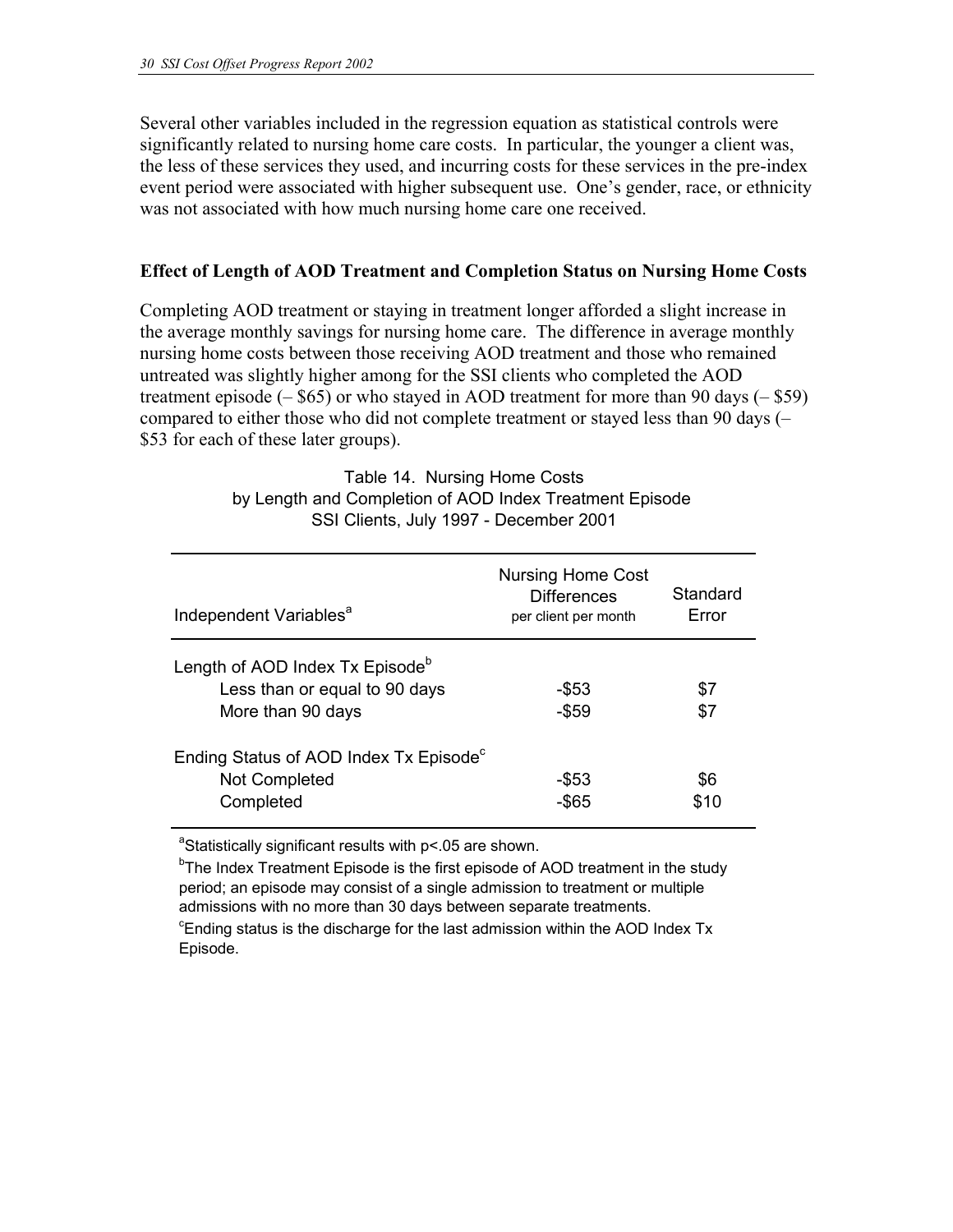# **Method for Analyzing Criminal Justice Outcomes**

Two different approaches are used to present the analyses of criminal justice outcomes. First, proportional hazards regression equations were used to analyze the chance that SSI recipients in need of AOD treatment would be re-arrested, or would commit an offense that resulted in a conviction, on any given day in the 12 months following an admission to treatment (treated group) or the identification of need for AOD treatment (untreated group). Proportional hazards regression analysis is a survival analysis technique that examines the influence of treatment variables and covariates on two important events, first, the occurrence of an outcome event (e.g., an arrest or a conviction) and, second, the length of time between the onset of treatment or the identification of need for treatment and the outcome event. Thus, in proportional hazards regression, a hazard is the chance that an event (e.g., an arrest) will happen in some specific interval of time. The second approach is to present descriptive statistics of unadjusted arrest and conviction rates. These analyses provide an easy way to see how changes in the hazards of re-arrest or conviction are manifested in the observed rates of re-arrest and conviction.

Analyses were limited to 8,743 SSI clients who had a record of an arrest or a conviction in the two years prior to the index event (i.e., initiation of AOD treatment for the treated group or the indicator of need for AOD treatment for the untreated group). Also, analyses were limited to clients who were alive 12 months after the index event for arrests and 18 months after the index event for convictions (to allow an additional six months for adjudication), and, therefore, excluded clients who died in these follow-up periods. Thus, for analyses that examined the effects of entering AOD treatment on criminal justice outcomes 8,213 SSI clients were included in analyses of arrests (4,292 in the treated group and 3,921 in the untreated) and 8,141 were included in the conviction analyses (4,258 in the treated and 3,883 in the untreated).

# **Effect of Entering AOD Treatment on the Likelihood of Re-arrests or Convictions**

The hazard (or likelihood) of being arrested in the follow-up period was significantly lower, – 16 percent, for clients who entered AOD treatment than for those who remained untreated. Similarly, the likelihood of a conviction for any type of offense was lowered by 15 percent, and for a felony conviction by 34 percent. Thus, entering AOD treatment lowered the risks of re-arrest or conviction while the effects of several other variables included as covariates in the equation (i.e., being young, male, or African American tended to increase the risks), as shown in Table 15. Being Native American was associated with a 50 percent lower risk of a felony conviction in the follow-up period compared to the risks for whites.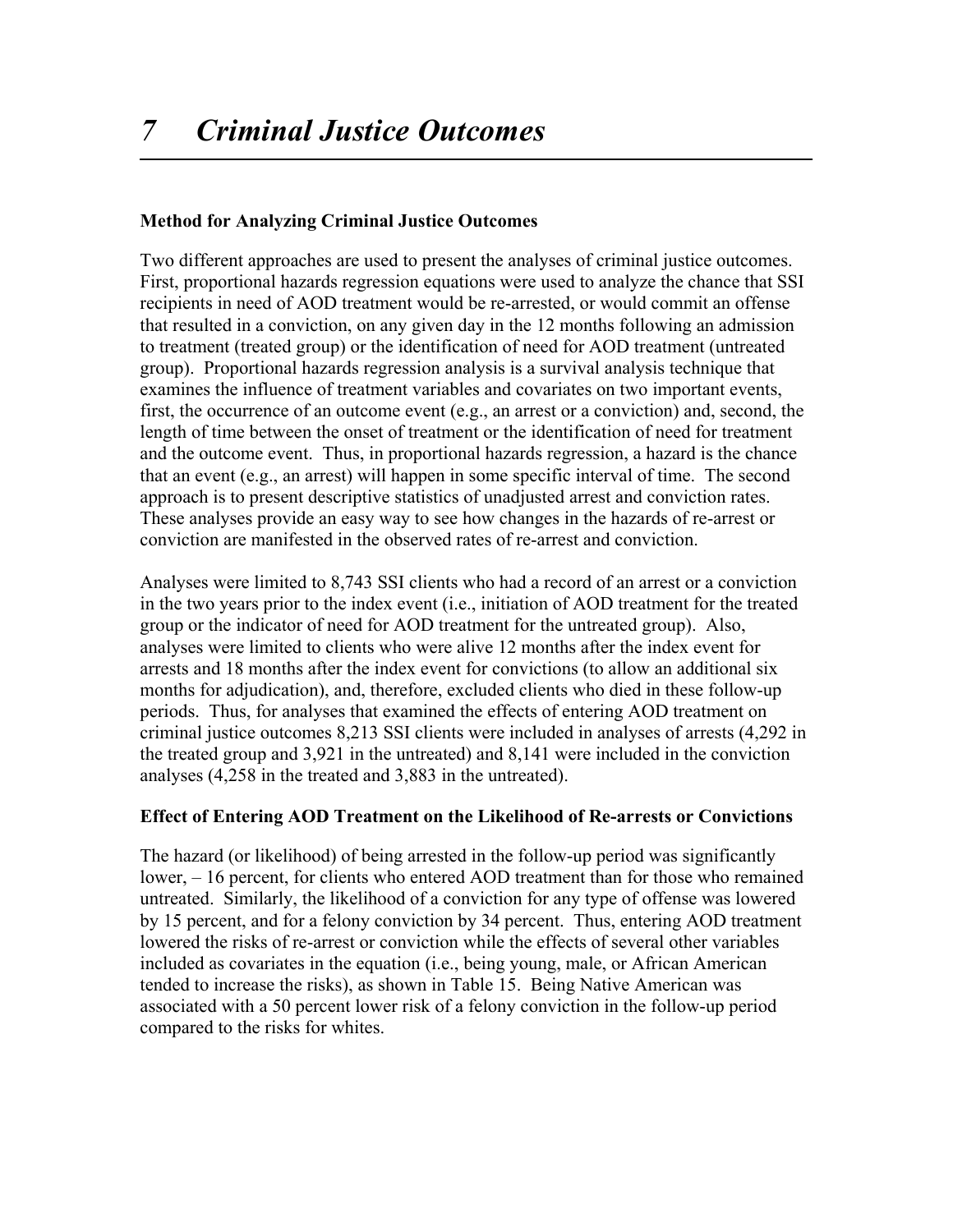|                                                                    | <b>Criminal Justice Outcome</b> |                             |                                   |
|--------------------------------------------------------------------|---------------------------------|-----------------------------|-----------------------------------|
| Independent Variables <sup>b</sup>                                 | Arrest <sup>c</sup>             | Any Conviction <sup>d</sup> | Felony<br>Conviction <sup>d</sup> |
| <b>SSI Clients in Analyses</b>                                     | 8,213                           | 8,141                       | 8,141                             |
| Age $18-29$ (compared to $45+$ )<br>Age 30-44 (compared to $45+$ ) | 86%<br>51%                      | 99%<br>55%                  | 166%<br>116%                      |
| Male (compared to Female)<br>African American (compared to White)  | 60%<br>51%                      | 36%<br>19%                  | 86%<br>92%                        |
| Native American (compared to White)                                |                                 |                             | $-50%$                            |
| <b>Entered AOD Treatment</b>                                       | $-16%$                          | $-15%$                      | $-34%$                            |

Table 15. Percent Change in Risk<sup>a</sup> of Criminal Justice Outcomes Associated with Entering AOD Treatment for SSI Clients with Prior Arrests or Convictions

<sup>a</sup>Percent change in risk was measured by proportional hazards regression analysis.

<sup>b</sup>Statistically significant results with p<.05 are shown. Non-significant coefficients for other variables included in the equations are not shown: Asian, Hispanic, Native American, and Other (compared to White), depending on criminal justice outcome.

 $\textdegree$ Analyses of arrests were limited to clients who were alive 12 months after the index event. <sup>d</sup>Analyses of convictions were limited to clients who were alive 18 months after the index event to

allow additional time for adjudication in the courts.

In Figure 1, the arrest and conviction rates in the follow-up periods are shown. Among SSI clients who entered AOD treatment, 31 percent (1,339 out of 4,292 clients) were arrested after they began treatment, 16 percent (691 out of 4,258 clients) were convicted of an offense of any type, and four percent (158 out of 4,258 clients) were convicted of a felony. Each of these re-arrest or conviction rates were significantly lower than the rates for those who remained untreated despite an apparent need for AOD treatment (as discussed above in the results of the proportional hazards regressions.)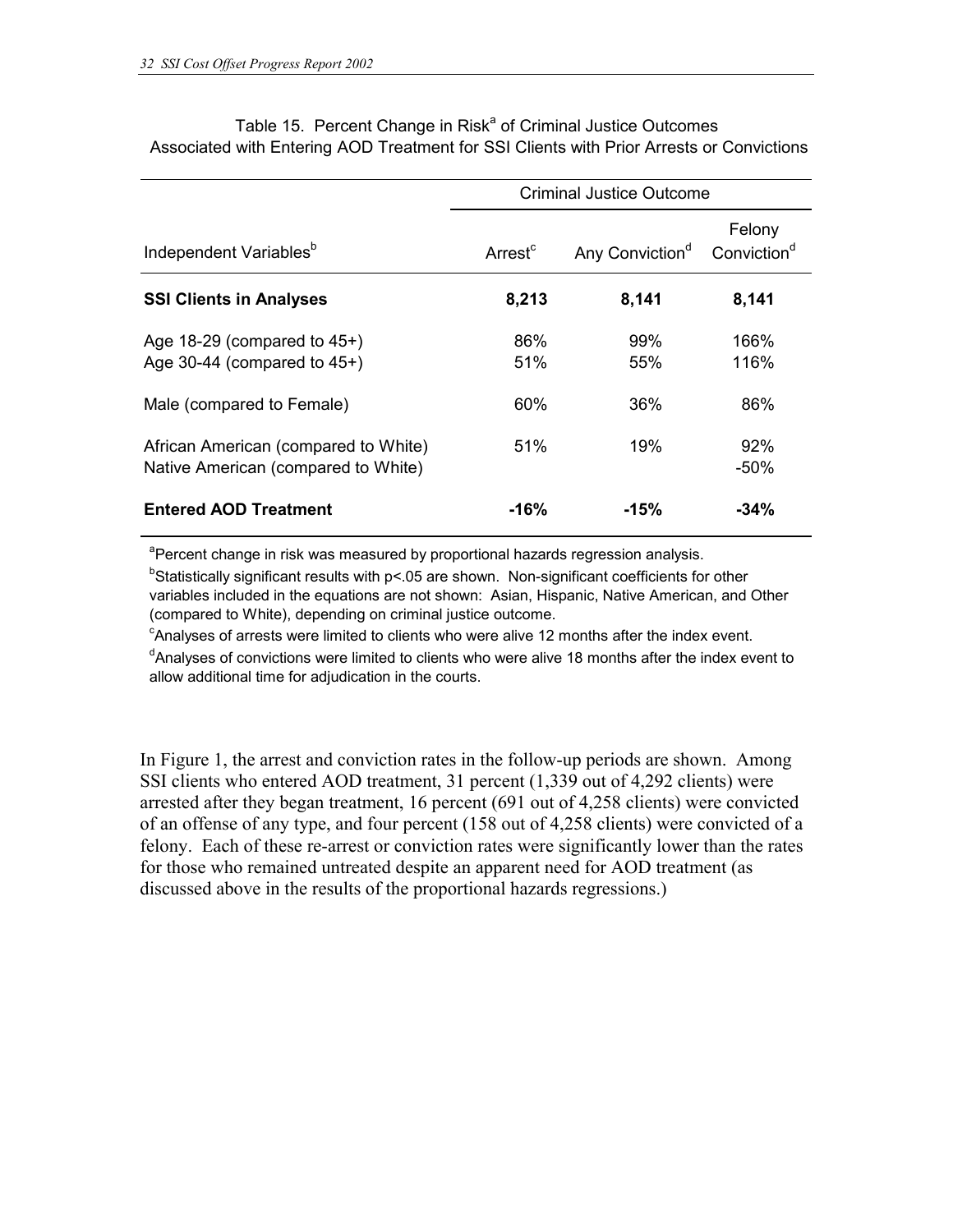

#### **Figure 1. Criminal Recidivism One Year After Treatment Initiated or Need for Treatment Identified**

### **Associations between Completing AOD Treatment or Length of Treatment and Rearrests or Convictions**

Completing AOD treatment or receiving it for more than 90 days tended to reduce the likelihood of subsequent arrests and convictions among SSI clients who entered treatment and had no admissions to methadone treatment.<sup>15</sup> Successfully being discharged from AOD treatment with a classification of "completed" resulted in significant reductions in the hazards of being arrested in the next 12 months by 43 percent, of being convicted for any type of offense by 38 percent, and of receiving a felony conviction by 48 percent.

Staying in treatment for over 90 days was associated with a statistically significant reduction in the hazard of re-arrest by 30 percent and of conviction for any offense by 27 percent but had no significant relationship to subsequent felony convictions.

Several variables included in the proportional hazards regression equation as statistical controls or covariates—being younger, male, or African American—were associated with increased hazards of being re-arrested or convicted in the year after leaving AOD treatment. In general, clients whose primary drug was cocaine/heroin had an increased hazard of being re-arrested or convicted of a felony and those whose primary drug was recorded as amphetamines or methamphetamine had an increased risk of felony

 $\overline{a}$ 

<sup>&</sup>lt;sup>15</sup> Clients who received any methadone treatment were excluded from analyses of outcomes associated with length of treatment or completion of AOD treatment. Methadone treatment is different from abstinence based treatment in that we would expect the beneficial effects to occur during rather than after treatment.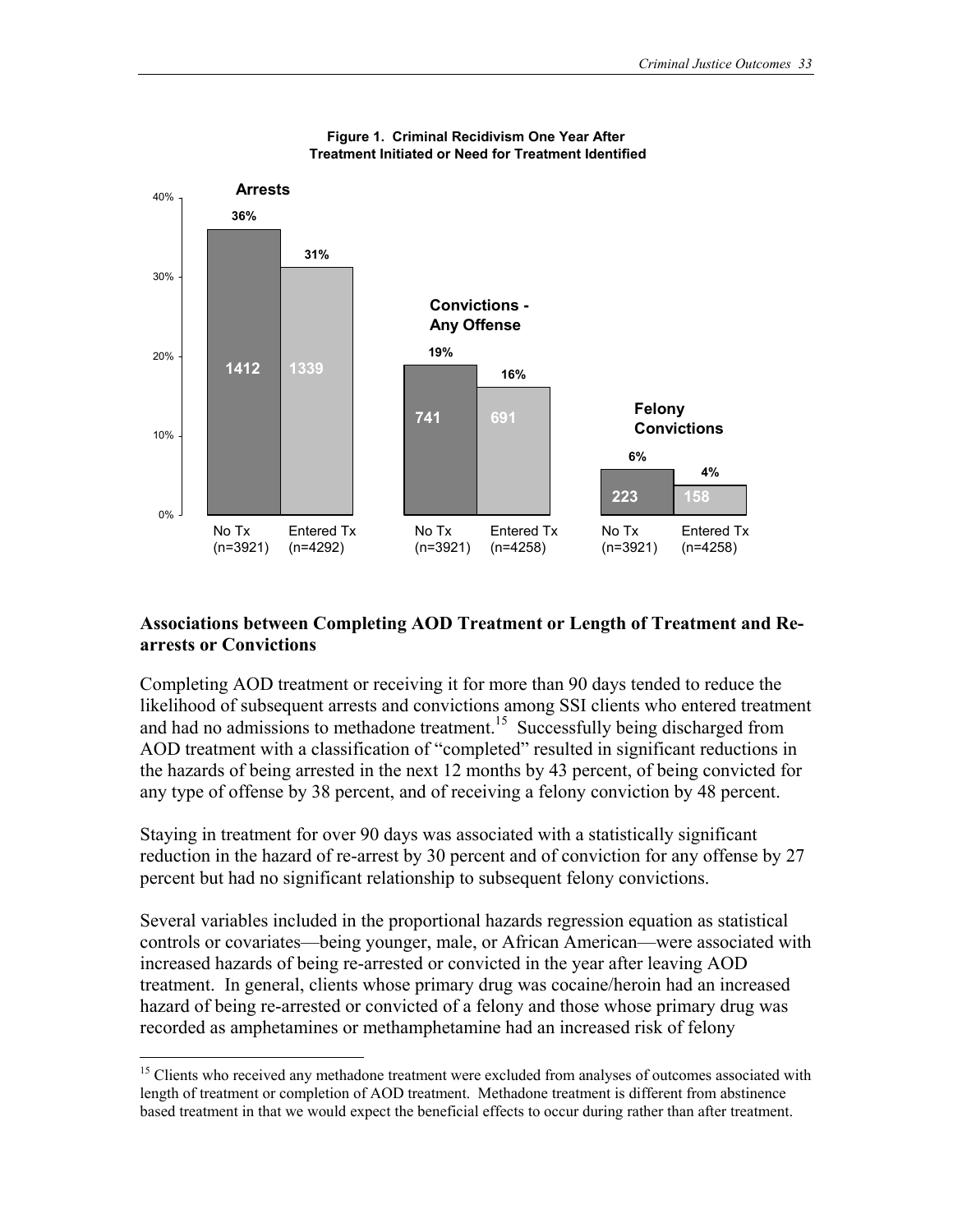conviction compared to those whose primary substance was alcohol. Having marijuana listed in the TARGET treatment records as one's primary drug, however, was associated with a reduced risk of conviction for any type of crime compared to those whose primary substance was alcohol.

|                                                                                                   |                     | <b>Criminal Justice Outcome</b> |                                   |
|---------------------------------------------------------------------------------------------------|---------------------|---------------------------------|-----------------------------------|
| Independent Variables <sup>b</sup>                                                                | Arrest <sup>c</sup> | Any Conviction <sup>d</sup>     | Felony<br>Conviction <sup>d</sup> |
| <b>SSI Clients in Analyses</b>                                                                    | 3,046               | 3,026                           | 3,026                             |
| Age $18-29$ (compared to $45+)$<br>Age 30-44 (compared to $45+$ )                                 | $80\%$<br>42%       | 67%<br>44%                      | 160%<br>173%                      |
| Male (compared to female)                                                                         | 57%                 | 65%                             | 82%                               |
| African American (compared to White)                                                              | 76%                 | 31%                             | 141%                              |
| Primary Drug (compared to alcohol)<br>Cocaine-Heroin<br>Amphetamines/Meth<br>Marijuana            | 32%                 | $-25%$                          | 86%<br>181%                       |
| <b>Treatment Variables</b><br>Length of Stay in Tx Over 90 Days<br><b>Completed AOD Treatment</b> | $-30\%$<br>$-43%$   | $-27%$<br>-38%                  | $-48%$                            |

Table 16. Percent Change in Risk<sup>a</sup> of Criminal Justice Outcomes Associated with Length and Completion of AOD Index Treatment Episode for SSI Clients with Prior Arrests or Convictions

<sup>a</sup>Percent change in risk was measured by proportional hazards regression analysis.

<sup>b</sup>Statistically significant results with p<.05 are shown. Non-significant coefficients for other variables included in the equations are not shown: racial/ethnic groups (Asian, Hispanic, Native American, and Other (compared to White)), primary drug, and length of stay in treatment over 90 days, depending on criminal justice outcome.

 $\textdegree$ Analyses of arrests were limited to clients who were alive 12 months after the index event.

<sup>d</sup>Analyses of convictions were limited to clients who were alive 18 months after the index event to allow additional time for adjudication in the courts.

# *Completion of AOD Treatment Episode and Criminal Justice Outcomes*

As shown in Figure 2, re-arrests, convictions for any type of offense, and felony convictions have lower rates in the follow-up period for clients who completed their AOD treatment episodes compared to those who entered treatment but did not complete it. Twenty-two percent of the clients who completed treatment were re-arrested after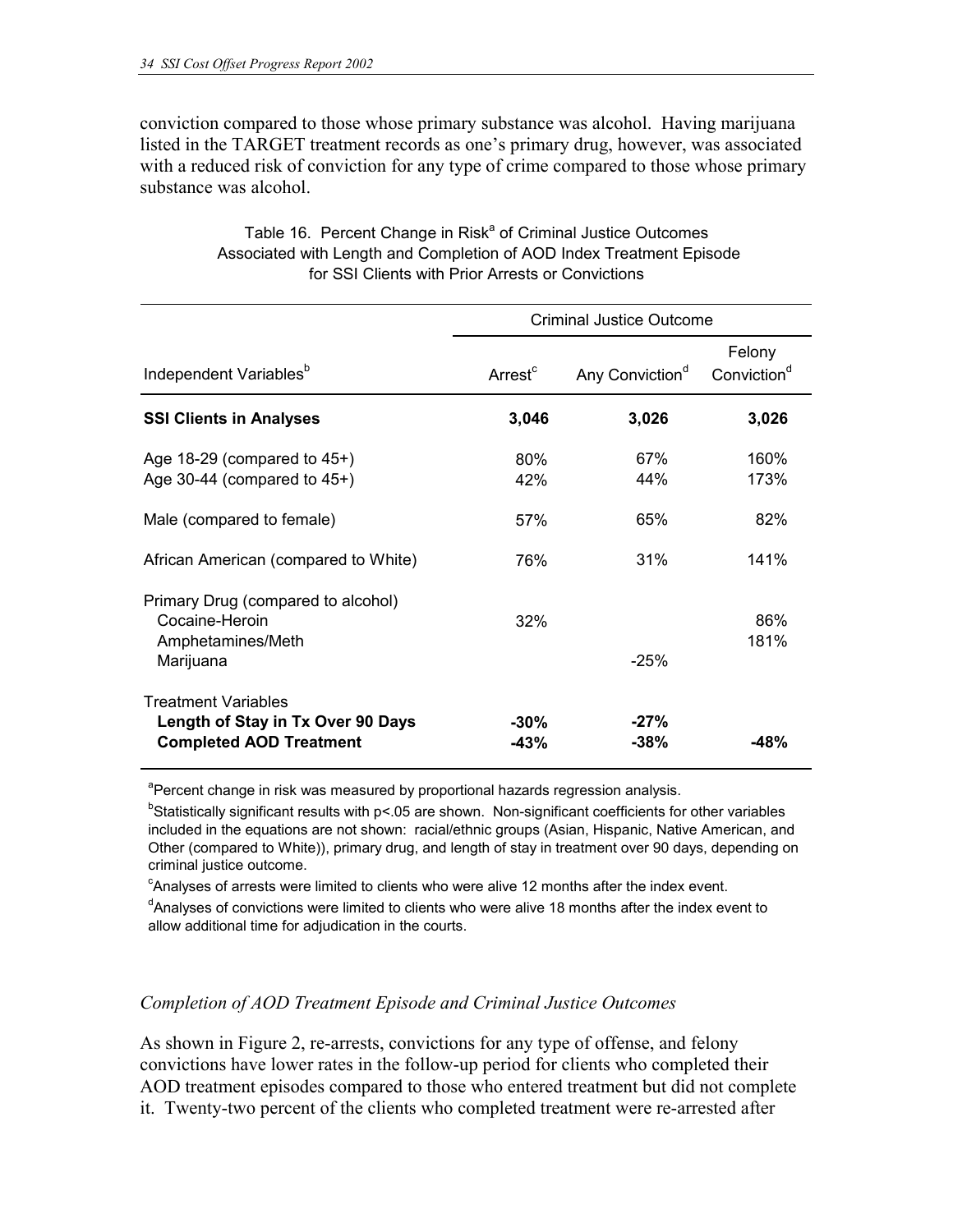their treatment ended compared to 38 percent of the clients who did not complete treatment.

Ten percent of those who completed treatment were convicted of an offense of any type and two percent of these clients were convicted of a felony. In comparison 20 percent of those who did not complete treatment were convicted of an offense of any kind and five percent were convicted of a felony.



#### **Figure 2. Criminal Recidivism One Year After Treatment Initiated but Not Completed or Treatment Completed**

*Length of AOD Treatment Episode and Criminal Justice Outcomes* 

Figure 3 displays the re-arrest and conviction rates for any type of offense for those who remained in AOD treatment for over 90 days compared to those who stayed for 90 days or less. Of the 1,681 clients who stayed for over 90 days and who were alive 12 months after the start of their index AOD treatment episode, 28 percent, or 466 clients, were rearrested during that 12-month period. In comparison, 39 percent, or 535, of the 1,365 clients who remained in treatment for 90 days or less were re-arrested in the 12-month follow-up period. Of the 1,671 clients who were in treatment for more than 90 days **and** who were alive 18 months after the onset of treatment (to allow an extra six months for the adjudication process), 13 percent (224 clients) were convicted of an offense of any type, while 21 percent (287 clients) of those who stayed in treatment for 90 days or less were convicted.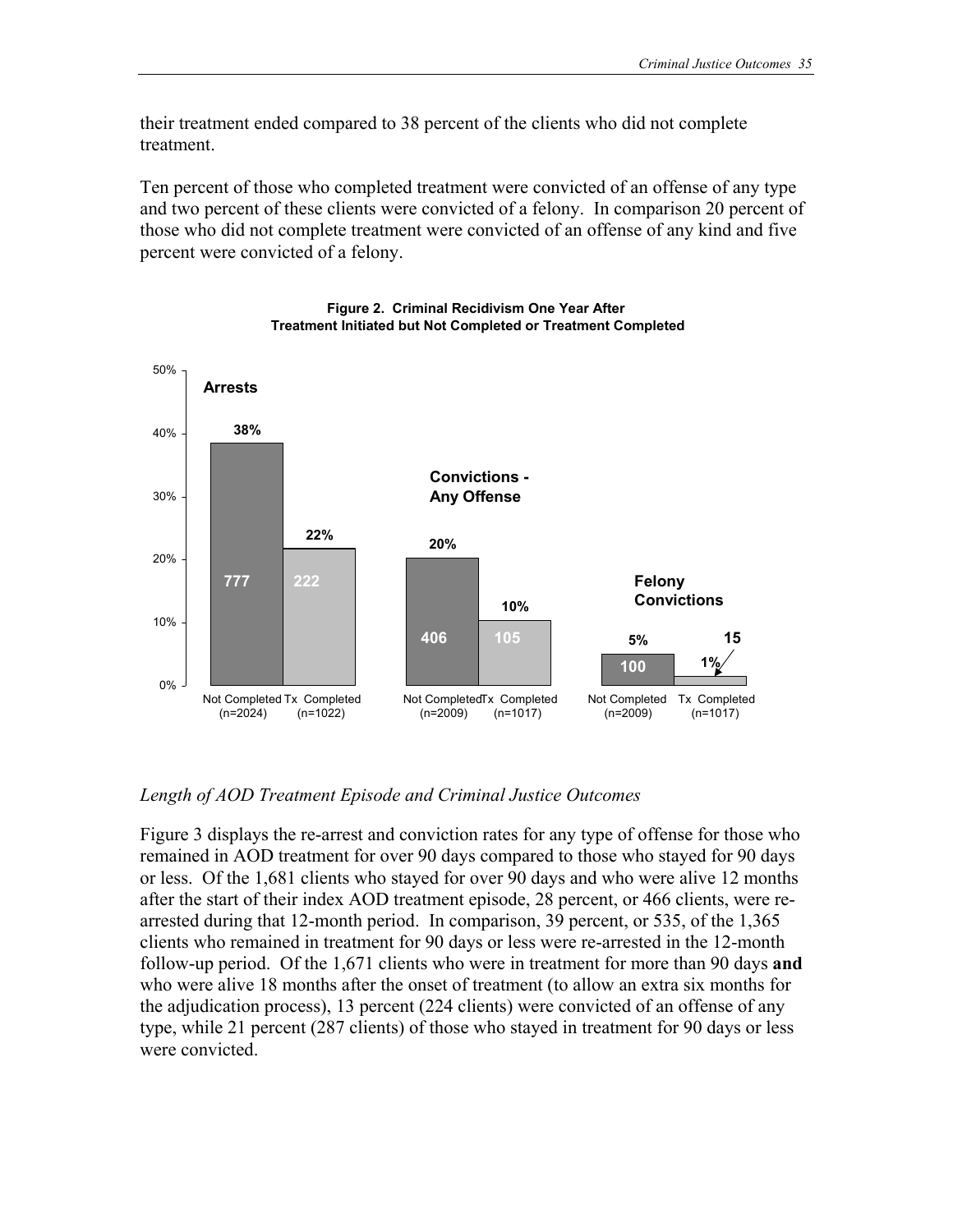Since the proportional hazards analysis did not find a significant effect of length of AOD treatment on felony convictions, those percentages by length of treatment are not shown in Figure 3.



#### **Figure 3. Criminal Recidivism One Year After End of AOD Treatment by Length of Treatment Period**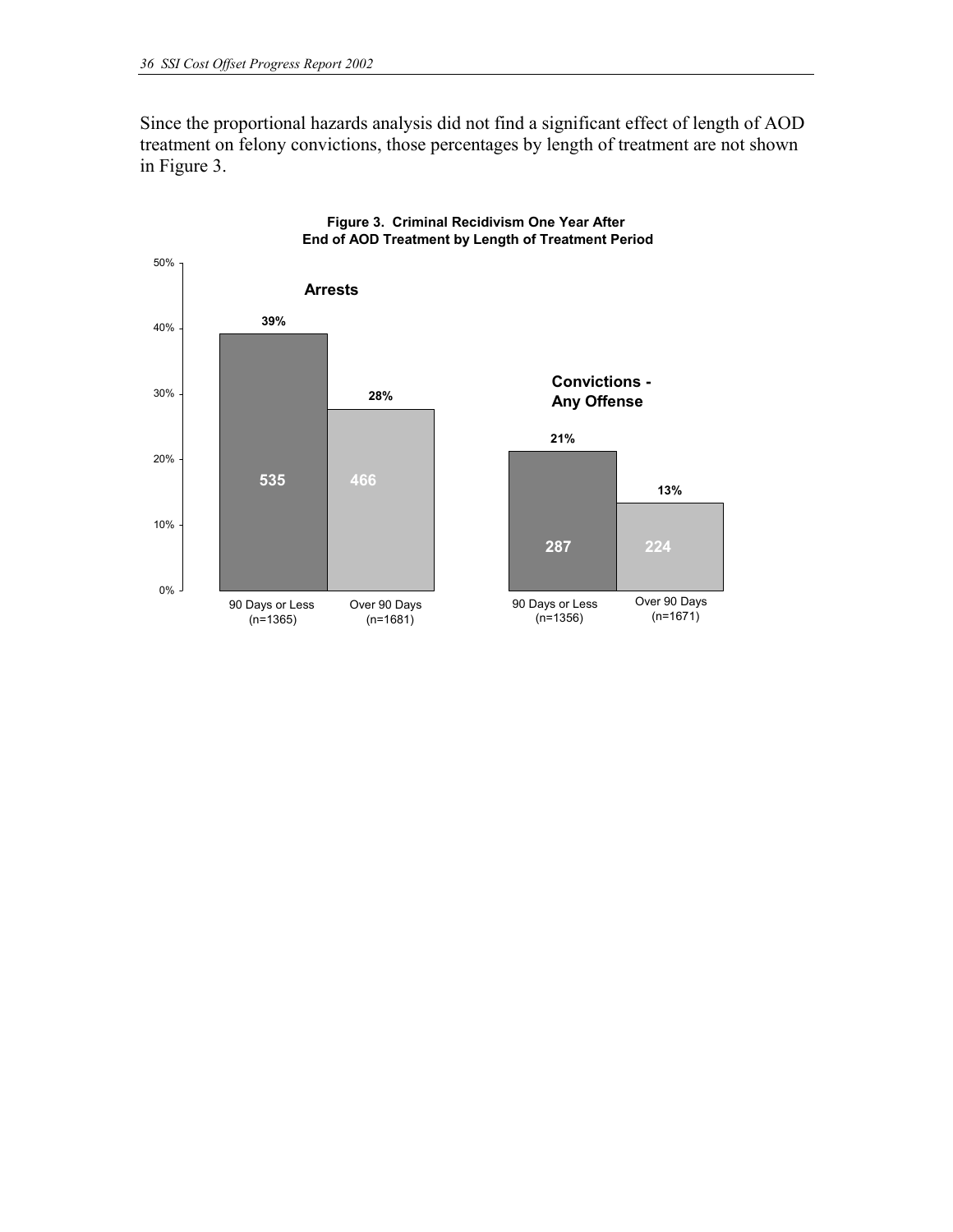There are a number of questions that remain to be answered for this project. In the remaining months, additional analyses will be conducted to better understand (1) how the untreated clients differ from the treated clients, and (2) what the pattern of treatment is for the treated clients.

# **What does the index event look like?**

The index event in which the need for AOD treatment is identified is sometimes a costly bout of medical care, often a hospitalization, in which a diagnosis suggesting drug or alcohol dependence is recorded. More analysis of the administrative records is warranted to better understand the nature of that care and whether or not the particular incident and its attendant costs could have been avoided. For example, might the index event be the result of chronic drug or alcohol use (like liver failure), or is it seemingly unrelated?

What is in a client's medical history leading up to the index event? Can precursors to the index event be found in the prior medical history? Information in administrative records prior to the index event will be examined for patterns that professionals might look for to avoid unnecessary hospitalizations or to identify a client's need for AOD treatment sooner.

# **Why do the untreated clients die at a higher rate than treated clients?**

The death rate for clients who needed AOD treatment but did not get it was higher than the rate for those who received AOD treatment. Analyses will be conducted to determine differences in age at death, timing relative to the index event, the nature of the medical care that preceded those deaths, and the underlying cause of death. Such analyses will help to explain the degree to which those deaths might have been prevented.

# **What is the nature of the treatment received?**

The current analyses showed that measures of treatment, such as completion of the index treatment episode or an index treatment episode longer than 90 days, was associated with better outcomes. While the majority of those receiving treatment had only one treatment episode, there was a substantial number who had more than one episode. Future analyses are planned to look at the course of AOD treatment. Possible questions are: What is the order of modality, timing, and duration both between and within episode? For example, for those clients who only have one treatment episode, is the episode likely to be a single admission or is it a continuous series of admissions to treatment? Is there any indication in the administrative records that some clients are more likely to get treatment than others? Also, how do clients who receive methadone differ from other clients?

Examining these questions may lead to a better understanding of the effect of treatment on costs and criminal justice outcomes.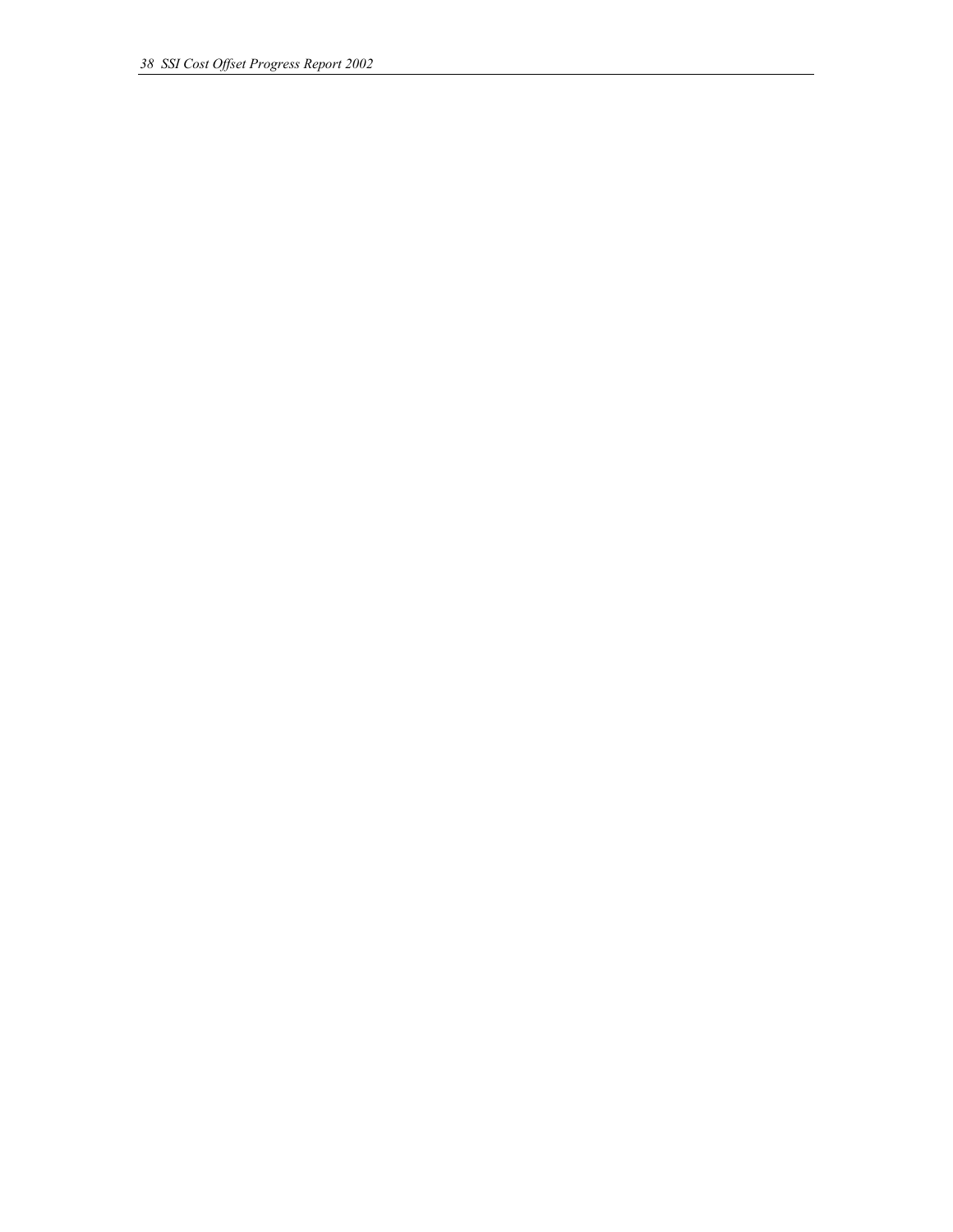- Estee S and Nordlund D. 2001. *Washington State Supplemental Security Income (SSI) Cost Offset Pilot Project: 2001 Progress Report*. Washington State Department of Social and Health Services, Research and Data Analysis Division, December 2001.
- Finigan M. 1996. *Societal Outcomes and Cost Savings of Drug and Alcohol Treatment in the State of Oregon*. Salem, OR: Oregon Department of Human Resources.
- Gerstein DR, Harwood HJ, Suter N, and Malloy K. 1994. *Evaluating Recovery Services: The California Drug and Alcohol Treatment Assessment*. Sacramento: The California Department of Alcohol and Drug Programs.
- Holder HD and Hallan JB. 1986. "Impact of Alcoholism Treatment on Total Health Care Costs: A Six-Year Study." *Advances in Alcohol and Substance Abuse* 6:1- 15.
- Holder HD and Blose JO. 1986. "Alcoholism Treatment and Total Health Care Utilization and Costs." *Journal of American Medical Association* 256:1456-1460.
- Holder HD and Blose JO. 1992. "The Reduction of Health Care Costs Associated with Alcoholism Treatment: A 14-Year Longitudinal Study." *Journal of Studies on Alcohol* 53:293-302.
- Kohlenberg L, Lijian He, Luchansky B, Longhi D, and Boqing Wang. *Improve Outcomes and Reduce Government Costs by Increasing Alcohol/Drug Treatment for DSHS Clients*, Washington State Department of Social and Health Services, Research and Data Analysis Division, March 1999, Draft Report.
- Luchansky B and Longhi D. 1997. *Cost-Savings in Medicaid Medical Expenses*. Olympia, WA: Washington State Department of Social and Health Services.
- Luchansky B, Lijian He, Krupski A., and Stark KD. 2000. "Predicting Readmission to Substance Abuse Treatment Using State Information Systems: The Impact of Client and Treatment Characteristics," *Journal of Substance Abuse* 12:255-270.
- Luxenberg MG, Christenson M, Betzner AE, and Rainey J. 1996. *Chemical Dependency Treatment Programs in Minnesota: Treatment Effectiveness and Cost Offset Analysis.* St. Paul: Minnesota Department of Human Services.
- Maynard, C and Cox G. 2003. "Outcomes of Individuals with Co-occuring Disorders Discharged from State Hospitals." University of Washington, Alcohol and Drug Abuse Institute, unpublished.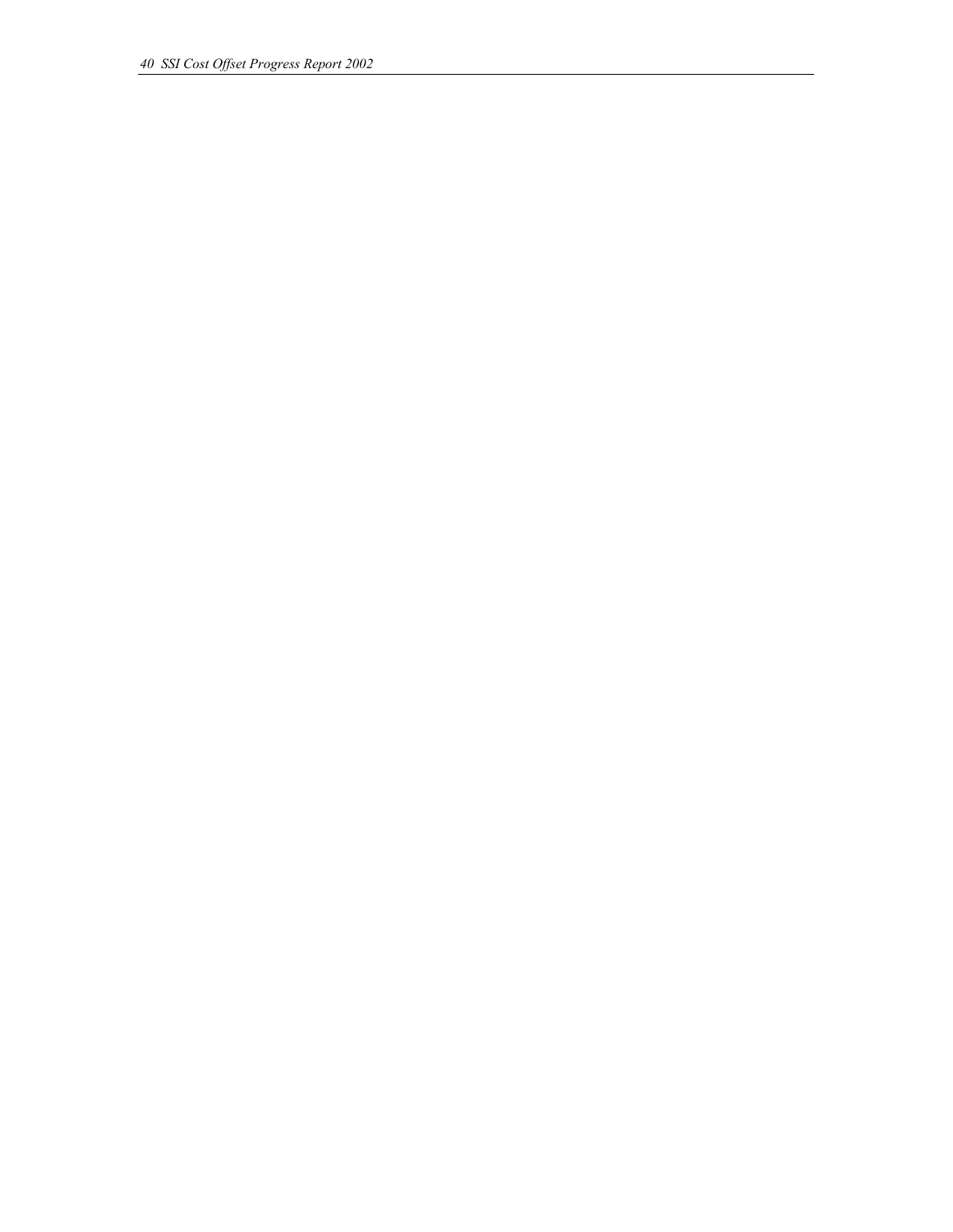# *Appendix A*

# **Project Implementation**

#### *Funding*

The SSI Cost Offset Pilot Project was supported with \$2.5 million in the 1999-2001 biennium and 2.9 million in the 2001-2003 biennium. These funds included nearly \$2 million in federal Title XIX match, spread across the two biennium. Funds were distributed about equally between the two fiscal years within each biennium and were used to cover residential treatment services, outpatient treatment, client transportation costs, and an evaluation of project outcomes.

#### *Participating Counties*

Sixteen counties initially agreed to participate in the pilot project in the 1999-2001 biennium, and an additional 14 counties agreed to participate in the 2001-2003 biennium, bringing the total to 30 counties. These counties represent the majority of SSI clients in Washington State. The counties are:

| Adams    | Grant        | Pierce         |
|----------|--------------|----------------|
| Asotin   | Grays Harbor | Skagit         |
| Benton   | Island       | Snohomish      |
| Chelan   | Jefferson    | Spokane        |
| Clallam  | King         | <b>Stevens</b> |
| Clark    | Kitsap       | Thurston       |
| Cowlitz  | Kittitas     | Walla Walla    |
| Douglas  | Lewis        | Whatcom        |
| Ferry    | Mason        | Whitman        |
| Franklin | Okanogan     | Yakima         |

In the 30 counties, additional funds were made available to each county's chemical dependency treatment system so that SSI clients in those counties could be referred to any county-designated outpatient provider for an assessment. These providers would assist the client in accessing the appropriate level of outpatient or inpatient treatment. In the remaining nine counties of the state, SSI clients continued to be eligible for regularly funded outpatient treatment.

Residential treatment capacity for SSI clients was expanded statewide. In all counties the ADATSA Assessment Center was able to refer SSI clients for residential treatment. In the 30 project counties, however, the outpatient treatment agency could refer clients directly to appropriate residential treatment.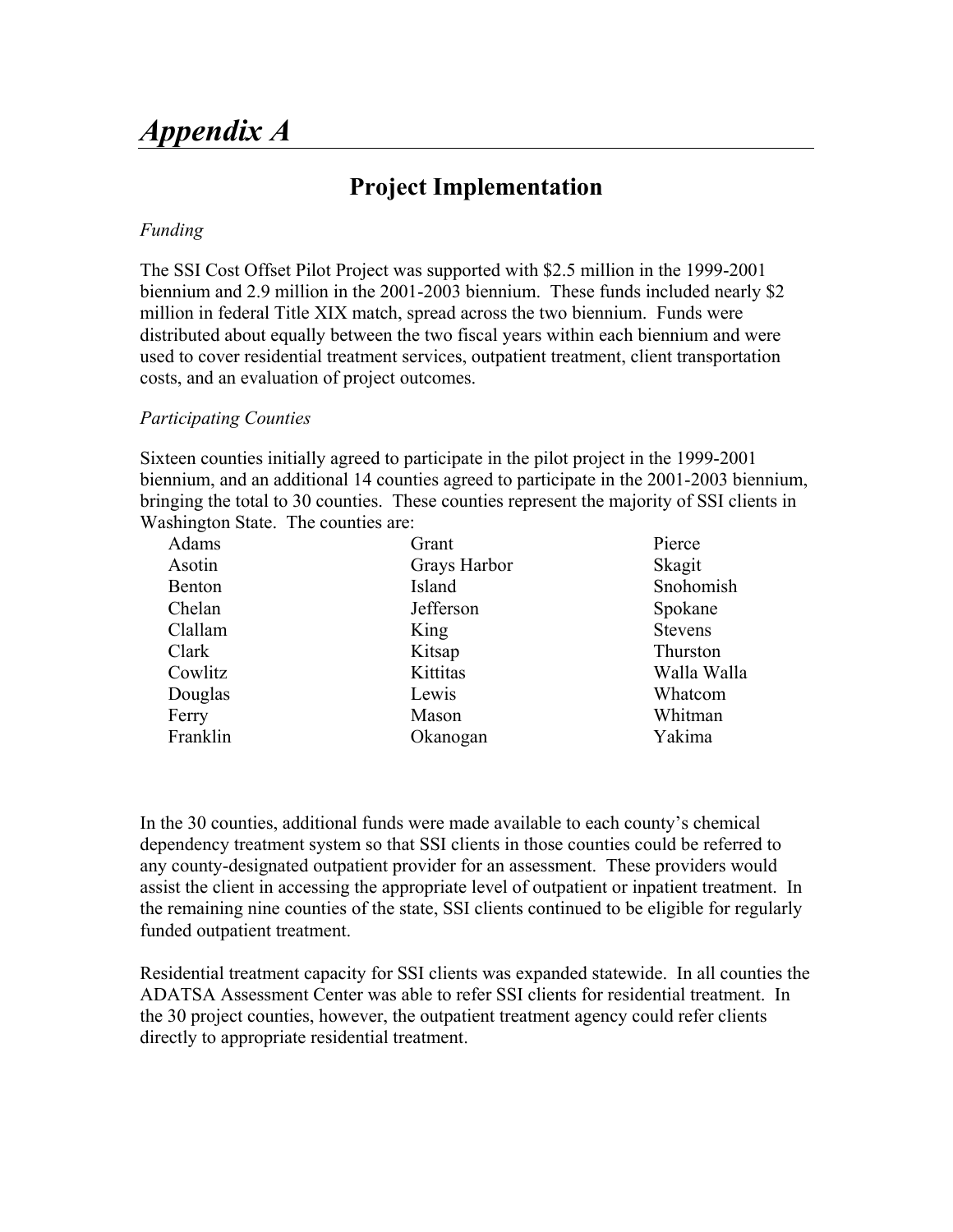# *Client Eligibility*

Only adult recipients of SSI assistance were eligible for the pilot project. Furthermore, use of pilot project funds was limited to a subset of SSI recipients depending on their usual source of income. In particular, SSI recipients were eligible for treatment using project funds if their medical identification cards were designated as S01. This Medicaid category pertains to SSI clients who receive monthly cash grants as their primary means of support. SSI clients who had other sources of monetary support (e.g., Social Security disability, other pensions, spousal income) were not eligible for treatment funding through this project.

### *Services*

The treatment services provided under the pilot project do not represent a new type of service. Prior to the implementation of this project, an estimated 50 percent of SSI clients who needed chemical dependency treatment received it.<sup>16</sup> The project was designed to increase this proportion so that even more adult SSI clients who needed such treatment would get it. To accomplish this goal, the Division of Alcohol and Substance Abuse (DASA) worked with the County Alcohol and Drug Coordinators to expand outpatient service capacity in the participating counties and to broaden the client needs assessment and referral process.

One of the main strategies of this project was to strengthen working relationships between primary sources for referrals of SSI clients and local treatment agencies. The primary sources of referrals include major medical providers, Regional Support Networks (RSNs) and their mental health providers, and HIV/AIDS projects. Working together, DASA and the County Alcohol and Drug Coordinators took steps to gain the support and cooperation of the primary referral sources. This included letters and meetings providing the referral sources with a description of the pilot project and sufficient information so that the referring agencies would be able to:

- Screen clients for chemical dependency;
- Know how to refer clients for assessment and treatment;
- Coordinate services or provide case management to ensure continuity of care for clients; and
- Solve problems of cross-agency coordination, should they arise.

The County Drug and Alcohol Coordinators were asked to meet with local treatment agencies and referral sources to foster cooperation and communication and to determine if there were likely to be waiting periods for assessment or treatment. Anecdotal evidence from some of the County Drug and Alcohol Coordinators suggests that participation of primary referral sources varied from county to county. For example, in some counties RSNs actively referred SSI clients for chemical dependency treatment, while, in others,

 $\overline{a}$ <sup>16</sup> Liz Kohlenberg, Lijian He, Bill Luchansky, Dario Longhi, and Boqing Wang. "Improve Outcomes and Reduce Government Costs by Increasing Alcohol/Drug Treatment for DSHS Clients," Washington State Department of Social and Health Services Research and Data Analysis, March 1999, Draft Report.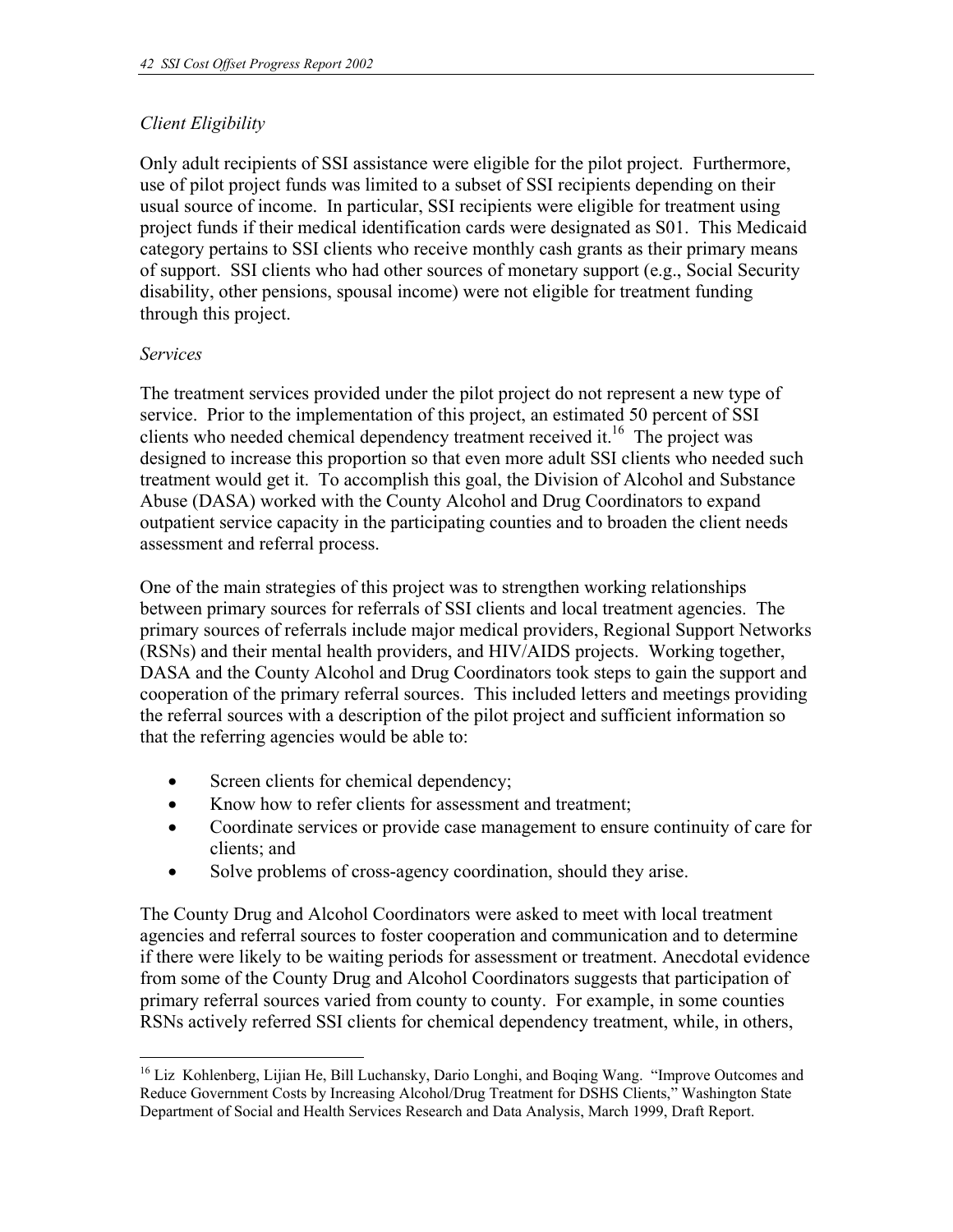the RSN for that area was less active. As part of the final report on this project, the local processes used to elicit participation of primary referral sources and to foster crossagency cooperation will be described for all project counties.

The referral process was implemented late in the calendar year 1999 once agreements between DASA and the County Alcohol and Drug Coordinators had been reached. Letters were sent to outpatient providers in each of the project counties and to directors of the Regional Support Networks in November and December 1999, respectively. These letters served to inform these treatment providers and referral sources of the full scope of the project and, effectively, served to mark the official implementation of the project. The County Alcohol and Drug Coordinators also met with the treatment providers and referral sources locally once these official DASA letters had been sent. Anecdotally, the county coordinators have indicated that local meetings and discussions around the referral and assessment process continued through the first quarter of 2000, so implementation dates may vary on a local basis.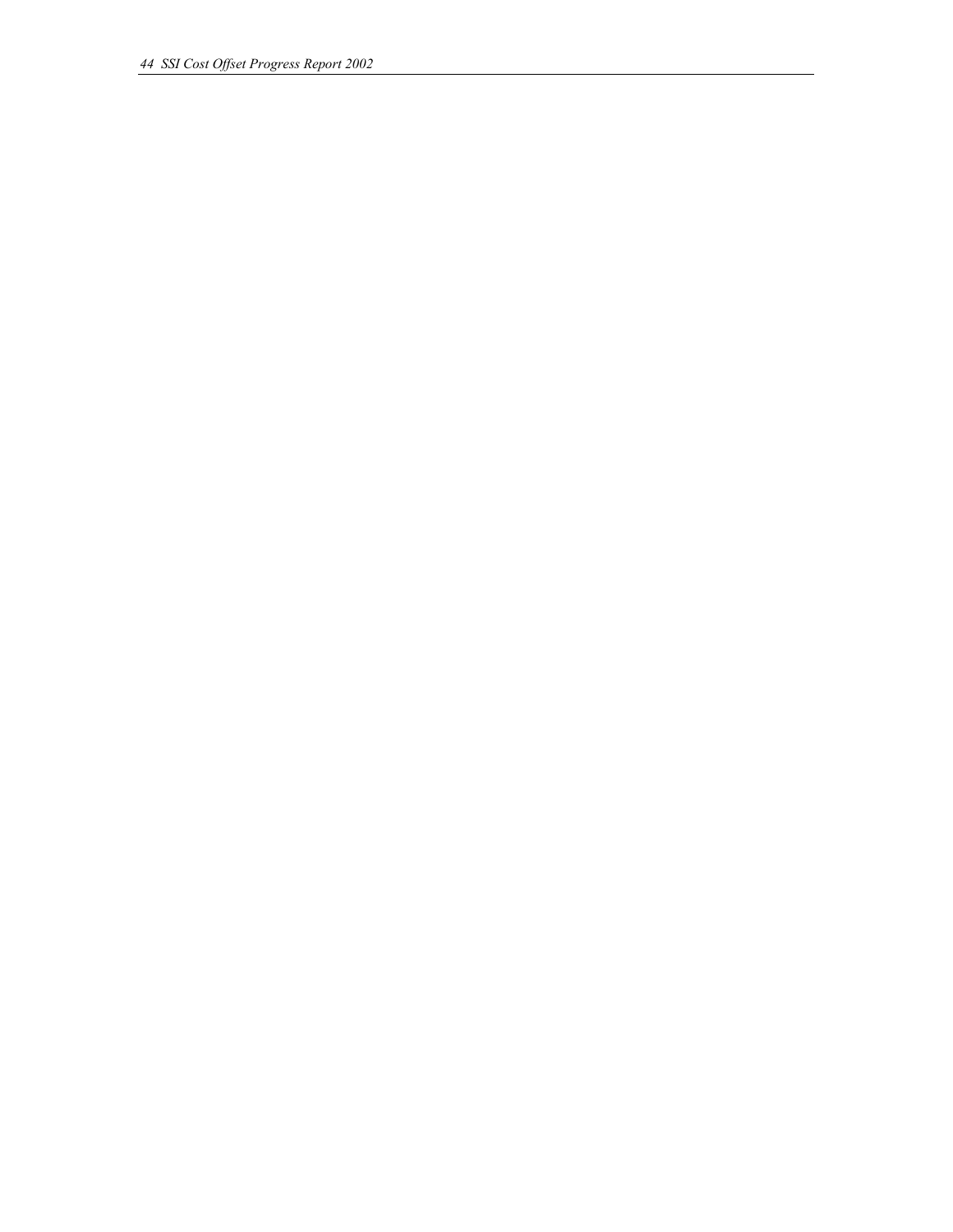# **FY2002 Unit Costs Used to Estimate Cost of Alcohol or Other Drug Treatment from TARGET**

# **Residential Treatment and other costs based on daily rate<sup>a</sup>**

|                                      | Daily Rate |
|--------------------------------------|------------|
| 1. II - Intensive inpatient (II)     | \$65.38    |
| 2. LT -Long term residential (LT)    |            |
| PPW programs                         | 104.72     |
| non-PPW programs                     | 51.47      |
| 3. MR-MICA Residential               | 109.58     |
| 4. EC - Extended Care Recovery House | 28.18      |
| 5. RH - Recovery House               |            |
| PPW programs                         | 91.06      |
| non-PPW programs                     | 37.41      |
| 6. DD -Dual Diagnosis – evaluation   | 86.83      |
| 7. DX-Detox (sub-acute)              | 120.00     |
|                                      |            |

# **Outpatient activity costs based on a per activity charge<sup>a</sup>**

|                                                   | <b>Activity Charge</b> |
|---------------------------------------------------|------------------------|
| 1. Individual Therapy-Full                        | \$56.01                |
| Individual Therapy-Brief                          | 29.91                  |
| 2. Group (per $\frac{1}{4}$ hour)                 | 4.40                   |
| 3. Conjoint (with family)-Full                    | 56.01                  |
| Conjoint (with family)-Brief                      | 29.91                  |
| 4. Family (without client) per $\frac{1}{4}$ hour | 4.40                   |
| 5. Childcare (Therapeutic)                        | 48.87                  |
| 6. Case Management (per hour)                     | 30.00                  |
| 7. Acupuncture (per $\frac{1}{4}$ hour)           | 4.40                   |
| 8. Methadone dose change                          | 10.21                  |
| 9. Urinalysis sample                              | 6.16                   |

a Source: Division of Alcohol and Substance Abuse, Contracts and Fiscal Office, *Title XIX Rates, FY 2002*.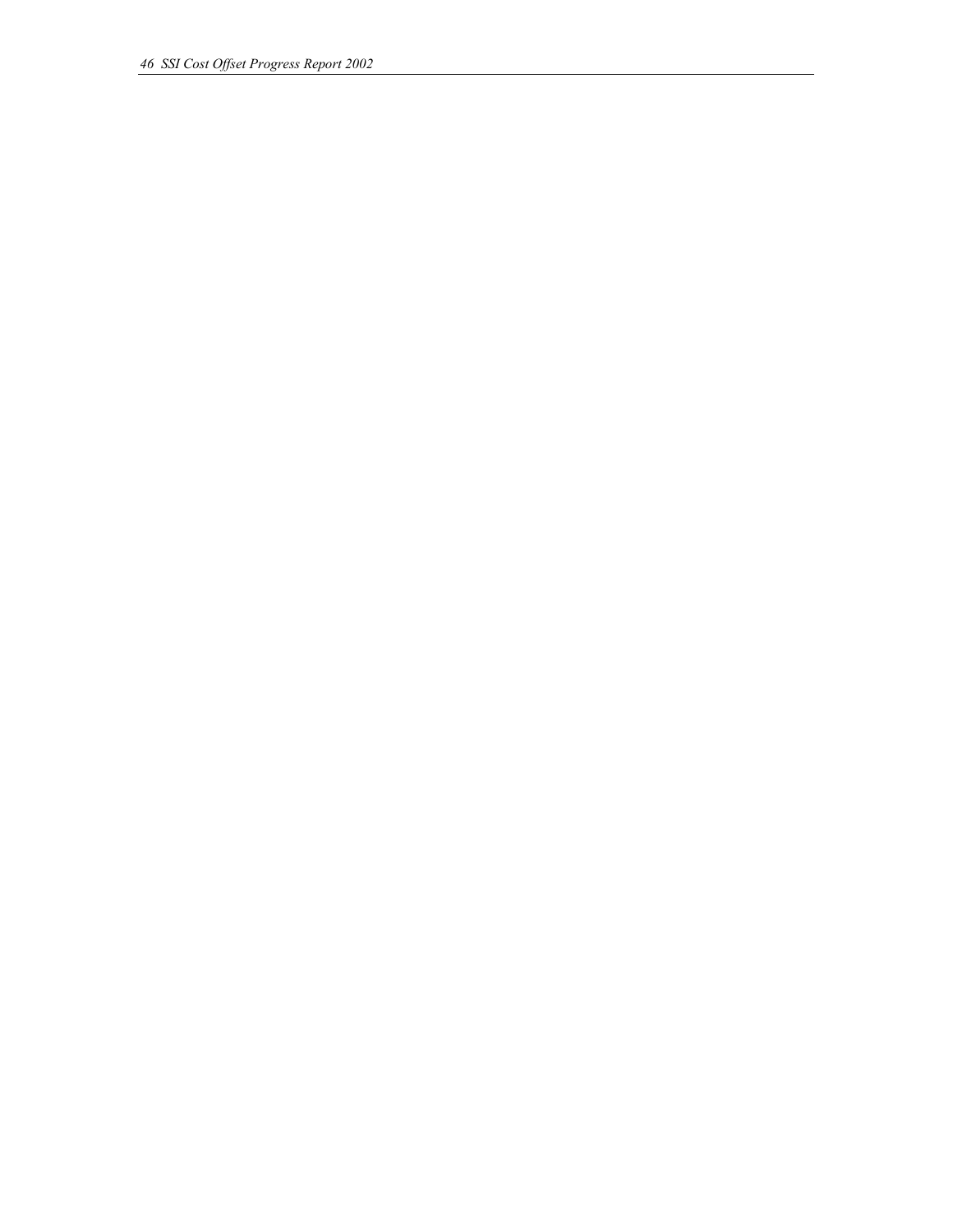# **Codes Used to Identify Need for Alcohol or Other Drug Treatment from the Medicaid Management Information System (MMIS) and the Treatment Assessment Report Generation Tool (TARGET)**

This list is divided into two sections: NEED FOR TREATMENT INDICATORS and RECEIPT OF TREATMENT (SSI recipients who receive AOD treatment are also classified as needing treatment.)

# **I. NEED FOR TREATMENT INDICATORS**

*A. ICD-9CM diagnosis codes (MMIS)* 

# *ICD-9CM codes beginning with:*

- 291 Alcoholic psychoses
- 292 Drug psychoses/withdrawal syndrome
- 303 Alcohol dependence
- 304 Drug dependence
- 305 Nondependent drug/alcohol abuse (excluding 305.1 for tobacco abuse)

*Specific ICD-9CM codes:* 

- 571.1 Acute alcoholic hepatitis
- 648.3 Drug dependence complicating pregnancy
- *B. Procedure Codes (MMIS)*

| 0010M<br>Drug abuse-intake evaluation |
|---------------------------------------|
|---------------------------------------|

- 0011M Drug abuse-physical exam
- 0017M Drug abuse-urinalysis
- 0018M Drug abuse medication adjustment
- 0020M Alcohol abuse outpatient/intake evaluate
- 0021M Alcohol abuse outpatient physical exam
- 0025M Detox hospital admit
- 0026M Detox hospital follow-up call
- 0029M DASA intensive case management epsdt
- 0141M Adult intake processing subabusing DASA specific
- 0142M Physical examination subabusing adult
- 0151M Substance abuse pregnant/intake process (was eval)
- 0152M Substance abuse pregnant/physical exam
- 0161M Substance abuse epsdt youth intake processing
- 0162M Substance abuse epsdt youth physical exam
- 0170M Urinalysis
- 0173M Substance abuse targeted case management epsdt youth
- 0175M DASA adolescent residential treatment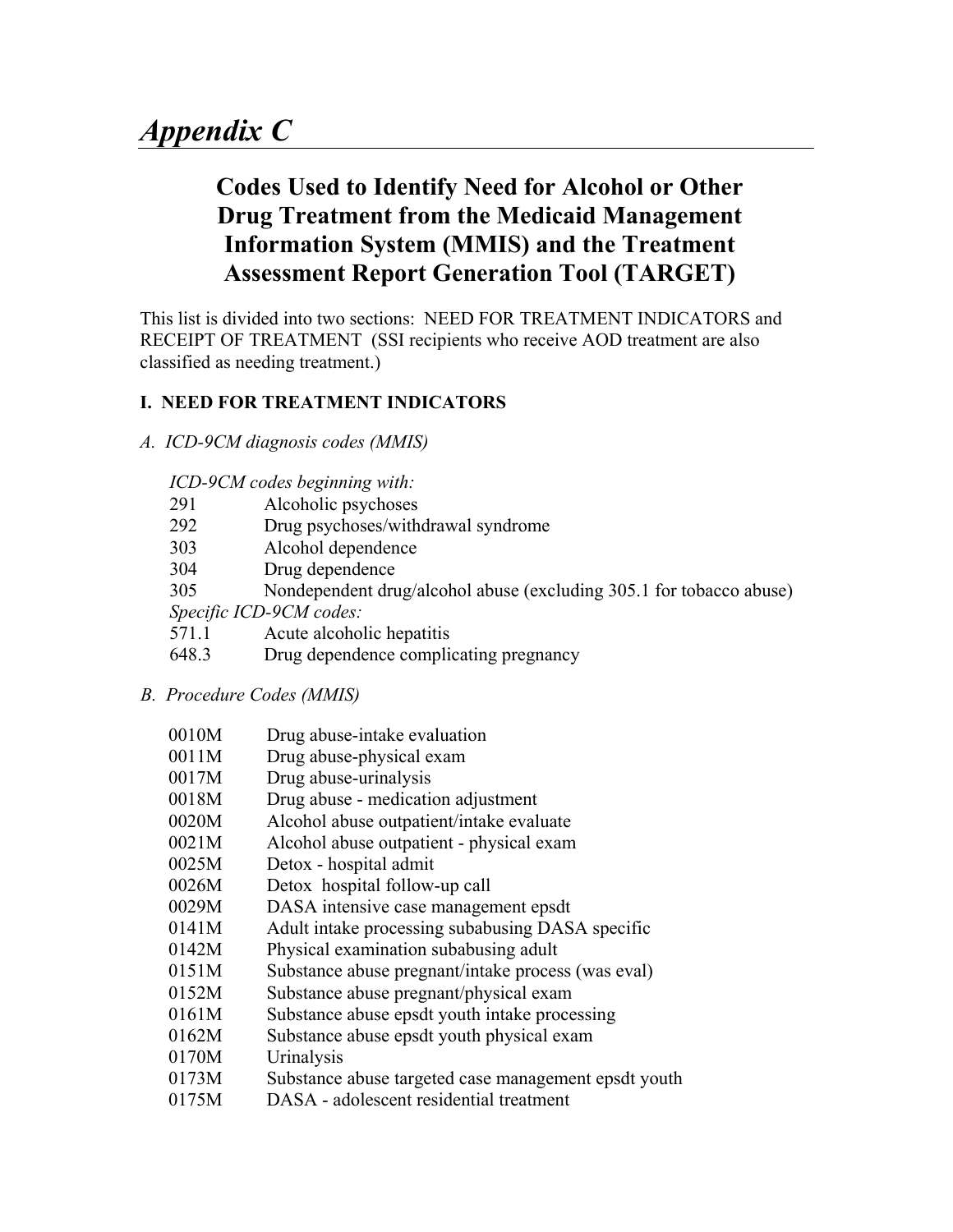| 0176M | DASA - residential trtmt room & board            |
|-------|--------------------------------------------------|
| 0188M | DASA - therapeutic child care                    |
| 0197M | Drug Screen                                      |
| 09462 | Alcohol detoxification                           |
| 09465 | Drug detoxification                              |
| 09468 | Combined alcohol $& drug$ detoxification         |
| 2050M | DASA-youth detox stabilization sub acute         |
| 2051M | DASA - youth detox stabilization - acute         |
| 2151M | Chem depend intake processing - parenting women  |
| 2152M | Chem depend physical examination parenting women |
| 2161M | Chem depend intake processing - non-espdt youth  |
| 2162M | Chem depend physical examination non-espdt youth |
| 2170M | Chem depend assessment expanded - DCFS referred  |
| 2171M | Chem depend intake processing - DCFS referred    |
| 2172M | Chem depend physical examination DCFS referred   |
| 2175M | Chem depend initial screen - DCFS referred       |
| 2182M | CDDA sanctioned intake processing                |
| 2186M | Substance abuse case management                  |
| 2189M | CDDA commitable intake processing                |
| 2196M | Substance abuse case management                  |
|       |                                                  |

### *C. Revenue codes (MMIS)*

| 116 | Detoxification, room and board, private                 |
|-----|---------------------------------------------------------|
| 126 | Detoxification, room and board, semi-private (2 beds)   |
| 136 | Detoxification, room and board, semi-private (3-4 beds) |
| 146 | Detoxification, room and board, private (deluxe)        |
| 156 | Detoxification, room and board, ward                    |
| 168 | Chemically Using Pregnant Program (CUP)                 |

# *D. Modality of Treatment Admission (TARGET modality\_id )*

| ⌒ | Detox |
|---|-------|
|   |       |

15 Transitional housing

# **II. RECEIPT OF AOD TREATMENT**

#### *A. DRG codes (MMIS)*

- 433 Alcohol or drug abuse or dependence, left against medical advice
- 434 Alcohol or drug abuse or dependence, detox or other symptomatic treatment wcc (with complications)
- 435 Alcohol or drug abuse or dependence, detox or other symptomatic treatment w/o cc (without complications)
- 436 Alcohol or drug dependence, with rehabilitation therapy
- 437 Alcohol or drug dependence, detox and rehabilitation therapy
- 743 Opioid abuse or dependence, left against medical advice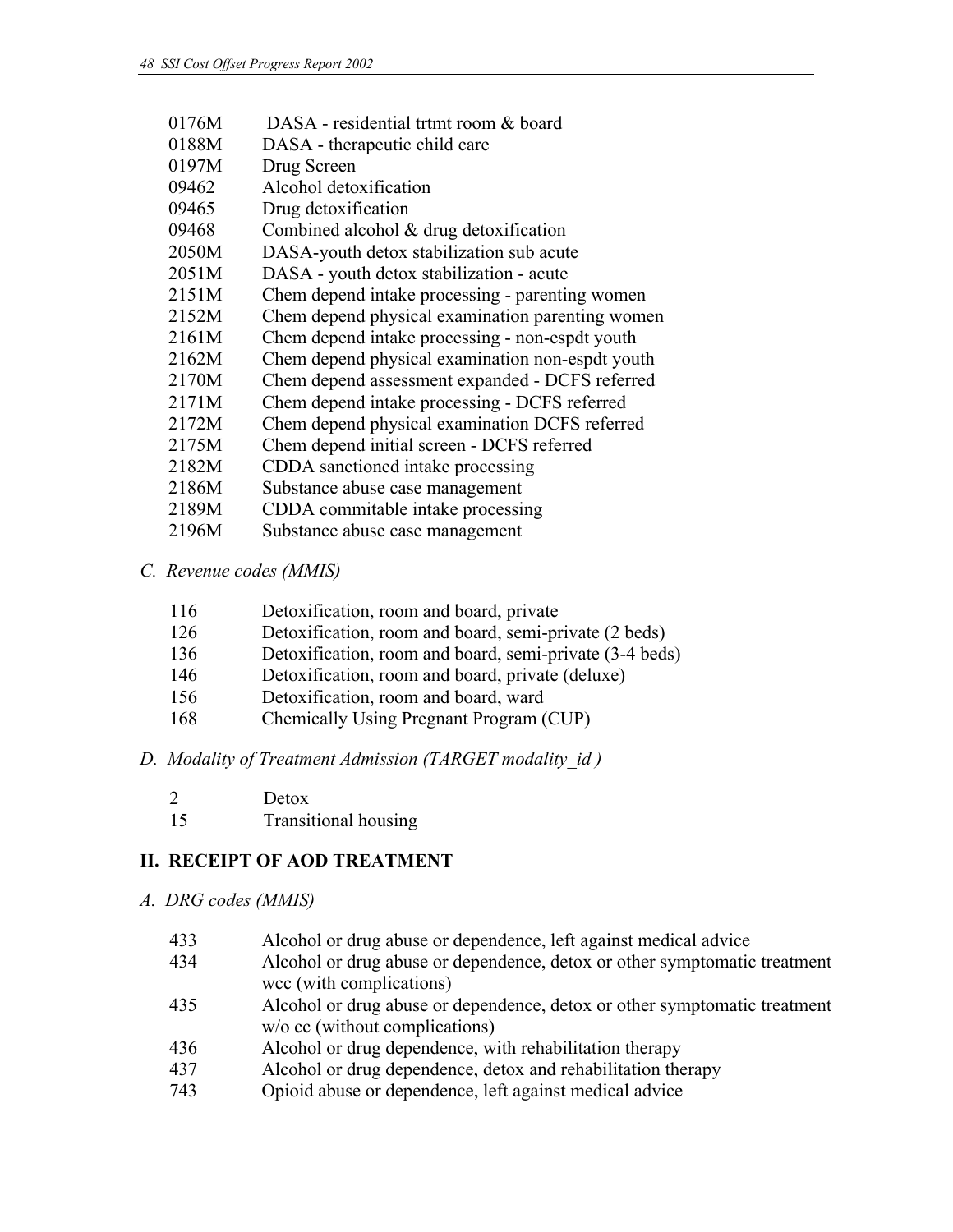- 744 Opioid abuse or dependence, wcc (with complications)
- 745 Opioid abuse or dependence, w/o cc (without complications)
- 746 Cocaine or other drug abuse or dependence, left against medical advice
- 747 Cocaine or other drug abuse or dependence, wcc (with complications)
- 748 Cocaine or other drug abuse or dependence, w/o cc (without complications)
- 749 Alcohol abuse or dependence, left against medical advice
- 750 Alcohol abuse or dependence, wcc (with complications)
- 751 Alcohol abuse or dependence, w/o cc (without complications)

# *B. Procedure codes – Hospital Claims only (MMIS)*

| 96.61 | Alcohol rehabilitation |  |
|-------|------------------------|--|
|       |                        |  |

- 96.63 Alcohol rehabilitation and detoxification
- 96.64 Drug rehabilitation
- 96.66 Drug rehabilitation and detoxification
- 96.67 Combined alcohol/drug rehabilitation
- 96.69 Combined alcohol/drug rehabilitation and detoxification

# *C. Procedure Codes (MMIS)*

| 0012M | Drug abuse-individual therapy-full visit        |
|-------|-------------------------------------------------|
| 0013M | Drug abuse-individual therapy-brief visit       |
| 0014M | Drug abuse-group therapy                        |
| 0015M | Drug abuse-activity therapy                     |
| 0016M | Drug abuse-chemotherapy                         |
| 0018M | Drug abuse-medication adjustment                |
| 0022M | Alcohol abuse/individual therapy - full         |
| 0023M | Alcohol abuse indivdual therapy - brief         |
| 0024M | Alcohol abuse outpatient - group therapy        |
| 0027M | Medication adjustment                           |
| 0143M | Individual therapy full visit subabusing adult  |
| 0144M | Individual therapy brief visit subabusing adult |
| 0145M | Adult substance abuse op/group therapy, per hr. |
| 0146M | Adult drug abuse outpatient/chemotherapy        |
| 0147M | Adult drug abuse op/medication adjustment       |
| 0148M | Adult drug abuse op/acupuncture                 |
| 0149M | DASA - adult group therapy per 1/4 hour         |
| 0153M | Substance abuse pregnant/individual full        |
| 0154M | Substance abuse pregnant/individual brief       |
| 0155M | Sub abuse pregnant/group therapy, per hr.       |
| 0156M | Drug abuse op pregnant/chemotherapy             |
| 0157M | Drug abuse op pregnant/medication adjustment    |
| 0158M | Drug abuse op pregnant/acupuncture              |
| 0159M | DASA - pregnant group therapy per 1/4 hour      |
| 0163M | Substance abuse epsdt youth individual therap   |
| 0164M | Substance abuse epsdt youth indiv ther brief    |
| 0165M | Non-Native American CD Encounter – Tribal match |
|       |                                                 |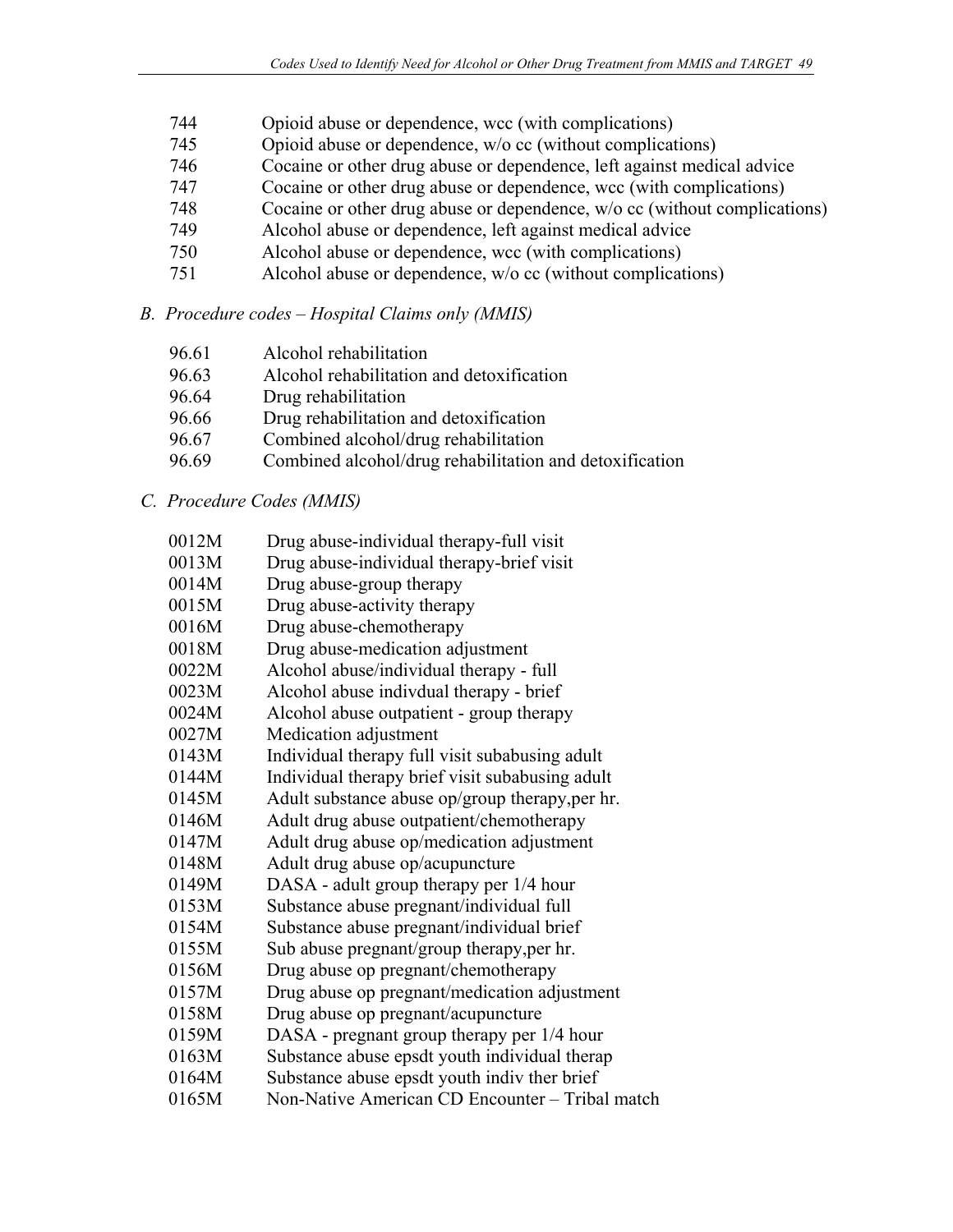0166M Substance abuse epsdt youth chemotherapy 0167M Substance abuse epsdt youth medication adjust 0168M Substance abuse epsdt youth acupuncture 0169M Substance abuse epsdt youth group ther 1/4 hr 0171M DASA - youth enhanced recovery house 0172M DASA - youth enhanced recovery house r&b 0176M DASA – residential R & B 0177M DASA - youth residential treatment-epsdt 0178M DASA -youth residential treatment-level 1 0179M DASA -youth residential trmt level ii-0180M FSPLUS long term residential 0181M FSPLUS intensive inpatient 0182M FSPLUS medical stabilization 0183M DASA ppw long term residential treatment 0184M Native American CD encounter 0185M Inpatient 0186M FSPLUS DASA room and board 0187M Inpatient 0188M Therapeutic Childcare 0189M DASA TANF referred residential R  $&B$ 0190M Opiate dependency treatment adult 0191M Opiate dependency treatment pregnant postpartum 0192M Opiate dependency treatment epsdt youth 0193M Therapeutic Childcare 0194M Youth Secure Evaluation/Treatment 0195M Youth Secure Evaluation/Treatment R & B 0196M CDDA Youth residential R & B 0198M Non-Native American CD encounter 0199M Non-Native American CD encounter - TANF 09453 Referral alcohol rehab 09463 Alcohol rehabilitation & detoxification 09466 Drug rehabilitation & detoxification 09467 Combined alcohol & drug rehabilitation 09469 Combined alcohol  $&$  drug rehab and detox 2133M SSI Individual therapy – Full visit 2134M SSI Individual therapy – Brief visit 2135M SSI Group therapy 2139M SSI Opiate substitution treatment 2143M Substance abuse TANF Individual therapy – Full visit 2144M Subsance abuse ANF Individual therapy – Brief visit 2149M Substance abuse TANF Group therapy 2153M Chem depend indiv therapy full visit parenting women 2154M Chem depend indiv therapy brief visit parenting women 2159M Chem depend group therapy parenting women 2163M Chem depend indiv therapy full visit non-espdt youth 2164M Chem depend indiv therapy brief visit non-espdt youth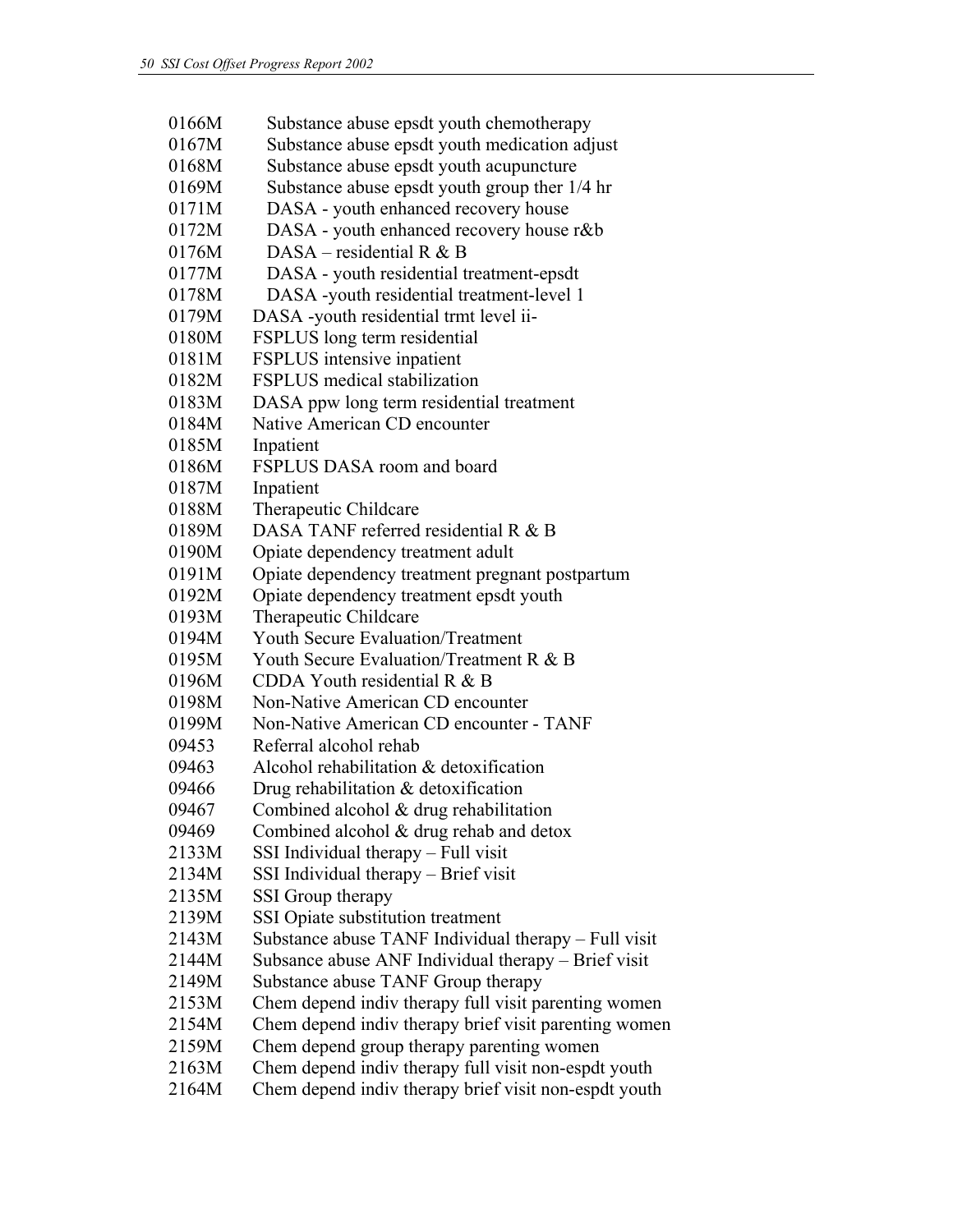- 2169M Chem depend group therapy non-espdt youth
- 2173M Chem depend indiv therapy full visit DCFS referred
- 2174M Chem depend indiv therapy brief visit DCFS referred
- 2179M Chem depend group therapy DCFS referred
- 2183M CDDA Sanctioned Individual therapy Full visit
- 2184M CDDA Sanctioned Individual therapy Brief visit
- 2185M CDDA Sanctioned Group therapy
- 2190M Opiate dependency treatment
- 2191M Opiate dependency treatment parenting women
- 2192M Opiate dependency treatment non-epsdt youth
- 2193M CDDA Commitable Individual therapy Full visit
- 2194M CDDA Commitable Individual therapy Brief visit
- 2195M CDDA Commitable Group therapy
- 2197M Opiate dependency treatment
- 9005M Fed qual hlth ctr chemical dependency
- J1230 Inj methadone hcl up to 10 mg

# *D. Modality of Treatment Admission (TARGET modality\_id)*

- 5 Intensive inpatient
- 7 Long-term residential
- 10 MICA-residential
- 3 Extended care
- 14 Recovery house
- 16 Variable stay residential
- 13 Outpatient
- 6 Intensive outpatient
- 9 MICA-outpatient
- 11 Methadone maintenance
- 4 Group care
- 1 Dual diagnosis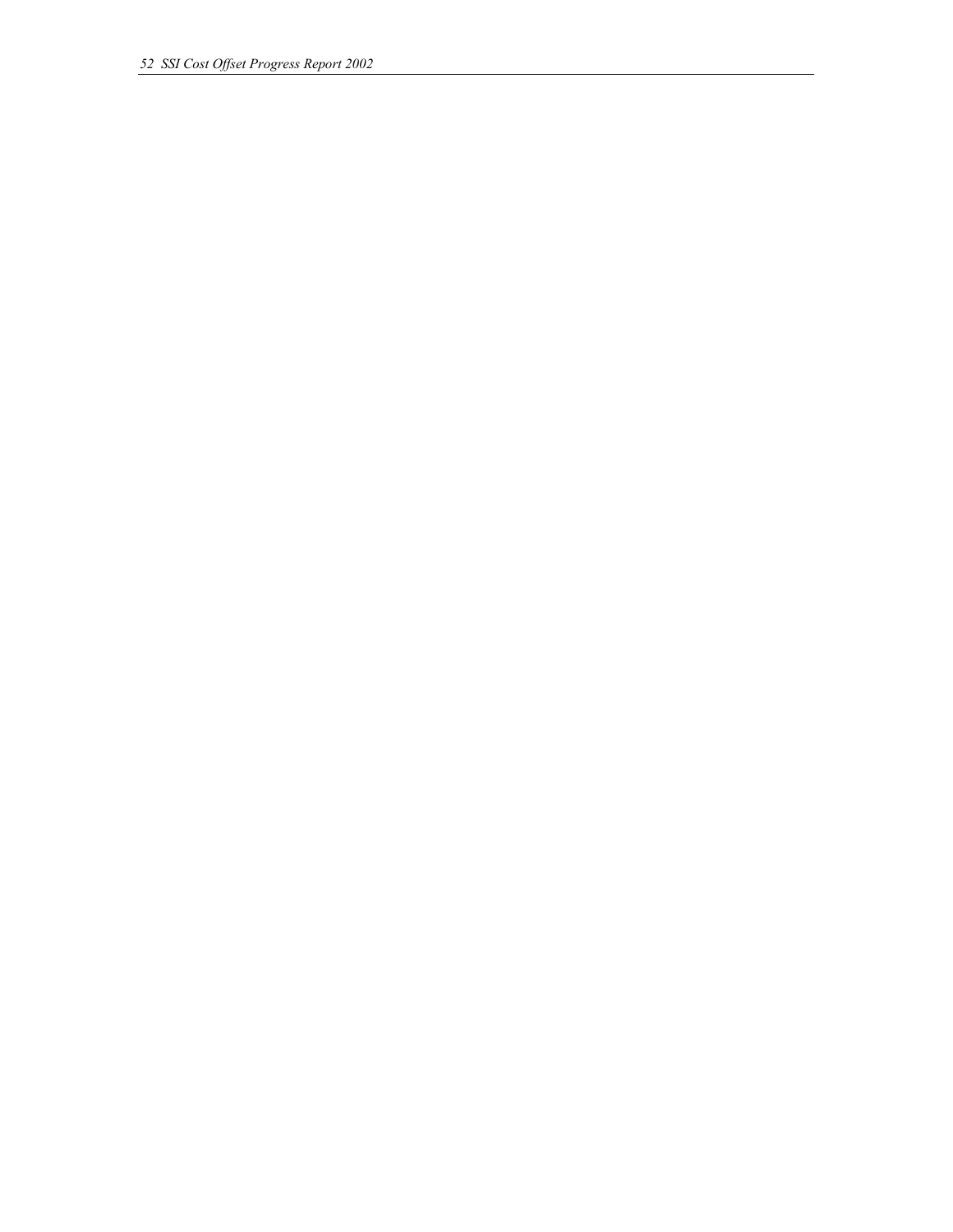# **Criminal Codes Used to Identify Need for Alcohol or Drug Treatment from Washington State Patrol Arrest Records**

| <b>Crime</b><br>Code | <b>Description</b>                                  | RCW*               | $Class**$                 |
|----------------------|-----------------------------------------------------|--------------------|---------------------------|
| 07200                | Violation of the uniform legend drug act            |                    |                           |
|                      | (VULDA)                                             | 69.41.020          | U                         |
| 07204                | VULDA-obtain by fraud/forgery/false                 |                    |                           |
|                      | information                                         | 69.41.020          | $\boldsymbol{\mathrm{F}}$ |
| 07206                | VULDA-uttering forged prescription                  | 69.41.020          | $\boldsymbol{\mathrm{F}}$ |
| 07207                | prescription requirements for legit<br><b>VULDA</b> |                    |                           |
|                      | medical purposes                                    | 69.41.040          | $\boldsymbol{F}$          |
| 07208                | VULDA-sell or deliver                               | 69.41.030          | $\boldsymbol{\mathrm{F}}$ |
| 07209                | <b>VULDA-possession</b>                             | 69.41.030          | M                         |
| 07219                | <b>VULDA-labeling</b>                               | 69.41.050          | M                         |
| 07230                | Precursor drug violation                            | 69.43.000          | U                         |
| 07232                | Precursor drug violation<br>sale, transfer, furnish |                    |                           |
|                      | or receive for unlawful manufacture                 | 69.43.070          | B                         |
| 07233                | Precursor drug violation<br>false statement in      |                    |                           |
|                      | report or record                                    | 69.43.080          | $\mathcal{C}$             |
| 07236                | Precursor drug violation<br>fail to submit report   | 69.43.010(5)       | G                         |
| 07237                | Precursor drug violation<br>fail to report out-of-  |                    |                           |
|                      | state source                                        | 69.43.020          | G                         |
| 07238                | furnish or receive<br>Precursor drug violation      |                    |                           |
|                      | without a permit                                    | 69.43.090          | G                         |
| 07239                | Precursor drug violation                            | 69.43.010(4)       | M                         |
| 07300                | Violation of the uniform controlled substances      |                    |                           |
|                      | act (VUCSA)                                         | 69.50.401          | U                         |
| 07301                | Controlled substance homicide: deliver              |                    |                           |
|                      | substance resulting in death of user                | 69.50.415          | B                         |
| 07303                | Involve a minor in a drug transaction               | 69.50.401(F)       | $\mathcal{C}$             |
| 07304                | VUCSA-deliver heroin or narcotics to minor          | 69.50.401(A)(1)(I) | A                         |
| 07306                | VUCSA-deliver narcotics 3,4,5 or non narcotics      |                    |                           |
|                      | 1-5 to minor                                        | 69.50.401(A)(1)    | $\, {\bf B}$              |
| 07307                | VUCSA-sell heroin for profit prior conviction       | 69.50.410(1)       | B                         |
| 07308                | VUCSA-sell heroin for profit                        | 69.50.410(1)       | $\mathcal{C}$             |
| 07309                | VUCSA - non felony                                  | 69.50.000          | U                         |
| 07310                | VUCSA-felony violation of uniform controlled        |                    |                           |
|                      | substance act                                       | 69.50.000          | F                         |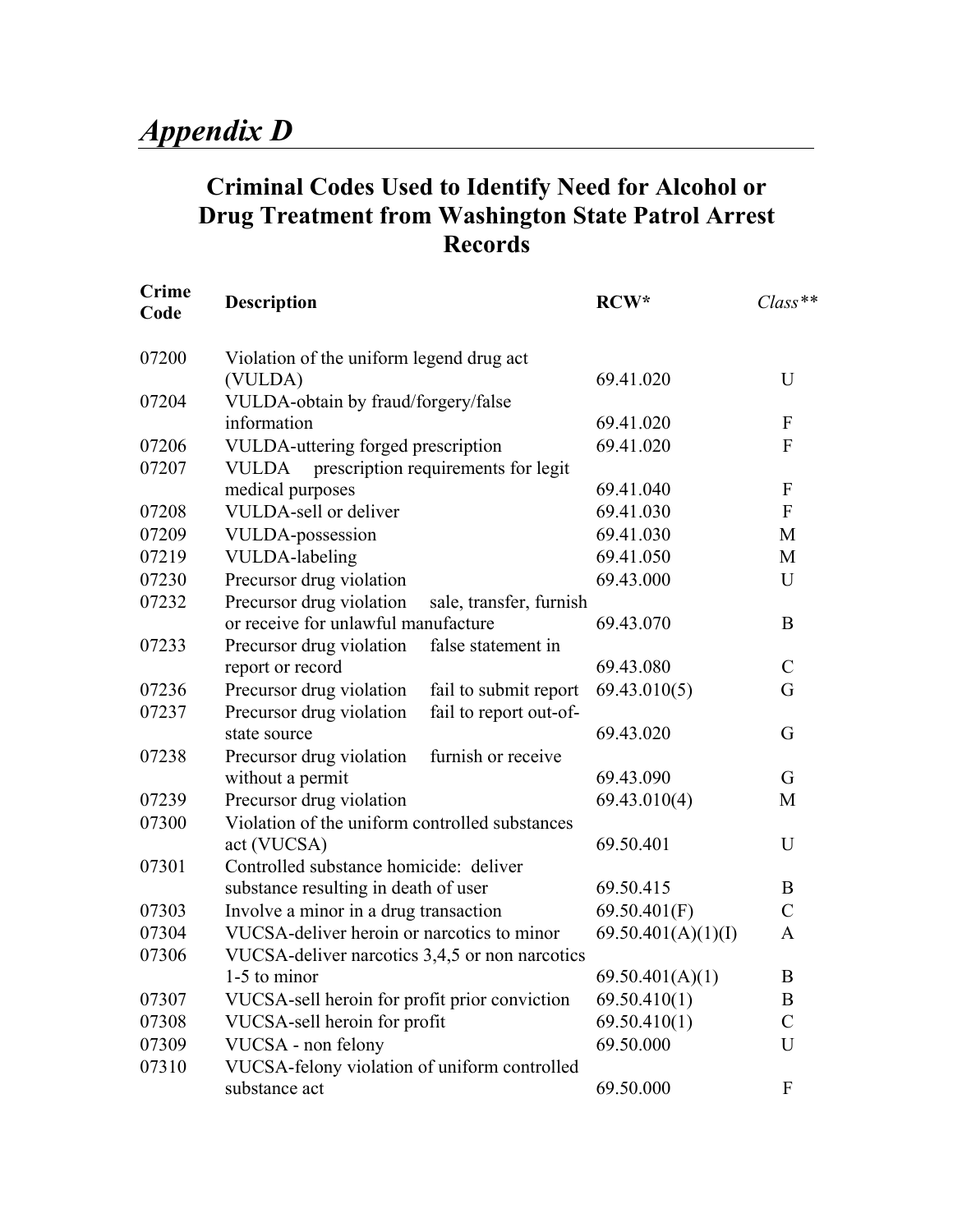| 07311 | VUCSA-deliver to a minor                                                   | 69.50.401(A)(1)         | $\mathbf{F}$     |
|-------|----------------------------------------------------------------------------|-------------------------|------------------|
| 07313 | VUCSA-sell other than heroin for profit prior                              |                         |                  |
|       | conviction                                                                 | 69.50.410(1)            | B                |
| 07314 | VUCSA-sell other than heroin for profit                                    | 69.50.410(1)            | $\mathcal{C}$    |
| 07315 | VUCSA-manufacture/deliver schedule 1,2                                     |                         |                  |
|       | narcotics prior conviction                                                 | 69.50.401(A)(1)(I)      | $\mathbf{A}$     |
| 07316 | VUCSA-manufacture/deliver schedule 1,2                                     |                         |                  |
|       | narcotics                                                                  | 69.50.401(A)(1)(I)      | $\mathbf B$      |
| 07317 | VUCSA-possess with intent schedule 1,2                                     |                         |                  |
|       | narcotics prior conviction                                                 | 69.50.401(A)(1)(I)      | $\mathbf{A}$     |
| 07318 | VUCSA-possess with intent schedule 1,2                                     |                         |                  |
|       | narcotics                                                                  | 69.50.401(A)(1)(I)      | B                |
| 07321 | VUCSA-sell for profit                                                      | 69.50.410(1)            | $\mathbf{F}$     |
| 07323 | VUCSA-manufacture/deliver schedule 1,2,3                                   |                         | B                |
| 07324 | non-narcotics prior conviction<br>VUCSA-manufacture/deliver schedule 1,2,3 | 69.50.401(A)(1)(II)     |                  |
|       | non-narcotics                                                              | 69.50.401(A)(1)(II)     | $\mathcal{C}$    |
| 07325 | VUCSA-possess with intent schedule 1,2,3 non-                              |                         |                  |
|       | narcotics prior conviction                                                 | 69.50.401(A)(1)(II)     | B                |
| 07326 | VUCSA-possess with intent schedule 1,2,3 non-                              |                         |                  |
|       | narcotics                                                                  | 69.50.401(A)(1)(II)     | $\mathcal{C}$    |
| 07327 | VUCSA-manufacture/deliver schedule 4 prior                                 |                         |                  |
|       | conviction                                                                 | $69.50.401(A)(1)$ (III) | B                |
| 07328 | VUCSA-manufacture/deliver schedule 4                                       |                         |                  |
|       | narcotics                                                                  | 69.50.401(A)(1)(III)    | $\mathcal{C}$    |
| 07331 | VUCSA-manufacture/deliver/possess with intent 69.50.401(A)(1)              |                         | $\mathbf{F}$     |
| 07333 | VUCSA-possess with intent schedule 4 prior                                 |                         |                  |
|       | conviction                                                                 | $69.50.401(A)(1)$ (III) | $\mathbf{B}$     |
| 07334 | VUCSA-possess with intent schedule 4                                       | $69.50.401(A)(1)$ (III  | $\mathcal{C}$    |
| 07335 | VUCSA-manufacture/deliver schedule 5 prior                                 |                         |                  |
|       | conviction                                                                 | 69.50.401(A)(1)(I)      | B                |
| 07336 | VUCSA-manufacture/deliver schedule 5                                       | 69.50.401(A)(1)(I)      | $\mathcal{C}$    |
| 07337 | VUCSA-possess with intent schedule 5 prior                                 |                         |                  |
|       | conviction                                                                 | 69.50.401(A)(1)(I)      | B                |
| 07338 | VUCSA-possess with intent schedule 5                                       | 69.50.401(A)(1)(I)      | $\mathcal{C}$    |
| 07341 | VUCSA-possess with intent                                                  | 69.50.401(A)(1)         | $\mathbf{F}$     |
| 07343 | VUCSA-manufacture/deliver/possess with intent                              |                         |                  |
|       | marijuana prior conviction                                                 | 69.50.401(A)(1)(II)     | B                |
| 07344 | Manufacture/deliver/possess with intent-                                   |                         |                  |
|       | marijuana                                                                  | 69.50.401(A)(1)         | $\boldsymbol{F}$ |
| 07345 | VUCSA-possess heroin or schedule 1 or 2 non-<br>narcotics prior conviction | 69.50.401(D)            | B                |
| 07346 | VUCSA-possess heroin or schedule 1 or 2 non-                               |                         |                  |
|       | narcotics                                                                  | 69.50.401(D)            | $\mathcal{C}$    |
| 07347 | VUCSA-possess schedule 3-5 narcotics or non-                               | 69.50.401(D)            | B                |
|       |                                                                            |                         |                  |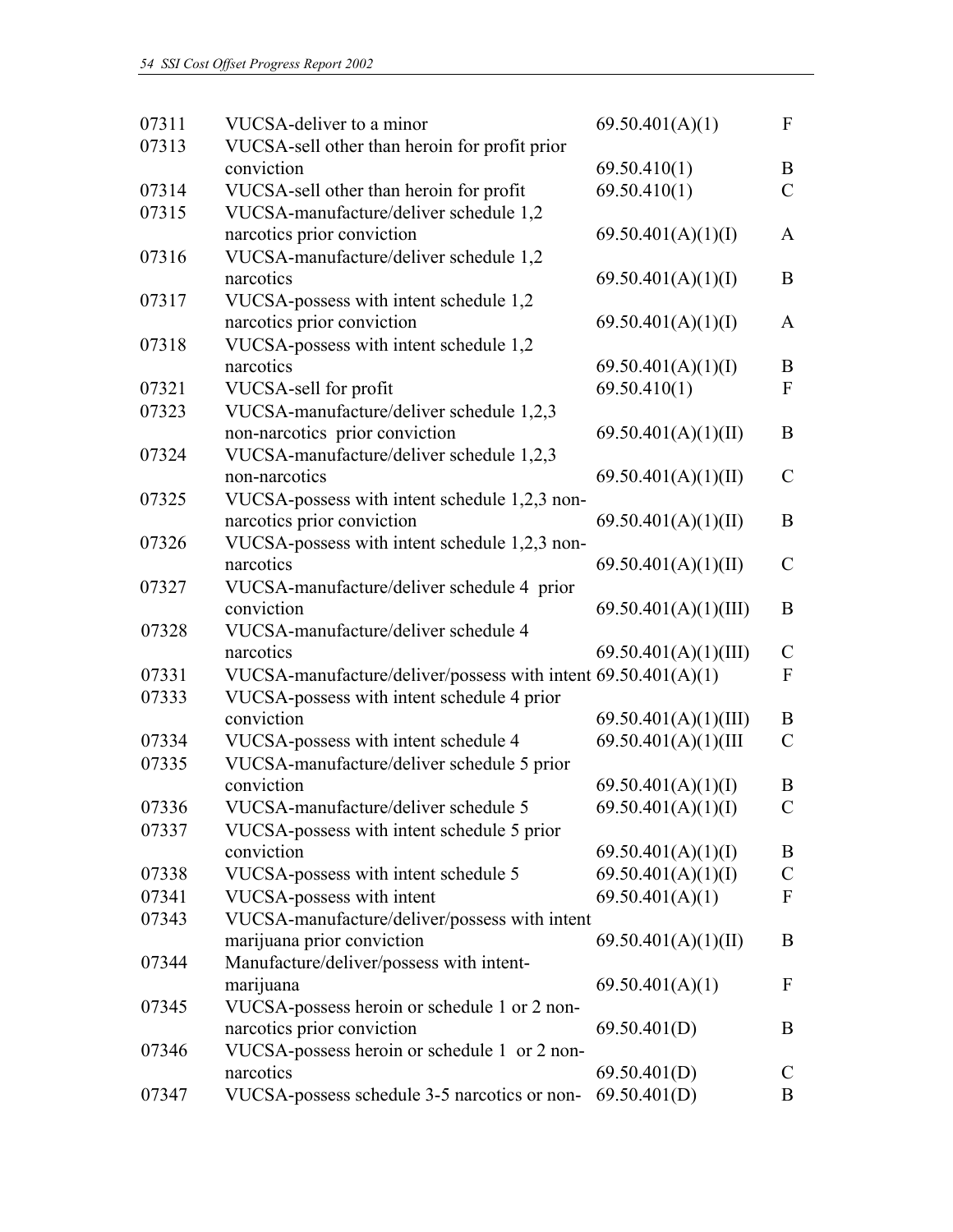|       | narcotics prior conviction                     |                     |               |
|-------|------------------------------------------------|---------------------|---------------|
| 07348 | VUCSA-possess schedule 3-5 narcotics or non-   |                     |               |
|       | narcotics                                      | 69.50.401(D)        | $\mathcal{C}$ |
| 07351 | <b>VUCSA-possess</b>                           | 69.50.401           | $\mathbf{F}$  |
| 07353 | VUCSA-counterfeit sub schedule 1,2 narcotics   |                     |               |
|       | prior conviction                               | 69.50.401(B)(1)(I)  | $\mathbf{A}$  |
| 07354 | VUCSA-counterfeit sub schedule 1,2 narcotics   | 69.50.401(B)(1)(I)  | B             |
| 07355 | VUCSA-counterfeit sub schedule 3               |                     |               |
|       | narcotics/schedule 1-3 non-narcotics prior     | 69.50.401(B)(1)(II) | B             |
| 07356 | VUCSA-counterfeit sub schedule 3               |                     |               |
|       | narcotics/schedule 1-3 non-narcotics           | 69.50.401(B)(1)(II) | $\mathcal{C}$ |
| 07358 | VUCSA-liquid sub or material in lieu of a cont |                     |               |
|       | sub                                            | 69.50.401(C)        | $\mathcal{C}$ |
| 07359 | VUCSA-possess marijuana 40 g. Or less prior    |                     |               |
|       | conviction                                     | 69.50.401(E)        | M             |
| 07361 | VUCSA-possess without a prescription           | 69.50.401(D)        | $\mathbf{F}$  |
| 07363 | VUCSA-possess without prescription schedule    |                     |               |
|       | 1,2 prior conviction                           | 69.50.401(D)        | B             |
| 07364 | VUCSA-possess without prescription schedule    |                     |               |
|       | 1,2                                            | 69.50.401(D)        | $\mathcal{C}$ |
| 07365 | VUCSA-possess without prescription schedule    |                     |               |
|       | 3-4 or non-narcotics prior conviction          | 69.50.401(D)        | B             |
| 07366 | VUCSA-possess without prescription schedule    |                     |               |
|       | 3-4 or non-narcotics                           | 69.50.401(D)        | $\mathcal{C}$ |
| 07369 | VUCSA-possess marijuana 40 g. Or less          | 69.50.401(E)        | M             |
| 07370 | VUCSA-possess marijuana unknown amount         | 69.50.401           | U             |
| 07371 | VUCSA-counterfeit substance                    | 69.50.401(B)(1)     | $\mathbf{F}$  |
| 07373 | VUCSA-obtain by fraud/false/forged             |                     |               |
|       | prescription prior conviction                  | 69.50.403(A)(3)     | $\mathcal{C}$ |
| 07374 | VUCSA-obtain/attempt obtain by                 |                     |               |
|       | fraudulent/false/forged prescription           | 69.50.403(A)(3)     | $\mathcal{C}$ |
| 07375 | VUCSA-utter forged prescription prior          |                     |               |
|       | conviction                                     | 69.50.403(A)(5)     | $\mathcal{C}$ |
| 07376 | VUCSA-utter forged prescription                | 69.50.403(A)(5)     | $\mathcal{C}$ |
| 07377 | VUCSA-possess marijuana more than 40 g. prior  |                     |               |
|       | conviction                                     | 69.50.401(D)        | $\mathcal{C}$ |
| 07378 | VUCSA-possess marijuana more than 40 grams     | 69.50.401(D)        | $\mathcal{C}$ |
| 07379 | *recodified (refer to 007398)<br>Glue sniffing | 9.47A.020           | M             |
| 07381 | VUCSA-false/forged/fraud/misrepresent          | 69.50.403           | $\mathbf{F}$  |
| 07383 | Possess ephedrine, pseudoephedrine or          |                     |               |
|       | anhydrous ammonia with intent to manufacture   |                     |               |
|       | methamphetamine                                | 69.50.440           | F             |
| 07384 | Use building for unlawful drugs                | 69.53.000           | $\mathbf{F}$  |
| 07385 | Use building for unlawful drugs make available |                     |               |
|       | building for use                               | 69.53.010           | $\mathcal{C}$ |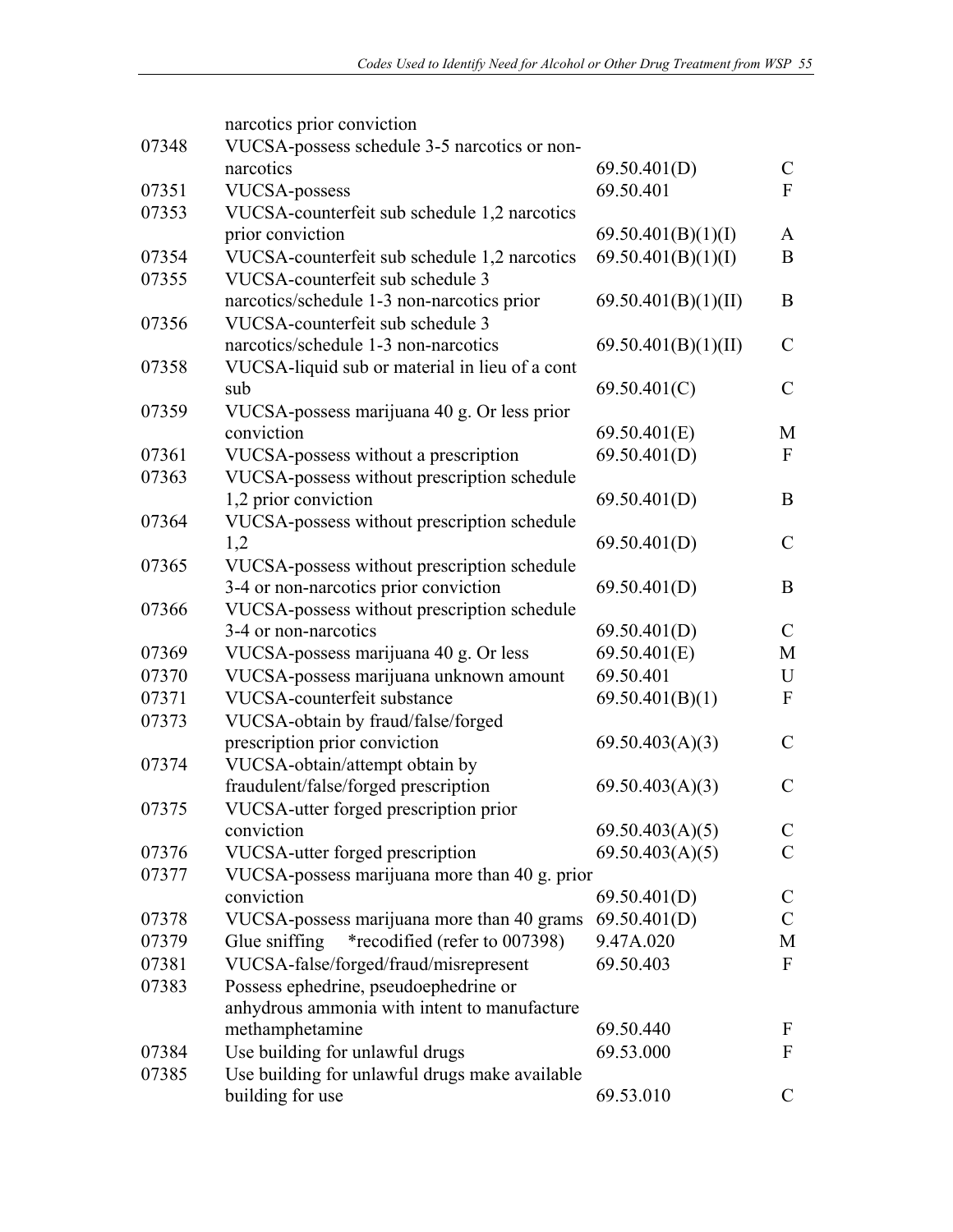| 07386 | Use building for unlawful drugs allow                              |              |               |
|-------|--------------------------------------------------------------------|--------------|---------------|
|       | fortification of building                                          | 69.53.020    | $\mathcal{C}$ |
| 07387 | Use building for unlawful drugs use fortified                      |              |               |
|       | building                                                           | 69.53.030    | $\mathcal{C}$ |
| 07388 | Maintain place/dwelling for selling/use cont sub $69.50.402(A)(6)$ |              | $\mathcal{C}$ |
| 07389 | Drug paraphernalia                                                 | 69.50.412    | M             |
| 07390 | Imitation controlled substance                                     | 69.52.000    | U             |
| 07392 | Imitation controlled substance distribute to a                     |              |               |
|       | minor                                                              | 69.52.030(2) | B             |
| 07394 | Imitation controlled substance                                     |              |               |
|       | manufacture/distribute/possess with intent to                      |              |               |
|       | distribute                                                         | 69.52.030(1) | $\mathcal{C}$ |
| 07396 | Imitation controlled substance publication; post                   |              |               |
|       | or dist advertisement or solicit                                   | 69.52.030(3) | $\mathcal{C}$ |
| 07397 | Drug paraphernalia - deliver to person under                       |              |               |
|       | eighteen                                                           | 69.50.412    | G             |
| 07398 | Inhale, possess, sale toxic fumes                                  | 9.47A.000    | М             |
| 07399 | Drug related charge                                                | 69.00.000    | U             |
| 07644 | Drive under the influence                                          | 46.61.502    | G             |
| 07644 | Drive while under the influence                                    | 46.61.502    | G             |
| 07645 | Drive or being in phys control $u/21$ after                        |              |               |
|       | consuming alcohol                                                  | 46.61.503    | M             |
| 07646 | Physical control being in actual physical control                  |              |               |
|       | while intoxicated                                                  | 46.61.504    | G             |
|       |                                                                    |              |               |

\*RCW – Revised Code of Washington

\*\*Class:

- F Felony
- A Class A Felony
- $B Class B$  Felony
- C Class C Felony
- U Undifferentiated Felony
- G Gross Misdemeanor
- M Misdemeanor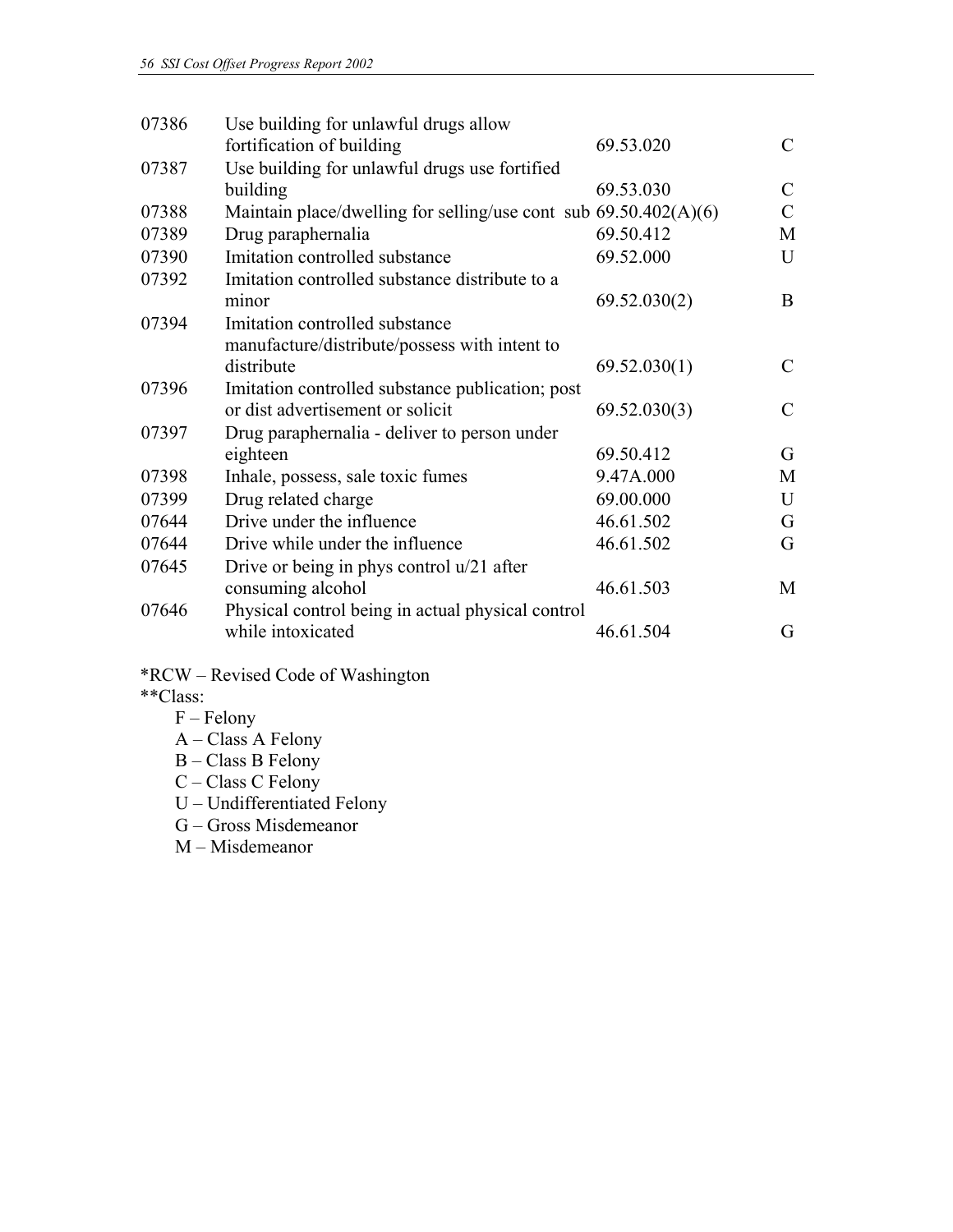# **Community Mental Health Hospitalization Identification**

Community mental health hospitalizations are identified based on the category of service, the claim input form indicator, and the first five ICD-9-CM diagnosis codes on paid Medicaid claims. I**f any of the three conditions** listed below **are true** for a claim, then it is classified as a community mental health hospital cost.

# **Condition 1**

The category of service in the Medicaid Management Information System equals:

- 94 Inpatient Psychiatric Hospitalization or
- 95 Involuntary Treatment Act

# **Condition 2**

The claim input form indicator is equal to A, R, S, Q, and the DRG code is in the range from 424-437 or 743-751, where

 *Claim input form indicators:* 

- A DRG Inpatient Outlier
- R DRG Hospital Claim
- S Non-DRG Hospital Claim
- Q Gross Adjustment

*DRG code:* 

- 424 Operating Room Procedures with Principal Diagnosis of Mental Illness
- 425 Acute Adjustment Reaction & Disturbances of Psychosocial Dysfunction
- 426 Depressive Neuroses
- 427 Neuroses Except Depressive
- 428 Disorders of Personality & Impulse Control
- 429 Organic Disturbances & Mental Retardation
- 430 Psychoses
- 431 Childhood Mental Disorders
- 432 Other Diagnoses of Mental Disorders
- 433 Substance Use & Substance Induced Organic Mental Disorders, left against medical advice
- 434 Drug Dependence
- 435 Drug Use Except Dependence
- 436 Alcohol Dependence
- 437 Alcohol Use Except Dependence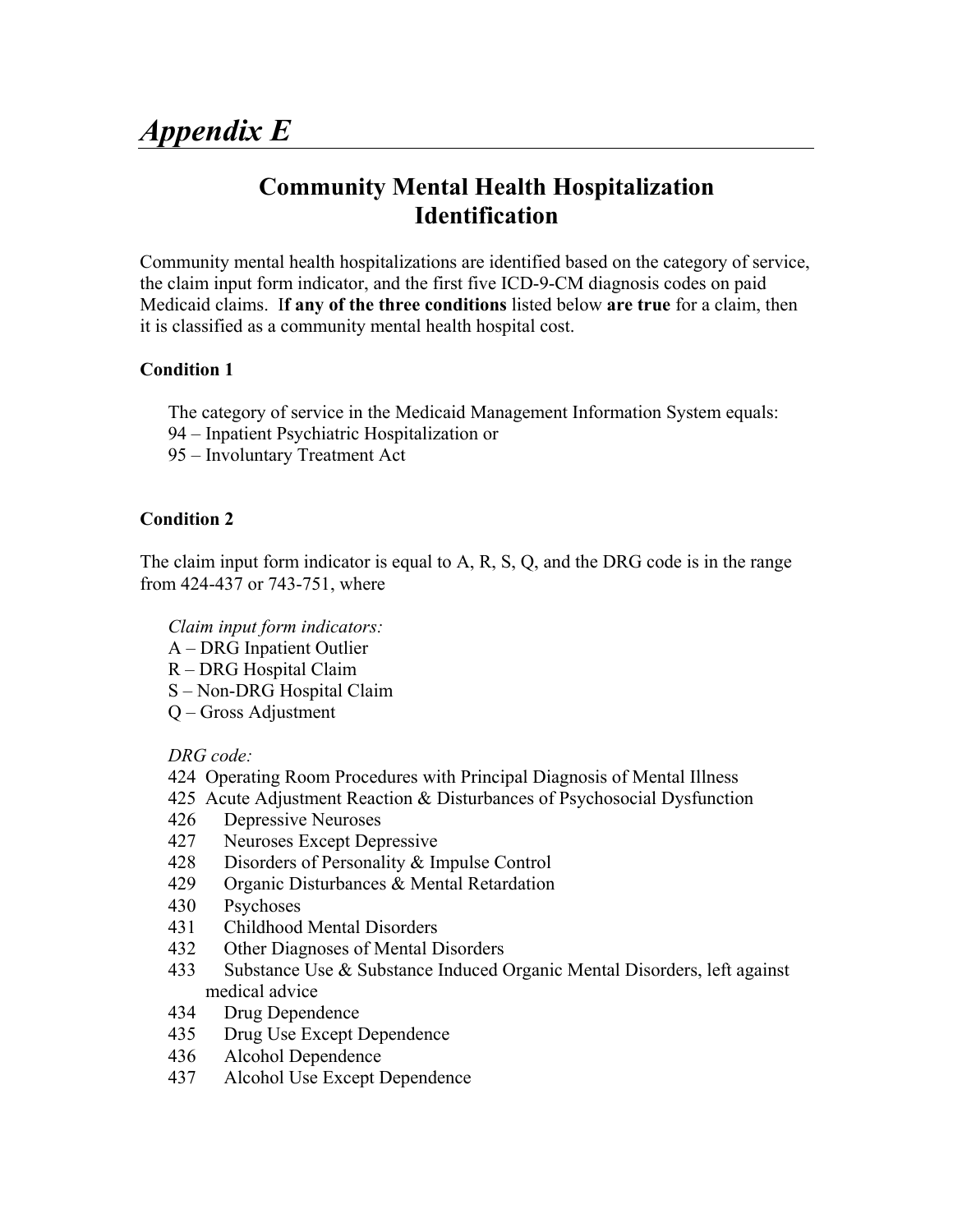| 743<br>Opiod Abuse or Dependence, left against medical advice |  |
|---------------------------------------------------------------|--|
|---------------------------------------------------------------|--|

- 744 Opiod Abuse or Dependence with Complications
- 745 Opiod Abuse or Dependence without Complications
- 746 Cocaine or Other Drug Abuse or Dependence, left against medical advice
- 747 Cocaine or Other Drug Abuse or Dependence with Complications
- 748 Cocaine or Other Drug Abuse or Dependence without Complications
- 749 Alcohol Abuse or Dependence, left against medical advice
- 750 Alcohol Abuse or Dependence with Complications
- 751 Alcohol Abuse or Dependence without Complications

# **Condition 3**

A. The claim input form is a Medicare Crossover Inpatient Claim (code  $= V$ ) and the second, third, fourth, or fifth diagnosis begins with any one of the following:

291 Alcoholic Psychoses 292 Drug Psychoses 303 Alcohol Dependence Syndrome 304 Drug Dependence

# OR

B. The claim input form is a Medicare Crossover Inpatient Claim (code  $= V$ ) and the primary diagnosis begins with one of the diagnoses in the following list

290 Senile/Presenile Psychoses 291 Alcoholic Psychoses 292 Drug Psychoses 293 Transient Organic Mental Disorder 294 Other Organic Psychiatric Conditions 295 Schizophrenic Disorders 296 Affective Psychoses 297 Paranoid States 298 Other Non-organic Psychoses 299 Psychoses of Childhood 300 Neurotic Disorders 301 Personality Disorders 302 Sexual Disorders 303 Alcohol Dependence Syndrome 304 Drug Dependence 305 Nondependent Drug Abuse 306 Psychophysiologic Disorders 307 Special Symptom Not Elsewhere Classified 308 Acute Reaction To Stress 309 Adjustment Reaction 310 Nonpsychotic Brain Syndrome